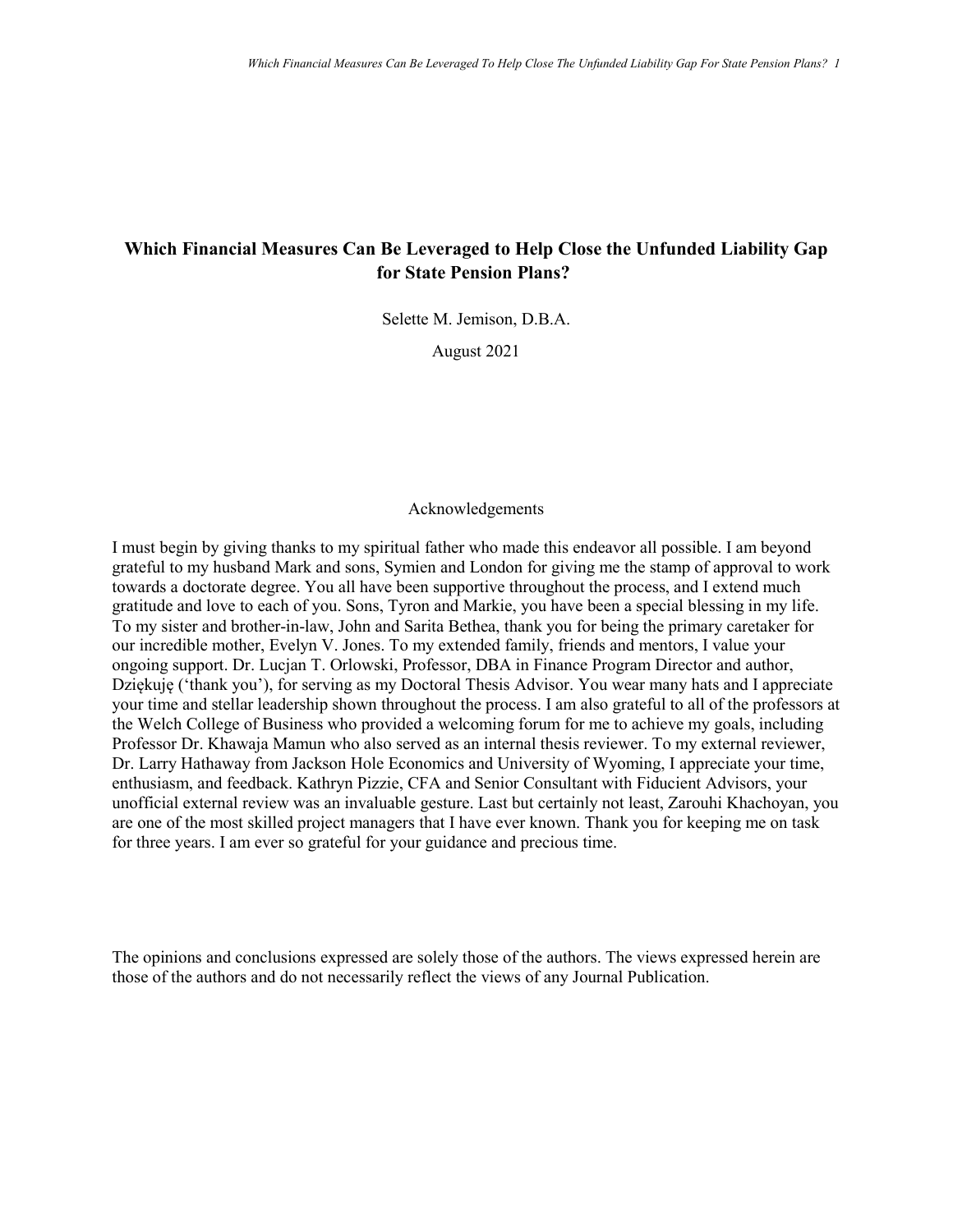#### **ABSTRACT**

This paper attempts to identify the major determinants of the unfunded liability for state and local public defined benefit (DB) pension plans across the United States (U.S.) State and local pension plans are required to fulfill a commitment to pay lifetime pension benefits to its retirees. As the dependent variable, the unfunded liability (UL) within each state plan is analyzed to determine which financial lever emerges as the dominant force to help close the funding gap. Source data consists of 16 years (2003-2018) of Plan Data derived from the Public Plan Data (PPD) gathered by the Center for Retirement Research at Boston College (CRR) and the Center for State and Local Government Excellence (SLGE). Annual State Government Finances Tables published by the U.S. Census Bureau were also used to review state expenditures and revenues to include 1) Bureau of Economic Analysis/Real Gross Product Annual by State and 2) Trading Economics/U.S. GDP per capita. I apply a multiple linear regression empirical model of panel data with both cross-section and period factors fixed with robust standard errors. My findings show that the UL held a strong negative correlation to the discount rate, investment allocation, and the average 10-year investment returns. Model results also revealed that as the annual required employer contribution or the tax revenue per capita increases, the UL also increases. These results help to provide solutions on how certain financial measures can help reduce the unfunded liability gap (ULG) within state public DB pension plans across the U.S.

**KEYWORDS:** public pension plans; unfunded pension plans; unfunded accrued liability; defined benefit plans; defined contributions

**JEL** 

H55; H75; H72; H55; G11

**CLASSIFICATION** 

Selette M. Jemison Jack Welch College of Business and Technology Sacred Heart University 5151 Park Avenue Fairfield, CT 06825 [jemisons@mail.sacredheart.edu](mailto:jemisons@mail.sacredheart.edu)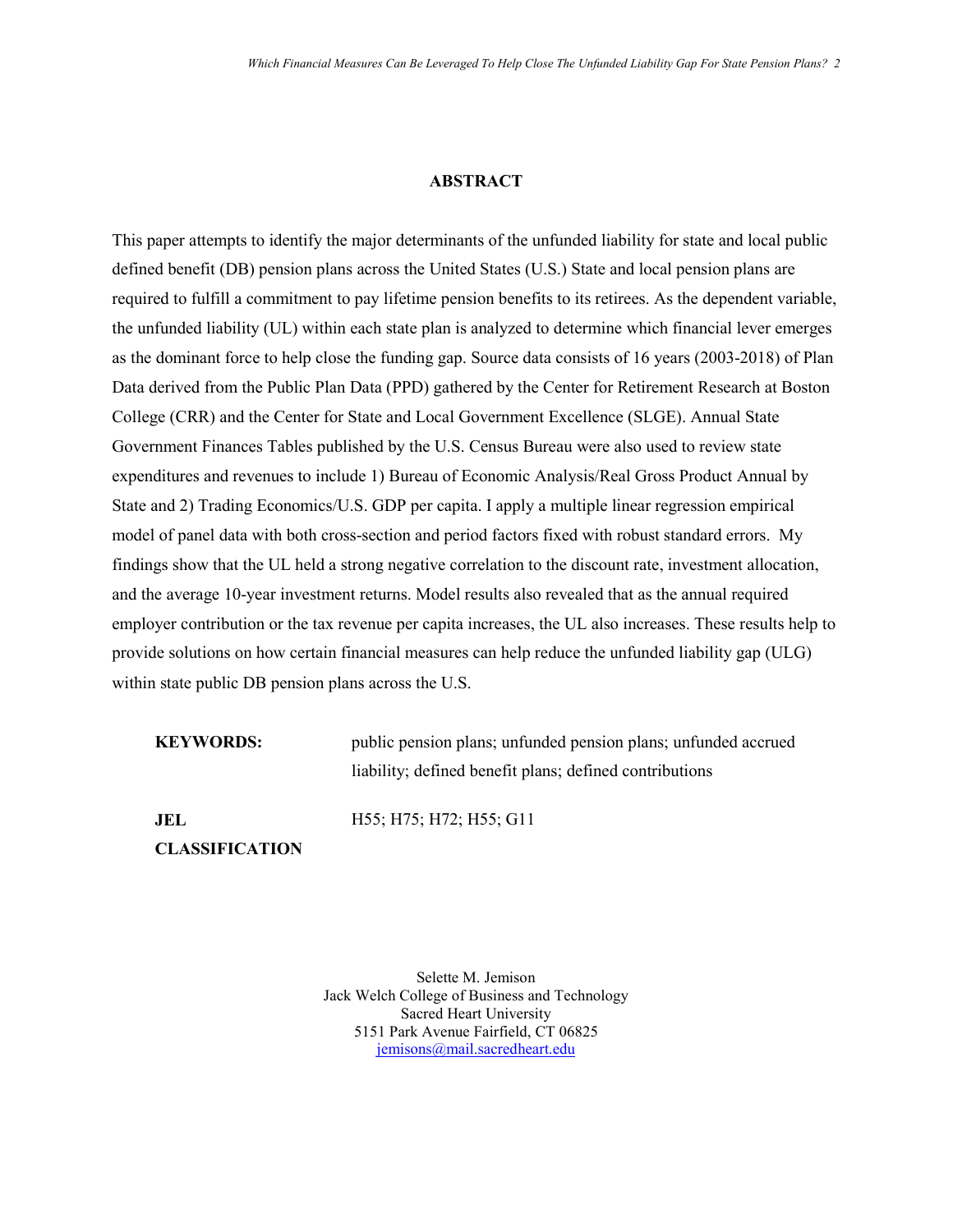#### **Introduction**

 $\overline{a}$ 

The main purpose of this study is to identify the key determinants of the unfunded liability (UL) for state and local public Defined Benefit (DB) pension plans. The UL is a measure of pension debt in plans across the U.S. This debt continues to rise while pension obligations to current and future retirees must also be satisfied. The UL is derived by subtracting the market value of plan assets from its accrued liabilities. If assets are less than liabilities, it signals a lack of funds set aside to cover all pension benefits and generates what is known as an unfunded liability on the financial books of many states across the country. If assets exceed liabilities, a plan is considered fully funded. The pension and employee benefits committee noted that full funding does not usually imply that the pension plan has sufficient assets to cover its solvency liabilities (unless the funding objective is to achieve a solvency level of funding.)<sup>[1](#page-2-0)</sup> Throughout my manuscript, I will refer to the unfunded liability (UL) as the actual accrued liability and refer to the unfunded liability gap (ULG) as an expression of the financial factors that could help to reduce the liability. The contributing factors to receive a DB pension benefit, involves a combination of both the plan design and fiscal health of pension plans. Plan design can range from elements of retirement requirements such as age, years of service, average salary, service credits, mandatory employee contributions, while fiscal health includes parameters that measure the financial impact of the pension liability. Examples include and not limited to, employers' contributions, tax revenue per capita, Gross Domestic Product (Real GDP) per capita, budget surplus, discount rates and other investment measures.

Napoletoano and Schmidt (2021) highlights that retirement is a major concern that individuals have around their finances and points to the 2019 survey by the Aegon Center for Longevity that shows almost half of Americans worry that they will outlive their savings and are also concerned that their investments will not provide the returns needed to live comfortably in retirement. According to the survey, only 32 percent (global [2](#page-2-1)5 percent) feel they are on track to achieve 67% of replacement income in retirement<sup>2</sup> To be well-situated and obtain financial freedom during retirement years, workers may choose to participate in either a defined contribution (DC) plan, or their employer may provide a DB plan. The choice of plan can depend on whether the employer is a private or public entity. Throughout this analysis, a public employer is defined as a state or an agency within the state, a city, county, township, school district, or a public institution of higher education. A private employer refers to an employer that is not

<sup>&</sup>lt;sup>1</sup> Defined Benefit Pension Plan Funding and the Role of Actuaries Educational Monograph, May 2018.

<span id="page-2-1"></span><span id="page-2-0"></span><sup>2</sup> The Aegon Retirement Readiness Survey is conducted annually in collaboration with nonprofits Transamerica Center for Retirement Studies® in the United States and Instituto de Longevidade Mongeral Aegon in Brazil.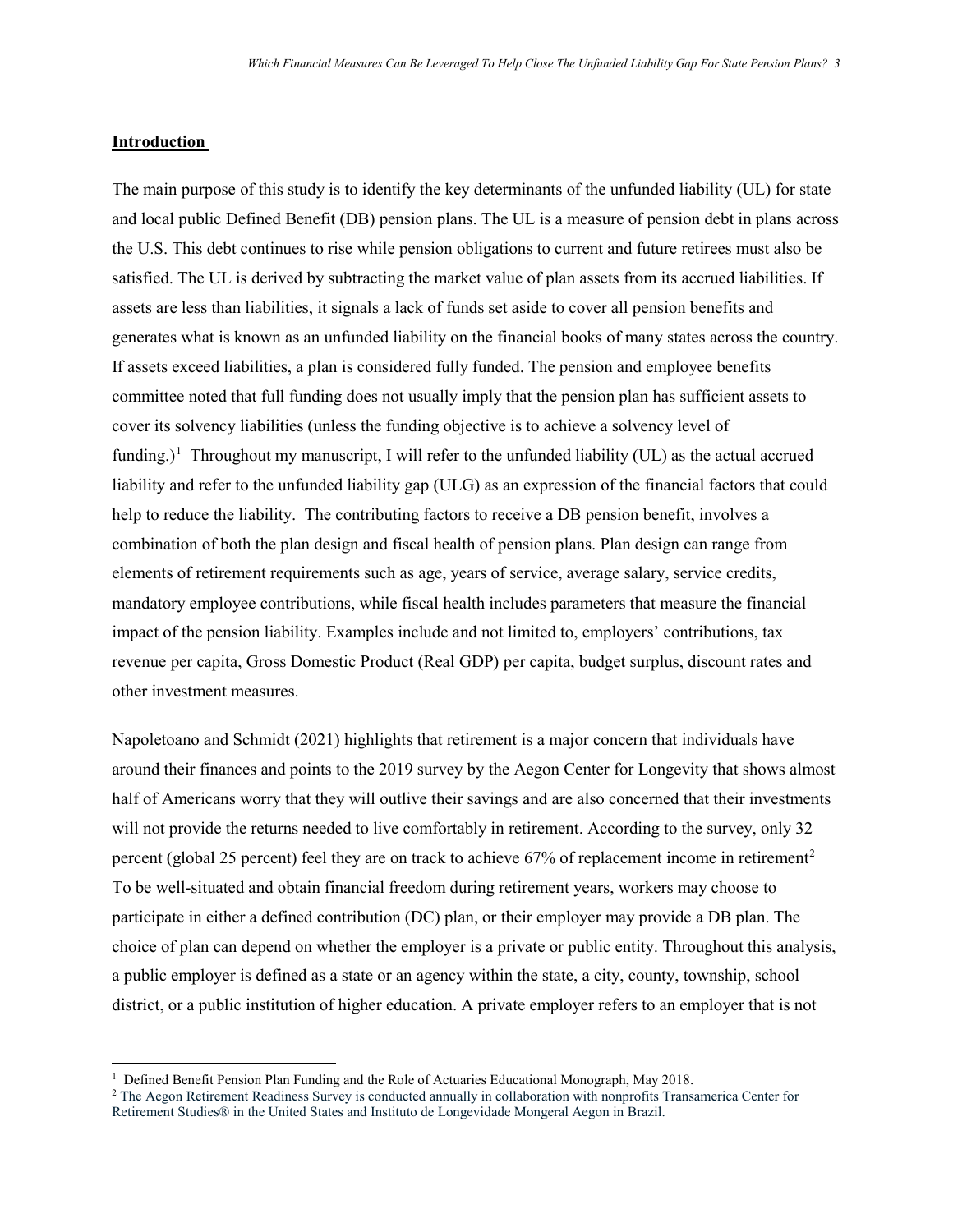the state or any political subdivision, municipality, or other public agency of the state.<sup>[3](#page-3-0)</sup> This report will draw attention to the defined benefit plans across the U.S. in the public sector.

To help better understand the impact of the pension liability within the United States. It is important to become acquainted with the recent retirement asset landscape as shown in Table 1 below. According to the Investment Institute Research Fourth Quarter 2019 year-end report, \$32.3 trillion in total retirement assets of which, \$6.7 trillion (21%) represent defined benefits plans that include federal, state and local plans and \$3.4 trillion (11%) represent private sector defined benefit plans. The defined contribution landscape represents \$9.0 trillion or 28% of total assets (\$6.2 trillion represent private DC plans and \$2.7 trillion represent 403(b) and 457 plans.) State and local government pension benefits are paid from trust funds to which public employees and their employers contributed while they were working (PPD database, 2019). The assets within the trust fund are expected to grow over time and are used for funding a lifelong pension obligation for current and future retirees. The assets are measured against the pension liabilities to determine whether a plan is unfunded (lower assets than liabilities) or fully funded (higher assets than liabilities). The relationship between financial factors (such as projected contributions, economic measures, portfolio allocation and investment returns) and the UL are observed throughout this paper.

The defined benefit (DB) obligation in the public sector represents a mathematical calculation of an estimated percentage of base salary and a monthly annual plan benefit. This benefit commonly includes three key components for normal retirement such as age, salary, and length of service (Ashford and Schmidt, 2021). For example, the State of Connecticut's Teachers Retirement Board estimator of benefits includes several factors such as age at retirement, number of years worked, (i.e., credited service) and three highest salary years (Appendix, Table 2). Many private companies have shifted from DB to DC plans to transfer the risks from the employer to the employee (Broadhurst, Palumbo and Woodman, 2006). The rationale for this change by many private firms has been due to a few key and notable facts such as the elimination of the future pension liability owed to plan participants, tax benefits, lower plan administration expenses and employers no longer responsible for the investment performance of the plan. The employee bears the financial risk of participating in a DC plan where the amount of savings at retirement is determined by factors such as age, time horizon, and most importantly, the contribution amount and investments selected. For DB plans, the employer bears the investment risk that returns on assets may fall short of the growth of the pension liability. Longevity risk is another risk that employers may realize because they are obligated to offer DB benefits as a deferred lifetime annuity. As

l

<span id="page-3-0"></span><sup>&</sup>lt;sup>3</sup> Wage and Hour Division, an agency within the U.S. Department of Labor, Washington, DC 20210[, www.dol.gov,](http://www.dol.gov/) 2020.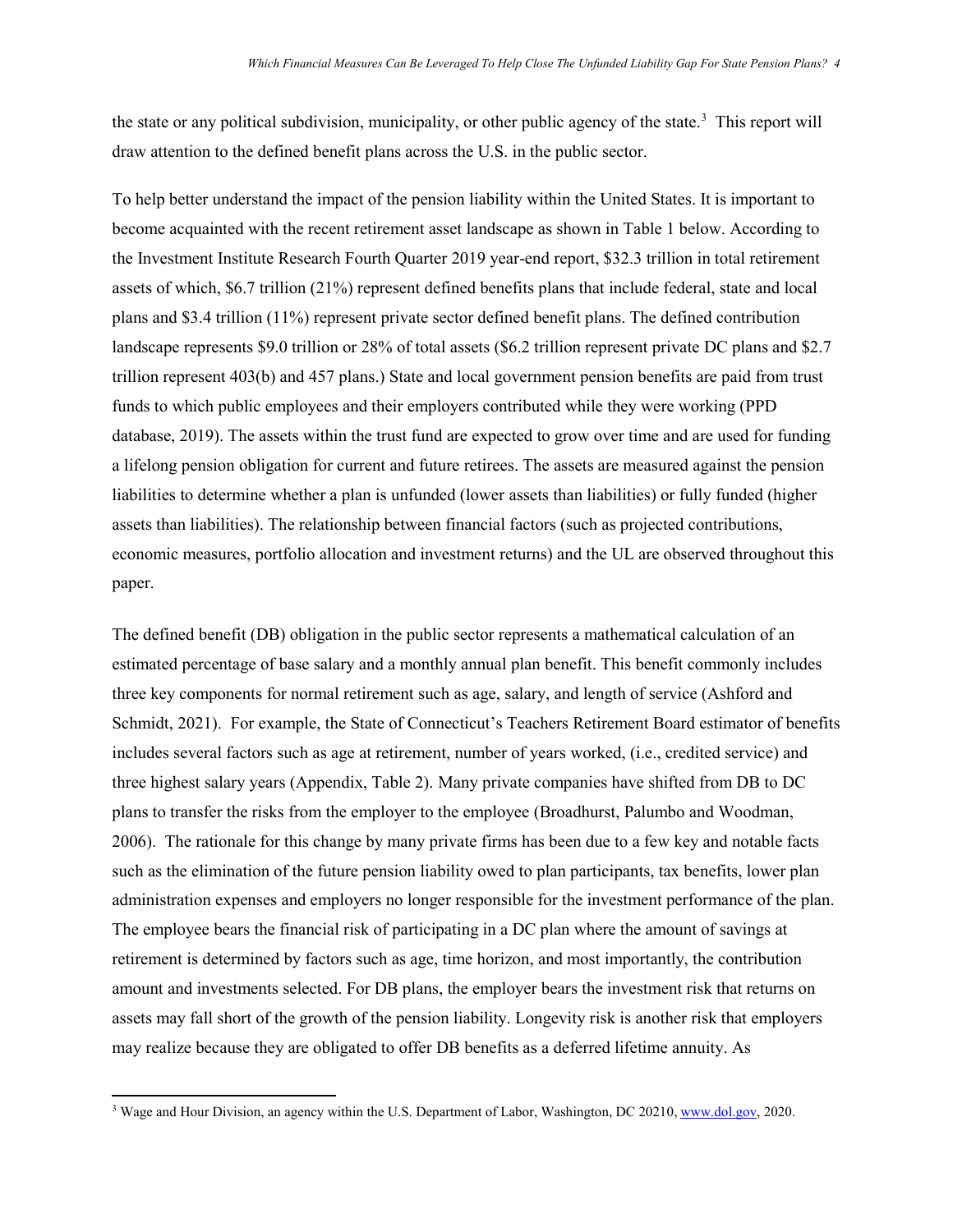beneficiaries of DB plans now live longer, it will also extend the benefit payment timeline. Therefore, it is impossible to ignore DB plans in the public sector where states (the employer) and ultimately taxpayers across the U.S. continue to bear the risk on behalf of the state and local employees.

#### **TABLE 1**

#### **U.S. RETIREMENT MARKET ASSETS[4](#page-4-0) \$32.3T December 31, 2019**

| <b>Type of Plan</b>                                              | <b>Type of Entity</b>               | <b>Plan Contributions</b>                | <b>Who Bears Most?</b><br>Risk? | How is the monthly<br>benefit determined?                                                                                        |
|------------------------------------------------------------------|-------------------------------------|------------------------------------------|---------------------------------|----------------------------------------------------------------------------------------------------------------------------------|
| DB Defined Benefit<br>\$10T <sup>5</sup>                         | Public and Private<br>(S6.7T/S3.4T) | Employer and/or<br>Employee              | Employer                        | Benefit is calculated in advance: based on the<br>employee's years of service, age, salary etc.                                  |
| DC Defined Contribution<br>S9T <sup>6</sup>                      | Public and Private<br>(S2.7T/S6.2T) | Employer and/or<br>Emplovee <sup>3</sup> | Employee                        | Benefit is undefined and controlled by the<br>employee factors such age, time horizon, amount<br>contribution and funds selected |
| Individual Retirement<br>Accounts (IRAs)<br>\$11.0T <sup>7</sup> | Financial<br>Institutions           | Self-Directed by<br>Investor             | Investor                        | Benefit is undefined and controlled by the<br>investor factors such age, time horizon,<br>amount contribution and funds selected |

Retirement income can be generated from a variety of sources such as a pension or annuity, personal savings, investments (i.e., CDs, bonds, mutual funds, stocks and real estate holdings, etc.) and Social Security benefits.<sup>[8](#page-4-4)</sup> Social Security is a major source of retirement income for those wage earners that are covered employees and according to the Social Security Administration (SSA), 89 percent of U.S. workers ages 21 to 64 are in "covered" employment. There are some groups that are considered "noncovered" employees and in many cases, these employees will be granted a state pension plan rather than Social Security. Non-covered employees may include teachers, U.S. government employees hired before 1984, railroad employees covered by a separate pension and foreign nationals who work in the U.S. for their home government.[9](#page-4-5) The livelihood and employee benefit expectations of the worker were seriously impacted within both the private and public sector. In fact, the 1980s brought a drastic shift to the traditional employer/employee relationship with employers using layoffs to maximize profits. Although

l

<span id="page-4-0"></span><sup>4</sup> Investment Institute Research Fourth Quarter 2019

<span id="page-4-1"></span><sup>5</sup> Defined Benefit plan provide a fixed, pre-established benefit for employees at retirement, IRS.gov, 2021.

<span id="page-4-2"></span><sup>6</sup> Defined Contribution plan is a retirement plan in which the employee and/or employer contribute to the employees individual account under the plan, IRS.gov, 2021

<span id="page-4-3"></span><sup>7</sup>A Traditional IRA is a tax-advantaged personal savings plan where contributions may be tax deductible, IRS gov, 2021.

<span id="page-4-4"></span><sup>8</sup>The Financial Industry Regulatory Authority (FINRA) is a nongovernmental organization that writes and enforces rules for brokers and broker-dealers, Finra.org, Sources of Retirement Income, 2021.

<span id="page-4-5"></span><sup>9</sup> Formerly called the American Association of Retired Persons, AARP Social Security Resource Center, is a nonprofit, nonpartisan organization that empowers people to choose how they live as they age, [https://www.aarp.org/retirement/social](https://www.aarp.org/retirement/social-security/questions-answers/benefits/)[security/questions-answers/benefits/.](https://www.aarp.org/retirement/social-security/questions-answers/benefits/)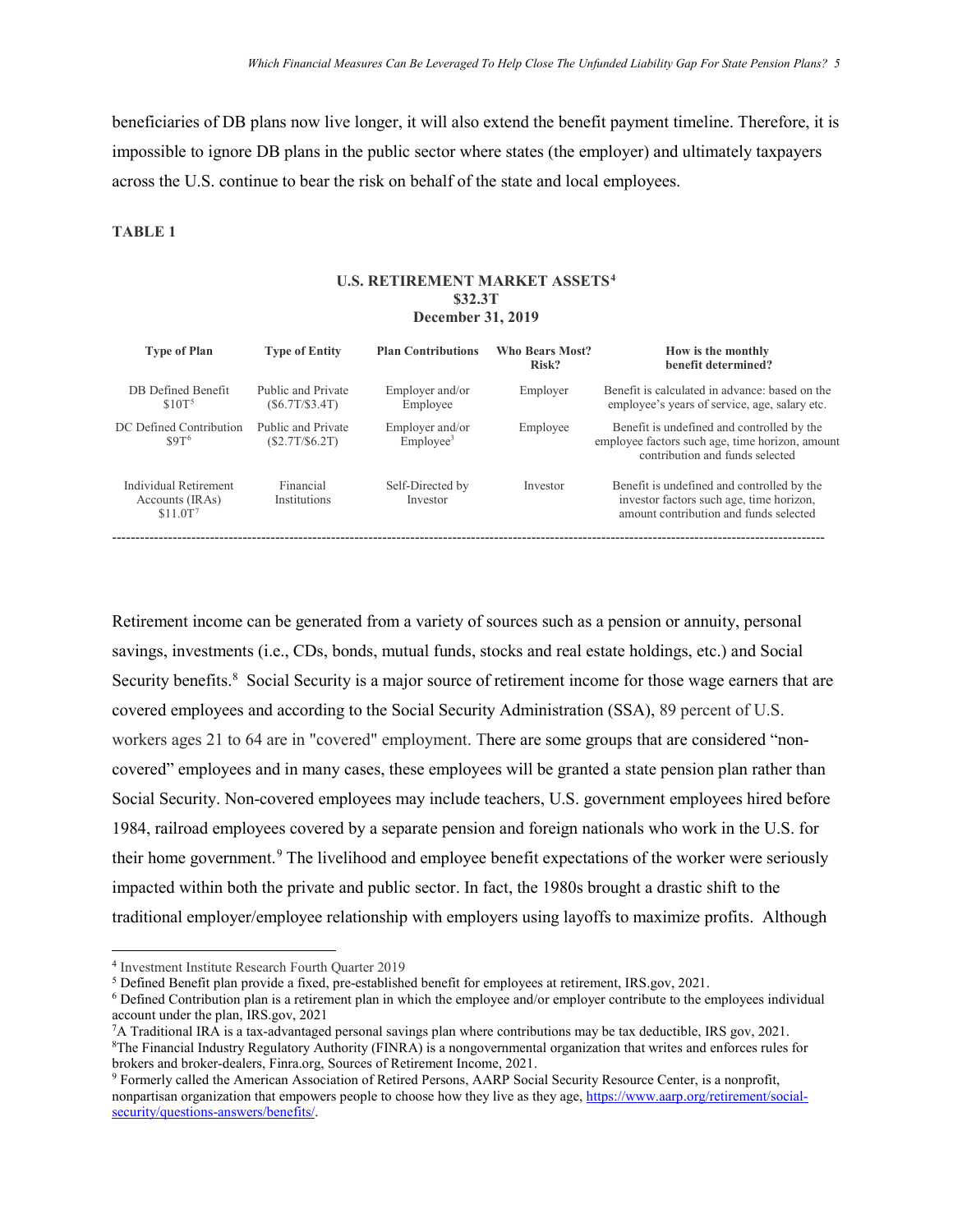public sector workers were impacted to a lesser degree, there is no doubt that state and local entities (including teachers and schools) have been impacted by the changing socio-economic times with increasing occurrences of job eliminations and school closings. According to the Bureau of Labor Statistics (BLS), the median tenure of workers ages 45 to 54 is 7.5 years in 2020 as compared to 8.4 years in January 1981.<sup>[10](#page-5-0)</sup>

Employer and/or employee contributions made into some type of employer-sponsored retirement plan are needed to help satisfy income for a retiree's lifetime. The employer makes most contributions to a DB plan however, employee contributions can be required, or voluntary contributions may be permitted. For DC plans, the employees can choose to voluntarily contribute to their retirement plan up to a certain limit (401k plans). Their employers can choose to match employee contributions with additional funds or choose to make elective contributions irrespective of the amount contributed by the employee (Enright, 2021).

According to the aggregated state and local pension DB plans across the U.S. from 2003-2018, adjusted PPD data increased the unfunded liability to \$1.43 trillion in 2018 from \$1.40 trillion in 2017 (Fig. 1). The UL is designated as the key dependent variable; and multiple independent variables are measured to determine the relationship between the unfunded liability across all 50 states. Independent variables represent annual plan contributions, tax revenue, budget surplus, GDP per capita, discount rates and others were tested against the UL. There is much discussion around whether carrying an unfunded pension liability impedes a public employer's (i.e., state or employer) ability to continue to pay millions of current and future retirees their respective pension benefits. One position claim that having an outstanding UL does not result in a state's incapability to fund its pension plan (Florida Public Pension Trustees Association, FPPTA, 20[11](#page-5-1)). The opposing position states that being underfunded<sup>11</sup> is a hindrance and could have a negative long-term impact on the state's pension obligation (Novy-Marx and Rauh, 2009.)

 $\overline{a}$ 

<span id="page-5-0"></span><sup>&</sup>lt;sup>10</sup> State and Local Governments Under the Fair Labor Standards Act (FLSA). U.S Department of Wage and Labor division, March 2011.

<span id="page-5-1"></span><sup>&</sup>lt;sup>11</sup> According to the Florida Public Pension Trustees Association (FPPTA), "Understanding Public Pension Plan's Unfunded Liability." The term "underfunded" means that the plan sponsor has not made sufficient contributions to fund the present and future liabilities of promised benefits.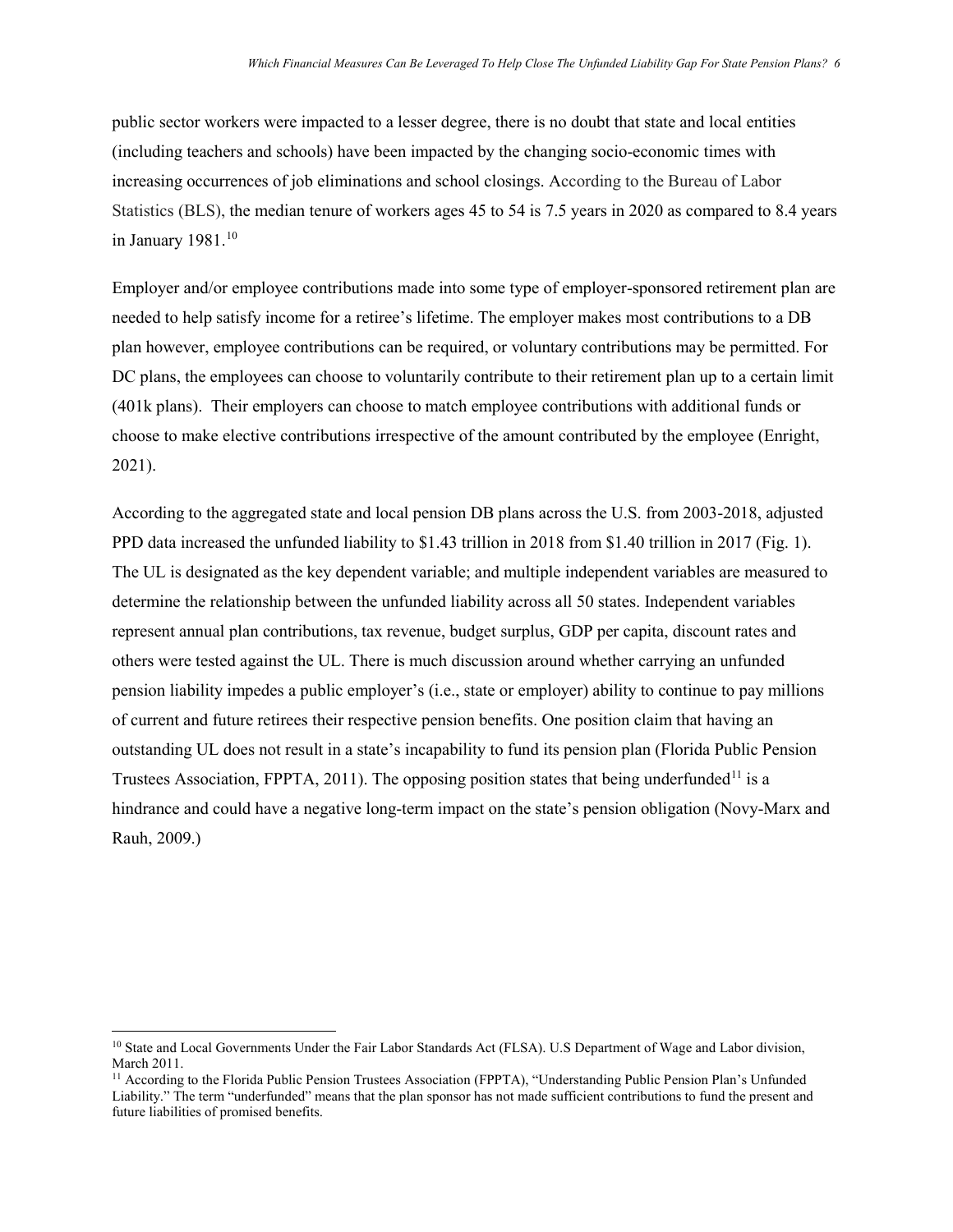#### **Brief History**

 $\overline{\phantom{a}}$ 

Pensions initially served as extra compensation to persuade people to enlist into the military (Longley, 2020). The first pension law was enacted during the Revolutionary War, and initially, states were responsible for making payments and many were faced with budget challenges. In 1789, legislation was passed where the U.S. government assumed full responsibility for making the pension payments to disabled veterans. The federal government passed additional legislation increasing benefits for veterans and their families as the country grew ever more prosperous. In 1818, benefits were expanded to all veterans for life instead of a few years. In 1875, The American Express Company was the first private company to offer a DB pension plan to help fulfill the need for lifetime retirement income. The plan was offered during the Reconstruction era to workers who were 60 years of age, had a tenure of 20 years and were directed to retire by a manager (Phipps, 2021). Twenty years later, public non-military plans were offered, and the Chicago Teacher's plan became one of the oldest non-military public plans with an inception date of 1895. The state of Illinois along with several plans within CA, MA, MN, NY, and PA were established during the Progressive era which took place during the 1890s to 1920s (Longley, 2020).

The Employee Retirement Income Security Act of 1974 (ERISA)<sup>[12](#page-6-0)</sup> was put in place to establish a regulatory framework for private DC and DB plans. These private pension plans provided financial support in the retirement years for many Americans and ERISA was Congress's attempt to devise a comprehensive regulatory program to protect millions of Americans (Wooten, 2004). ERISA plans must also adhere to Department of Labor regulations under the Employee Retirement Income Security Act. ERISA rules help mitigate certain risks for private DB plans such as agency risk, forfeiture risk and default risk (Wooten 2004). Agency risk is the risk that the employer might misuse assets and not have enough to meet their pension obligation. Forfeiture risk is the risk that employees could lose their pension benefit due to layoff or job change. Default risk is the risk that the plan could become insolvent and be unable to fulfill its financial commitment. These key risks currently exist in the public pension world today. However, mitigation of these risks in the private sector includes but are not limited to:

- Fiduciary standards of conduct, minimum vesting, and funding standards for employers.
- Employers are required to set up separate financial resources to help meet their obligation.

<span id="page-6-0"></span> $12$  The Employee Retirement Income Security Act of 1974 (ERISA) is a federal law that sets minimum standards for most voluntarily established retirement and health plans in private industry to provide protection for individuals in these plans, Employee Benefits Security Administration, an agency within the U.S. Department of Labor.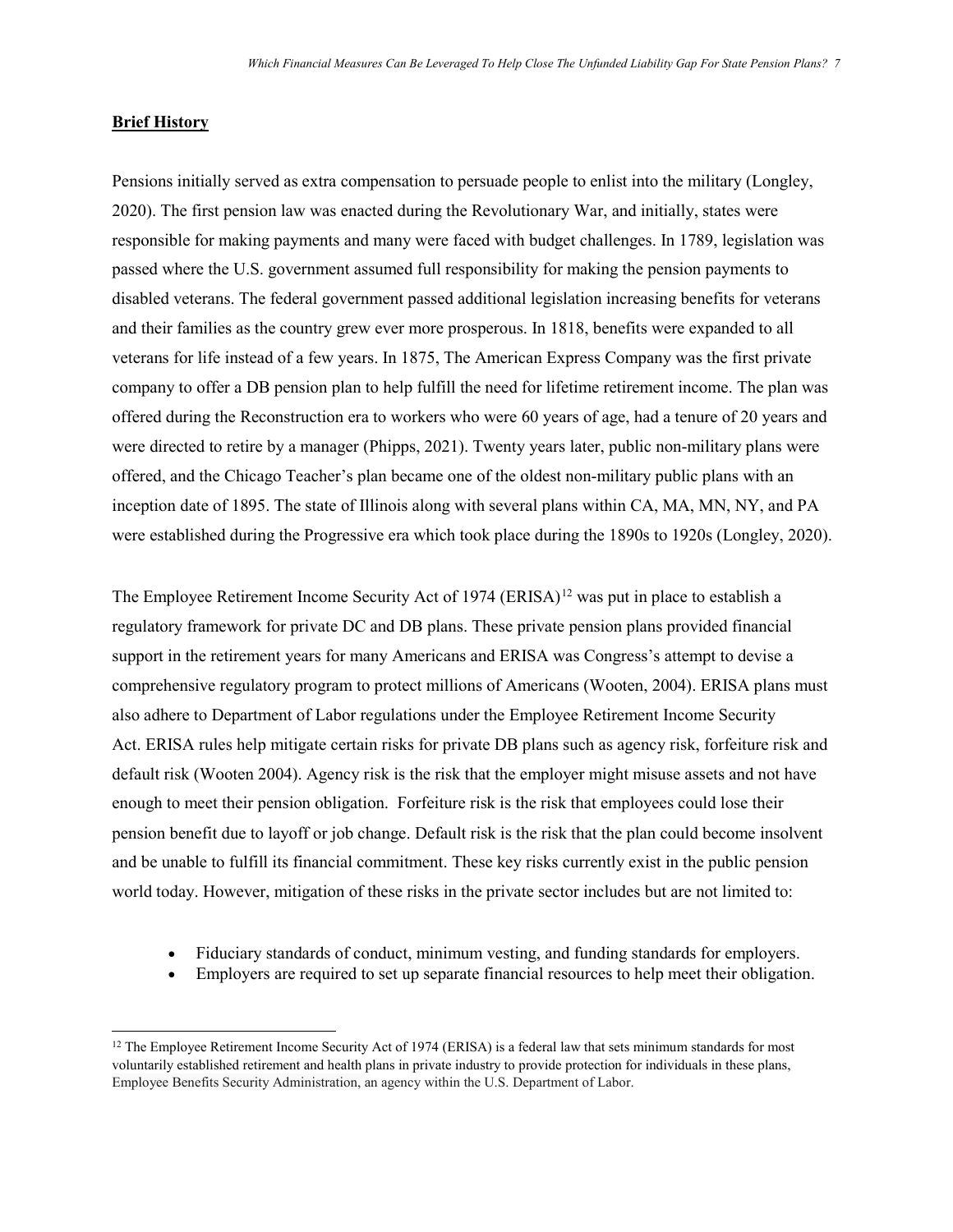• Participation in a federal program (Pension Benefit Guaranty Corporation – PBGC) that pays vested pension benefits in the event of plan termination in the private sector DB plans.<sup>[13](#page-7-0)</sup>

Public DB plans (non-ERISA plans) are not required to follow ERISA standards. For example, no insurance (PBGC) exists for public employees. Therefore, should a gap in funding the liability exists, the state and/or municipality should reassess their budgets to find ways to cover the shortfall. My findings reveal that an increase in annual required contributions (ARC) would not necessarily decrease the unfunded liability but would increase the dependent variable. Although this was an unforeseen finding, there is no mandate for public state plans to make timely contributions. In fact, the ARC is perceived to be an optional or suggested payment by public DB plan administrators and not truly as a required annual payment. There is no mandate for public state plans to make timely contributions at all. This is remarkably similar to how households manage their day-to-day budget. Individuals choose to determine the amount, timing, and frequency of their respective bill payments. Inconsistent behavior may result in consequences such as fee penalties, higher interest rates and a reduced credit score. Similarly, state, and public employees can skip making their share of contributions. The expectations of employees do vary from state to state and there are situations where employee contributions are either voluntary or mandatory. As the normal cost of benefits for each member continues to be accrued, a continual pattern of nonpayment and/or erratic payments would cause an increase in the unfunded liability.

As a former investment consultant who acted on behalf of insurance company retirement providers for many years, I have witnessed public pension administrators throughout the U.S. who were called upon to make key decisions for both Defined Contribution (DC) and Defined Benefit (DB) retirement plans. These key overseers usually consist of several board members that hold roles such as Human Resource Directors, Finance Directors and Chief Financial Officers (CFO). It is also common for board members to gain membership through appointment. the board representatives have an important responsibility to partner with a provider of retirement services (i.e., insurance companies, investment consultants, brokerage firms and mutual fund companies) as well as an actuarial firm to make key investment decisions for thousands of employees. Most boards follow the guidance of an investment policy statement (IPS) which outlines parameters around investment selection and the addition and removal of investments for DC and DB plans. This process is in place to ensure that retirement plans are properly positioned to meet their future pension obligations as employees retire from their employer. DB plans take a similar approach as their DC counterparts in that both strategies seek to find the best asset allocation to achieve

 $\overline{\phantom{a}}$ 

<span id="page-7-0"></span><sup>&</sup>lt;sup>13</sup> Pension Benefit Guaranty Corporation, A U.S Government Agency, updated March 2021, https://www.pbgc.gov/about/faq/pg/general-faqs-about-pbgc.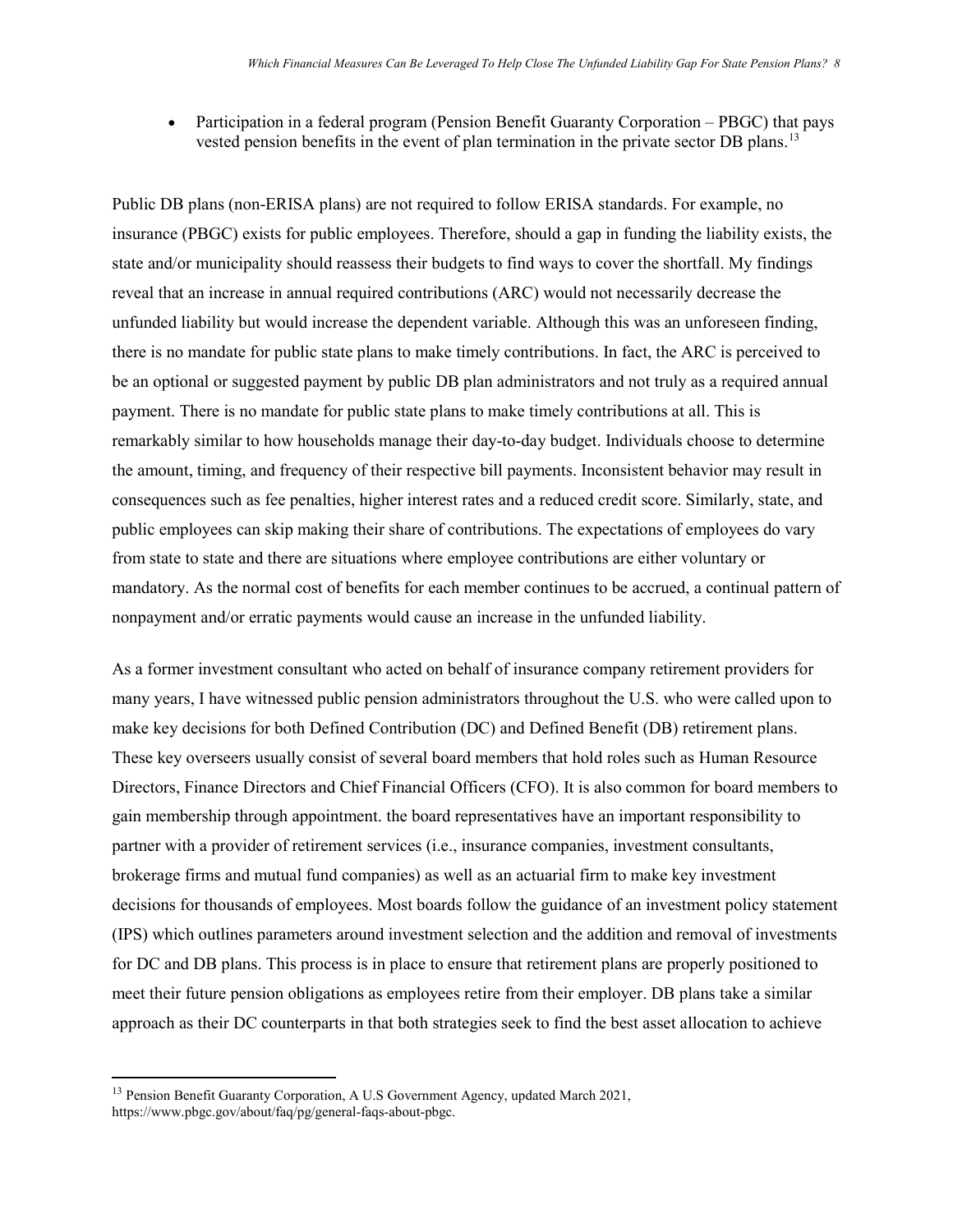the most efficient return. Public and private entities must follow the standards and the plan reporting requirements of the Financial Accounting Standards Board (FASB). The objective of FASB and the Governmental Accounting Standards Board (GASB) is for plans to report benefit obligations and pension fund assets in a uniform manner.<sup>[14](#page-8-0)</sup>

#### **Literature Review and Motivation**

As the industry examines the plan design and financial health of public pension plans, notable statistics studied by actuaries, pension administration, consultants and other industry experts were prevalent in the pension liability conversation. Antolin (2008) in collaboration with other private institutions assessed performance by country on a risk-adjusted basis using relatively standard investment performance measures. Additionally, the relationships between the characteristics of each pension system were examined including individual regulatory environments and the investment performance. Antolin highlights a few challenges and limitations with reporting and analyzing numbers by country such as the validity of the risk-adjusted measure Sharpe ratio and the use of artificially constructed country-specific benchmarks for a large variety of pension plans across the countries (not necessarily the same). His analysis included both DC and DB private plans and lacked attention on public pension plans. Another noteworthy study by Beshears, Liabson and Madrian (2011) finds that replacement income within the public sector varies greatly across jurisdictions. Though a reduction of the unfunded pension liability was not of emphasis, they specified that the shift from DB to DC plan offering would result in the need for participants to save more in other retirement accounts. The authors also make a distinction on how public sector and primary DC plans are characterized by required employee or employer contributions vs. employee voluntary contributions within the private sector. Their research concludes by applying lessons from savings behavior in private sector savings plans to the design of public sector plans.

Budget Stabilization Funds (BSFs) for public defined benefit plans are reserves set aside to protect the state budget from cyclical changes in revenue and expenses. Clairs (2013) analyzed deposit and withdrawal activity and its link to the employer contribution. His empirical results suggest that BSFs with strict deposit rules are associated with higher pension contributions, while strict withdrawal rules are associated with lower contributions. The connection discovered between the BSF, and pension contributions aided in my decision to select employer contributions as a primary independent variable and compared to the unfunded liability.

<span id="page-8-0"></span><sup>&</sup>lt;sup>14</sup> The Governmental Accounting Standards Board (GASB) is the independent, private- sector organization based in Norwalk, Connecticut, which establishes accounting and financial reporting standards for U.S. state and local governments that follow Generally Accepted Accounting Principles (GAAP), September 2021.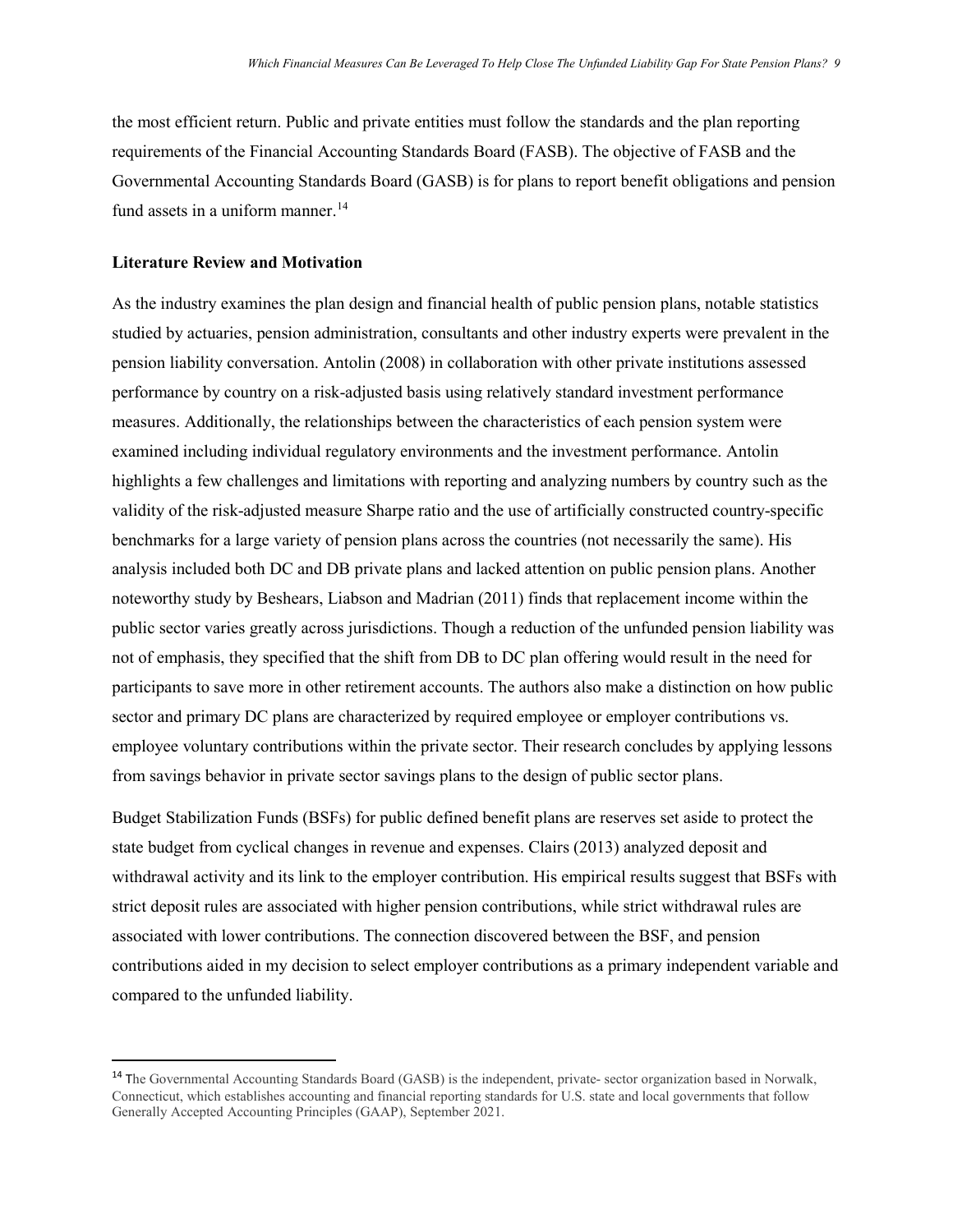Novy-Marx and Rauh (2009) explores the true funding status of public pension plans across the U.S. and, at times, question the usefulness and loosely reported pension liability. According to Novy-Marx and Rauh (2009), each state plan reports only one actuarial number for its pension liability. They suggest that, at a minimum, states should be required to report liabilities under several pre-specified discount rates, such as Treasury interest rates and interest rates on taxable municipal bonds. The impact of discount rates on the unfunded liability was not explored in this manuscript. Other non-academic writings including Mohan and Zhang's (2011) from University of Dayton School of Business, the authors studied determinants of public pension plan risk-taking behavior using the percentage of total plan assets invested in the equity markets and the pension asset beta as measures of investment risk. They found that government accounting standards strongly affect public fund investment risk, as higher return assumptions (used to discount pension liabilities) are associated with higher equity allocation and beta. The link between whether a link exists between discount rates and the unfunded liability will be explored in this paper.

The condensed report (PEW and the Arnold Foundation, 2014) highlights that, up through 2012, pension plans progressed from fixed income to an increased investment in equities and alternative funds. The report also suggests that such changes come with increased costs and uncertainty around the future realized returns. The assumed rate of return was compared to the 30-year Treasury bond. It was noted that, between 1992 and 2012, the difference between the assumed rate of return and the yield on 30-Year Treasury Bonds has increased from .33 percentage points to 4.83 percentage points. This brief and highlevel analysis alluded to the fact that there has been a shift to riskier investment allocations through 2012. To further this study research, my review will include the investment allocation by state level to determine whether a shift to equity and alternative investments continue to exist.

#### **The Annual Required Contribution**

l

The annual required contribution (ARC) is a principal factor when determining the true cost of the pension plan.[15](#page-9-0) The annual required contribution reflects the employer's contribution as reported in the required supplementary tables for GASB accounting purposes. There are three main elements that comprise the total expected contribution such as the employer normal cost amount, amortization of the UL, other expenses (retirement, medical and administrative) and interest expense on the prior year's pension obligation. The annual required contribution is guided by General Accepted Standards Board (GASB) statements 67 and 68 in the U.S. and there are factors (investment return assumptions,

<span id="page-9-0"></span><sup>15</sup> " Understanding Public Pension Plan's Unfunded Liability," Florida Public Pension Trustees Association (FPPTA), p. 4.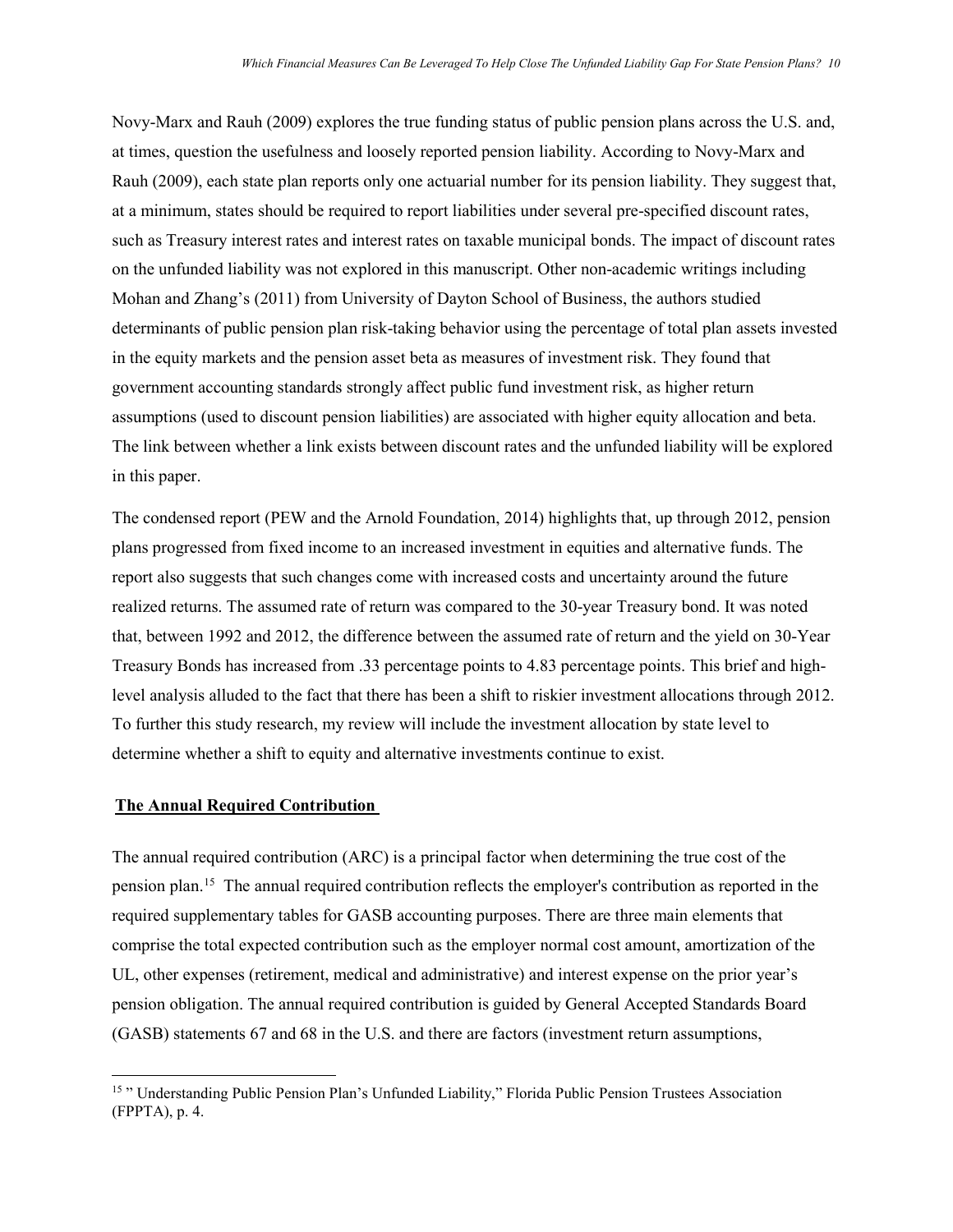amortization methods, funding policies and timing of payments) that differ from plan to plan and can impact its calculation<sup>16</sup>.

One may presume the ARC is a requirement for DB public plans because it is described as 'required,' however, it is generally known that there is an expectation for payment to be made versus a requirement that it must be made. As an important distinction, this optional approach has resulted in partial contributions to fund present and future liabilities or skipped contributions for several years. Although making a payment should normally reduce the rate of indebtedness, it can actually increase the rate since; 1) the cost of the plan administration continues to be charged to the debt and 2) interest on the unfunded liability continues to be applied. If a public plan chooses not to make the full ARC payment on an annual basis and either makes partial payments, no payments or pays erratically, the clock will continue to tick and increase the liability/debt of the total plan.

The ARC calculation is an annual snapshot in time of the DB plan. If the plan sponsor does not pay its ARC in full every year, no amount of payment (unless it is in full) will stop the unfunded liability from continuing to increase. Like the private sector DB plans of old, an ERISA-like requirement must be passed where all plans must pay their ARC into their plan every year. This is the one of the ways plans public DB plans will have hope of funding the promise made to their employees.

As discussed earlier, private DB plans adhere to regulatory rules of the Employee Retirement Income Security Act (ERISA). Additionally, the extension of ERISA, known as the Pension Protection Act (PPA) of 2006 requires private plans to become 100% funded over time and to adhere to financial assumptions that pension plans must fund objectives. These measures were established to ensure that minimum contributions are made to satisfy the annual contribution expectation. A more recent change to single employer private DB plans is the calculation for discounting interest rates. In response to a period of low interest rates, Moving Ahead for Progress in the 21st Century Act (MAP-21), established a process for determining minimum and maximum interest rates for discounting based on 25-year averages of historical corporate bond yields (Topoleski and Myers, 2020.) This act suggests that a lower interest rate would result in a lower assumed investment return and/or more realistic present value of future payments for employers to meet their pension obligations. As originally established, the funding corridor was

 $\overline{a}$ 

<span id="page-10-0"></span><sup>&</sup>lt;sup>16</sup> Established in 1984, the Governmental Accounting Standards Board (GASB) is the independent, private- sector organization based in Norwalk, Connecticut, which establishes accounting and financial reporting standards for U.S. state and local governments that follow Generally Accepted Accounting Principles (GAAP), https://www.gasb.org/aboutgasb.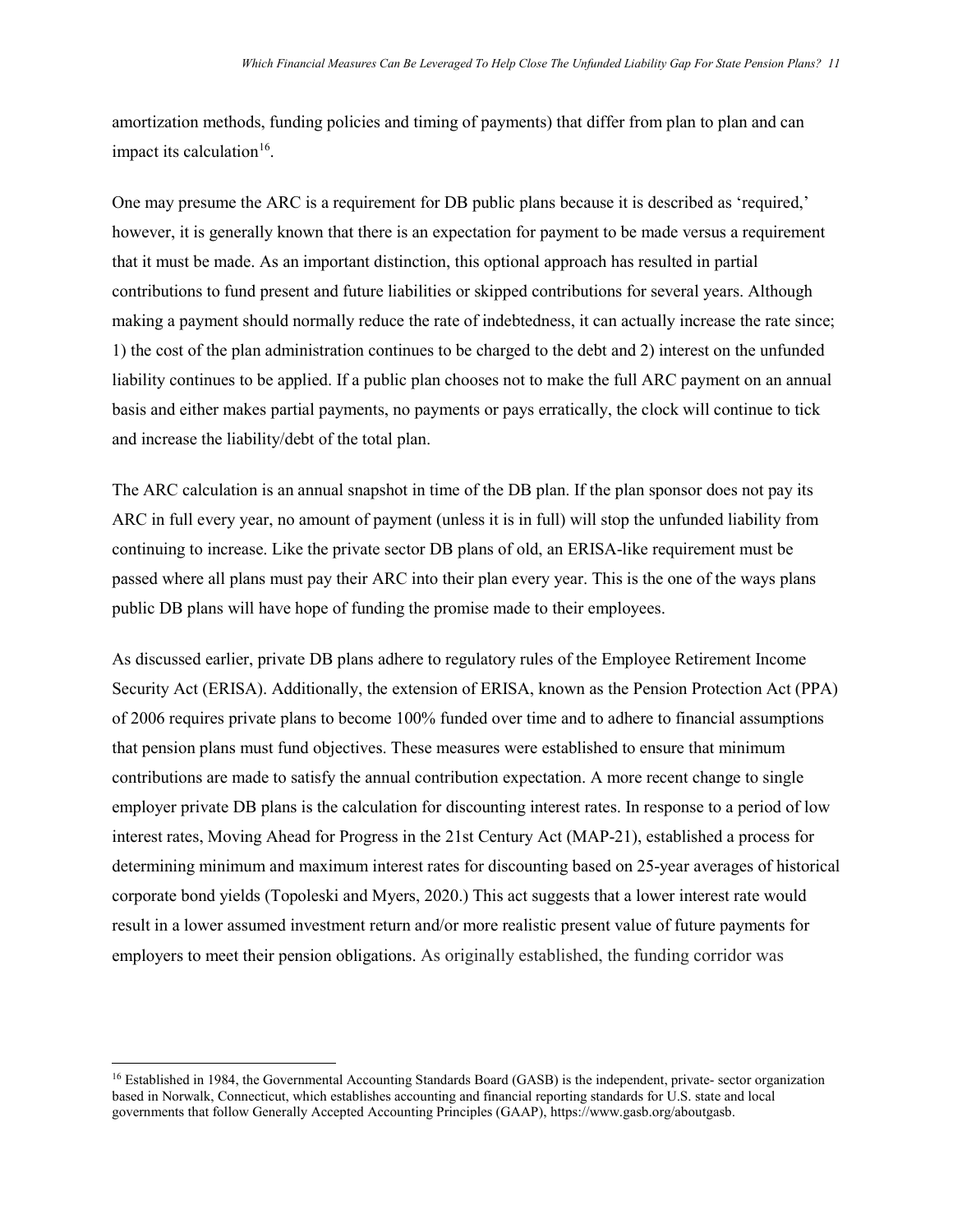scheduled to widen eventually, which, when applied to the specified interest rates, would have resulted in the use of lower interest rates to calculate private DB pension obligations.

#### **Data and Methodology**

The Public Plans Data (PPD), United States Census Bureau, Bureau of Economic Analysis and Federal Reserve Economic Data (FRED) were the four main data sources needed to analyze the relationship between the dependent and independent variable by state.

The PPD was the leading data used and comprised of annual information on the largest state/local pension plans in the U.S. The data is produced by the Center for Retirement Research at Boston College (CRR) and the Center for State and Local Government Excellence (SLGE) represented over 3,700 observations from 2001-2018 across all 50 states and the District of Columbia. Plan data does not track federal employee retirement plans and therefore those plan types were not included in this analysis. Key pension plan data included assets, funding, investments, other vital metrics, and membership within each state across the U.S. In fact, data was available for multiple plans within each state from 2001-2018. To obtain a balanced data set, where each plan is observed during the same time-period, 2001 and 2002 data were excluded. A full comprehensive sample of data representing 2003-2018 was analyzed. All 50 states were represented, and the federal District of Columbia was excluded because 16 years of plan data were not reported. Data for 2019, was not yet complete and hence 2003 through 2018 represented 2,800 observations. On average there were approximately 3.5 public retirement plans per state (including plans for teachers, municipalities, state workers etc.) One plan was assessed for Hawaii, Idaho Mississippi, Oregon, and Wyoming. California and Texas represented the highest number with 15 and 10 public plans, respectively. Data from the plans' financial documents at times were used to highlight plan facts. The PPD consists of public pension plans aggregated across all states and reflects significant variations in plan benefit design, plan funding, membership composition, and investment strategies. It is an appropriate starting position to analyze the plan results at the macro state level. Disaggregation could be a suitable next step for future research (PPD database, 2019). Each state's Gross Domestic Product (GDP) per capita was used to determine its relationship with the unfunded liability. The Bureau of Economic Analysis was the main source for the annual Real GDP and the United States Census Bureau was used to determine the per capita numbers by state for GDP and tax revenue measures. Additionally, both sources were also used to assess the states' budget/ deficit/surplus in two ways, (GDP/per capita and GDP/per state). The budget deficit/surplus by each state was reviewed to determine its relationship against the UL. The U.S. Census Bureau Annual Survey of State Government Finances Tables were used to provide both the revenue and expense data to calculate the budget deficit or surplus per GDP/state and GDP/per capita.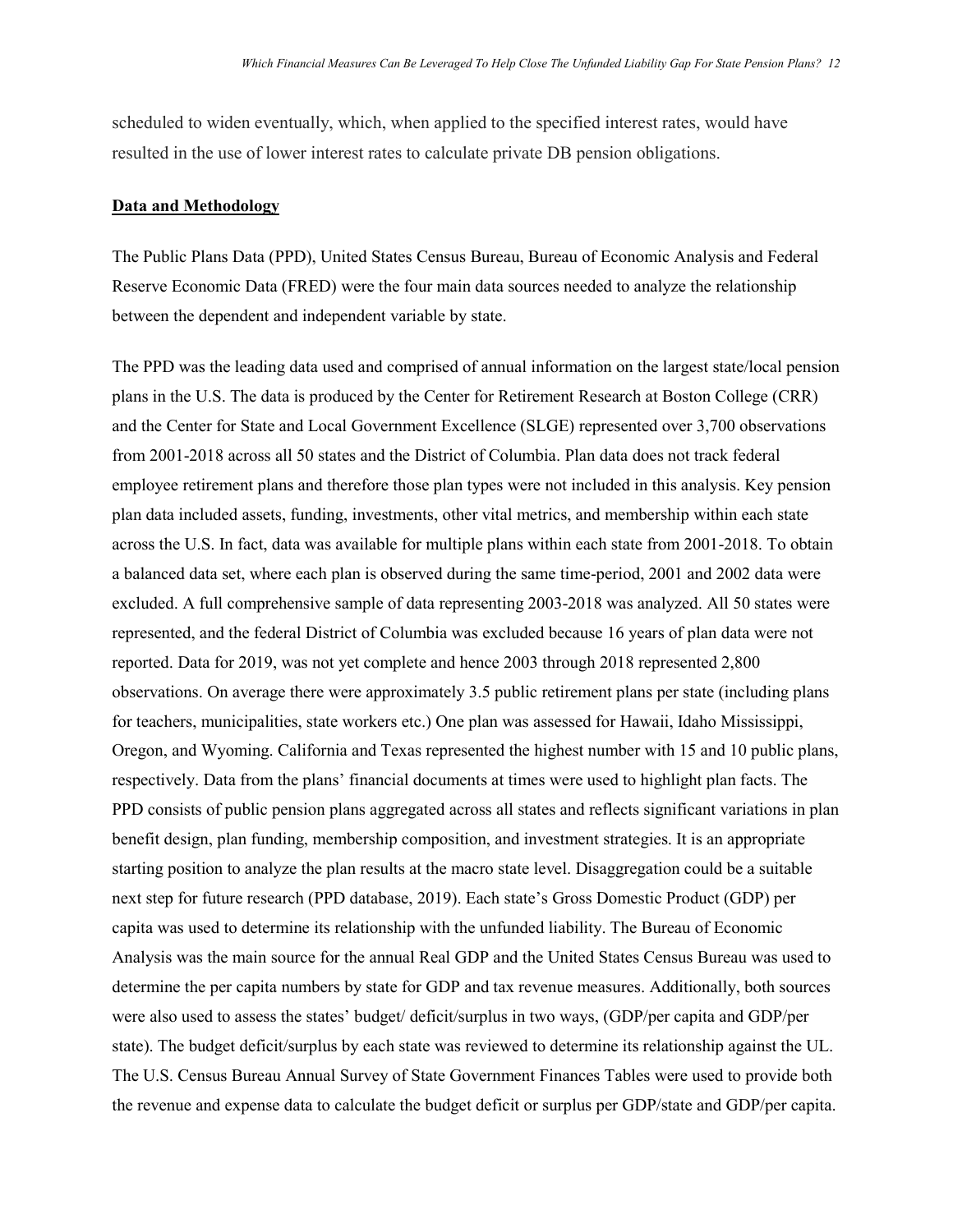## **Empirical Model**

The multiple ordinary least squares linear regression model was selected because it is one of the best models to assess the strength of the relationship between the unfunded liability (dependent variable) represent by RUFL and fifteen predictor variables (independent variables) across the US. Independent variables include, expected contributions, economic methods (i.e., tax revenue and budgets) and investment strategy (assumed investment returns, actual returns, and portfolio mix).

Multiple ordinary least squares model:

**RUFL**<sup>i</sup> =β0+β1ARCR\_ER*it*+β2ARCR*it*+β3TAXRPC*it+*β4GPERC*it*+β5BUDGDP*it+*β6BUDPC*it* +β7DISCR*it*+β8PTRTN*it*+β9EQRTN*it+*β10FIRTN*it*+β11A3YR*it+*β12A5YR*it*+β13A10YR*it*+β14EQALL*it+*β15FI ALL+εi

Where,

 $RUFL=$  is the dependent variable -referred to as return on unfunded liability [unfunded liability as a % of assets] ARCR\_ER<sub>iti</sub> = Employers projected actuarial required contribution (ARC rate as a % of payroll) ARCR*it* =[Employer + Employee] projected actuarial required contribution (ARC rate as a % of payroll) TAXRPC*it* =Tax revenue per capita GPERC*it* =Gross Domestic Product (Real GDP) divided by Per Capita= [Real GDP by State/Per Capita] BUDGDP*it* =Total Revenues (TR) less Total Expenditures (TE) divided by GDP per State= [TR-TL/GDP] BUDPC*it* =Total Expenditures (TE) divided by GDP per Capita = [TR-TL/GDP Per Capita] DISCR*it* =Assumed Discount Rate used to value the current cost of future pension obligations and is determined by estimating expected rates of return. PTRTN= Portfolio Return is the overall return of each plan includes various asset allocations EQRTN= Equity Investment Return FIRTN= Fixed Income Investment Return A3YR= Average 3-Yr Investment Return A5YR= Average 5-Yr Investment Return A10YR= Average 10-Yr Investment Return EQALL= Equity Asset Allocation Mix FIALL= Fixed Income Allocation Mix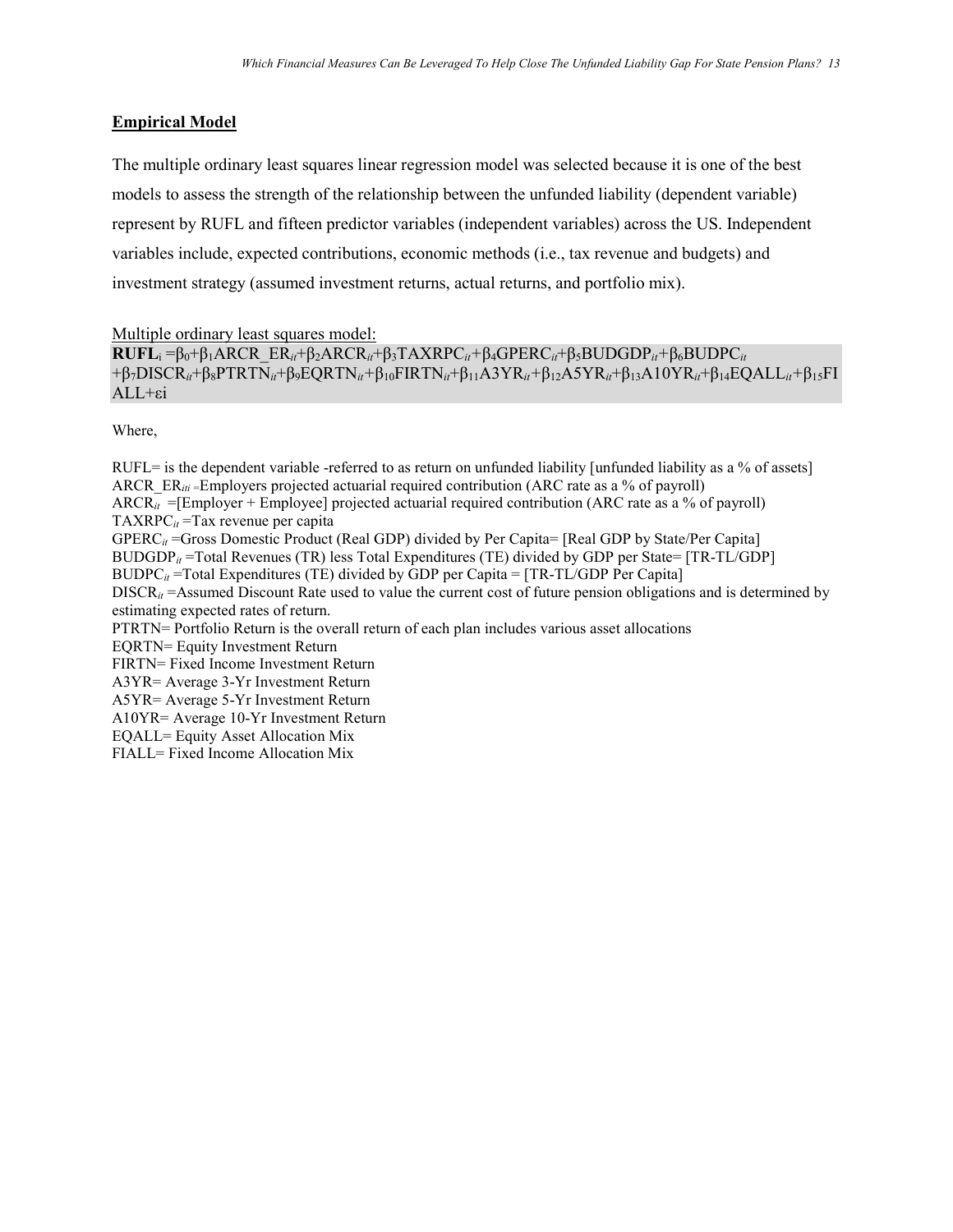## **Foundational structure** *Multiple Linear Regression Model*

Table 3 below shows the structure of the multiple linear regression model. The dependent variable is equal to the accrued liability minus actuarial assets and expressed as a % of assets (RUFL). The independent variables, mapped in three main categories such as expected contributions, economic methods, and investment strategies. The investment strategy category has been further divided into three separate groups to highlight a few differences between assumed returns, actual returns, and portfolio mix. As a result, five groups of independent variables were formed and analyzed.

Each group were identified as balanced or unbalanced. Balanced data shows that every cross-section follows same regular frequency, with the same start and end dates. For example, the balanced data consists of 150 cross sections in the main model with annual data from 2003-2018. The unbalanced data represent irregular or unreported data. For instance, the Atlanta General Employee Pension Fund showed missing data for portfolio returns for 2018. Overall, there were 1,442 unbalanced observations in group 4 while group 5 revealed 2,302 observations.

Table 3 shows the expected payment known as Annual Required Contribution (ARC) is the main independent variable and placed in Group 1. The "ARCR\_ER" solely represents the employer contribution and expressed as projected actuarial required contribution (ARC\_ER rate as a percentage of payroll) as shown on Fig. 4. The second variable in Group 1, identified as ARCR represent a combination of both employee and employer contribution. This method was employed to determine whether the ARCR\_ER would act differently if an employee contribution were included in the payment. Group 2 represents other key economic measures such as tax revenue per capita, GDP per capita, budget per capita and budget as a percentage of GDP. Group 3 include an assumed investment return (discount rate) as a solo variable. Group 4 illustrates average 3-year, 5-year, and 10- year rates of return as well as portfolio investment returns. Finally, group 5 represents the portfolio mix allocations (i.e., equity vs. fixed income).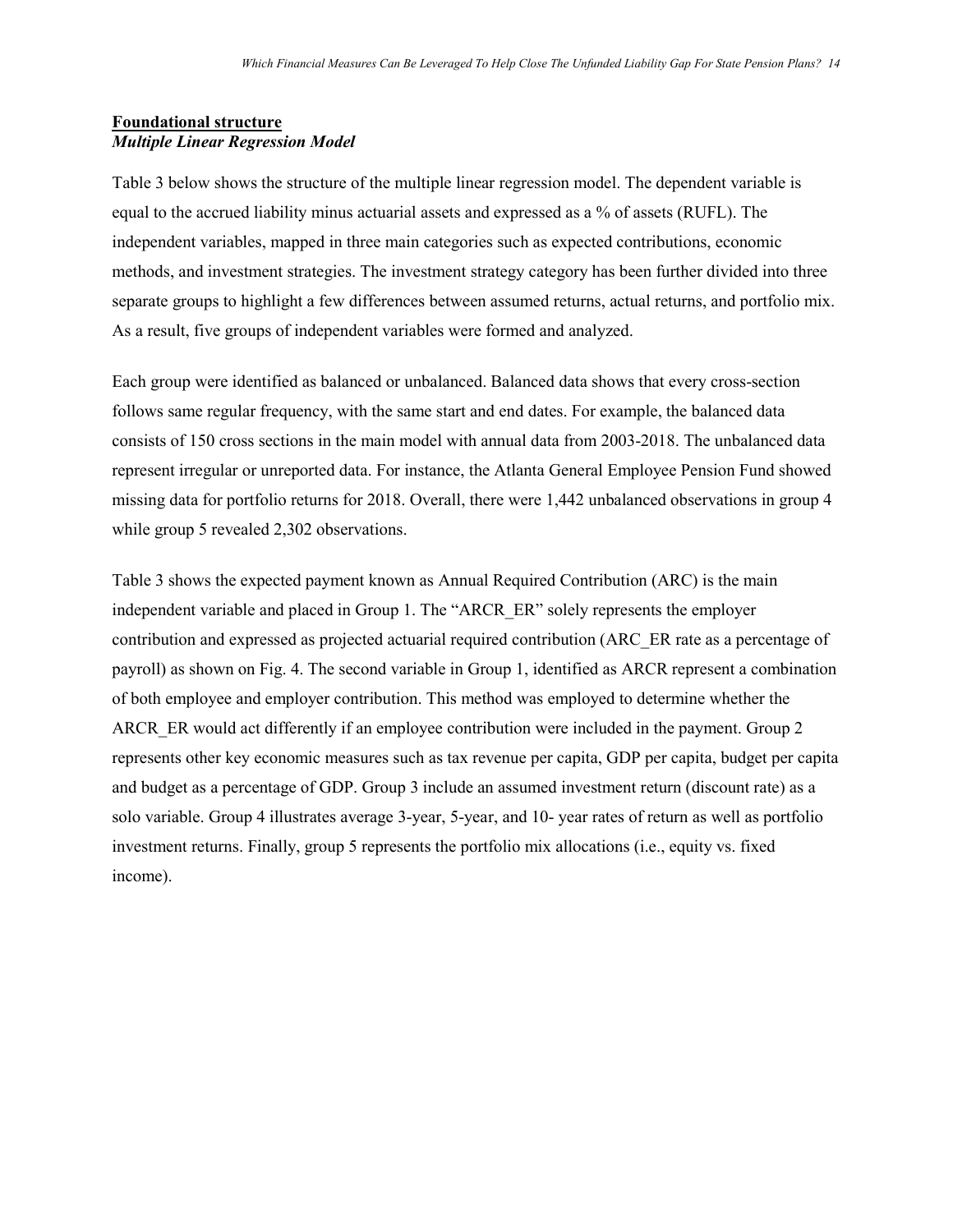#### **Table 3**

| <b>Dependent</b><br>variable | <b>RUFL= Unfunded Liabilities= Expressed as Assets less Liabilities divided by Assets</b> |                                                                                         |                                                       |                                                                                                        |                                              |
|------------------------------|-------------------------------------------------------------------------------------------|-----------------------------------------------------------------------------------------|-------------------------------------------------------|--------------------------------------------------------------------------------------------------------|----------------------------------------------|
|                              |                                                                                           |                                                                                         | <b>Financial Levers</b>                               |                                                                                                        |                                              |
|                              | <b>Expected</b><br>Contribution(s)                                                        | Economic<br><b>Methods</b>                                                              |                                                       | <b>Investment</b><br><b>Strategy</b>                                                                   |                                              |
| Independent<br>variables:    | Group 1<br><b>Balanced</b>                                                                | Group 2<br><b>Balanced</b>                                                              | Group 3<br><b>Balanced</b>                            | Group 4<br>(Unbalanced)                                                                                | Group 5<br>(Unbalanced)                      |
|                              |                                                                                           |                                                                                         | <b>Assumed</b><br><b>Investment</b><br><b>Returns</b> | Actual<br><b>Investment</b><br><b>Returns</b>                                                          | Portfolio<br><b>Allocation</b><br><b>Mix</b> |
|                              | <b>ARCR ER1</b><br>ARCR <sup>2</sup>                                                      | TAXRPC <sup>3</sup><br>GPERC <sup>4</sup><br><b>BUDGDP5</b><br><b>BUDPC<sup>6</sup></b> | DISCR <sup>7</sup>                                    | PTRTN <sup>8</sup><br>EQRTN <sup>9</sup><br>$FIRTN^{10}$<br>$A3YR^{11}$<br>$A5YR^{12}$<br>$A10YR^{13}$ | EQALL <sup>14</sup><br>$FIALL15$             |
| <b>Other factors</b>         |                                                                                           |                                                                                         | $I = cross planid$<br>$t = \text{year}$               |                                                                                                        |                                              |

#### **All Preliminary Variables Tested and Explained**

Table 3 list the dependent and all independent variables initially assessed throughout the analysis; represents the aggregate of all plans by state from 2003-2018

1 Employers projected actuarial required contribution (ARC rate as a % of payroll)

2 Total [Employer + Employee] projected actuarial required contribution (ARC rate as a % of payroll)

3 Tax revenue per capita

4 Gross Domestic Product (Real GDP) divided by Per Capita= [Real GDP by State/Per Capita]

5 Total Revenues (TR) less Total Expenditures (TE) divided by GDP per State= [TR-TL/GDP]

6 Total Expenditures (TE) divided by GDP per Capita = [TR-TL/GDP Per Capita]

7 Assumed Discount Rate used to value the current cost of future pension obligations and is determined by estimating expected rates of return.

8 PTRTN= Portfolio Return is the overall return of each plan include various asset allocations.

9 EQRTN= Equity Investment Return

<sup>10</sup>FIRTN= Fixed Income Investment Return

<sup>11</sup>A3YR= Average 3-Yr Investment Return

<sup>12</sup>A5YR= Average 5-Yr Investment Return

13A10YR= Average 10-Yr Investment Return

14EQALL= Equity Allocation Mix

15FIALL= Fixed Income Allocation Mix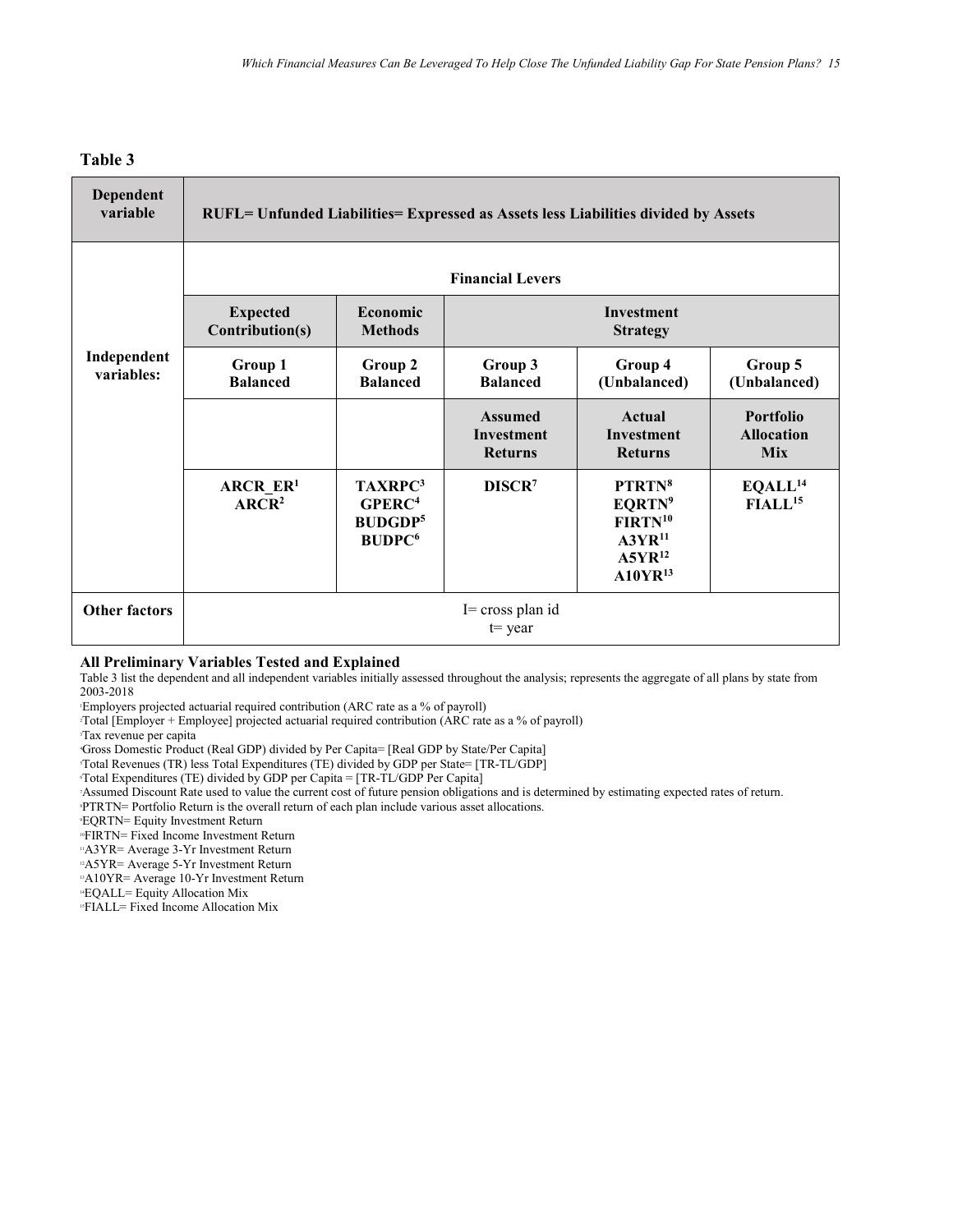#### **Model Results**

Results are described by each type of financial measure such as contributions, economic levers, and investment strategy. Counterintuitive results for both determinant variables (ARC and tax revenue per capita variables) were observed. There was an expectation for the UL to decrease as these variables increased. However, results show that a 1% increase in the ARC by the employer or tax revenue will increase the UL. The multiple linear regression shows three independent variables that emerged as highly statistically significant: a) annual employer contribution rate (ARC\_ER), b) tax revenue per capita and c) equity allocation mix. The results of the 15-variable linear regression are shown on Table 3A in five groups. Those variables that were not statistically significant were removed and the model was condensed from five groups to two groups (Group 1 balanced and Group 2 unbalanced). The results are shown on Table 3B. Fig. 1, displays the total aggregated unfunded liability which is the dependent variable as the total value vs. the unfunded liability as a percentage of assets from 2003-2018. The panel model was adjusted to reflect only those plans that showed data in each year from 2003-2018.

#### *Model Results-Contributions*

A 1% increase in the ARC\_ER (expressed as a percentage of payroll) will increase the unfunded liability (expressed as a percentage of assets) at 2.0% (Table 3A and 3B). For example, if the 2018 employer required annual contribution for California Public Employees Retirement Fund (California PERF) increased by 1% from \$19.90B to \$20.10B, the unfunded liability will rise from \$150.40B to \$153.41B. [17](#page-15-0) 

Findings show that a slight increase to ARC\_ER may not cause a reduction but an increase to the UL. One may suggest that the rate of indebtedness should be reduced by solely making a payment however, the results show that the rate can actually increase. This increase could happen as a result of plan administration costs and the interest charged on the unfunded liability as time moves forward. A key learning is that the ARC calculation determined by actuaries is an "expected" contribution, not a required contribution for public pension plans. Some states have a policy that requires payment of the ARC,

<span id="page-15-0"></span> <sup>17</sup> Public Plan Database (PPD) (2019) Public plans data. Available at https://crr.bc.edu/data/public-plans-database, Google Scholar. Adjusted calculations were used to determine the impact to the unfunded liability.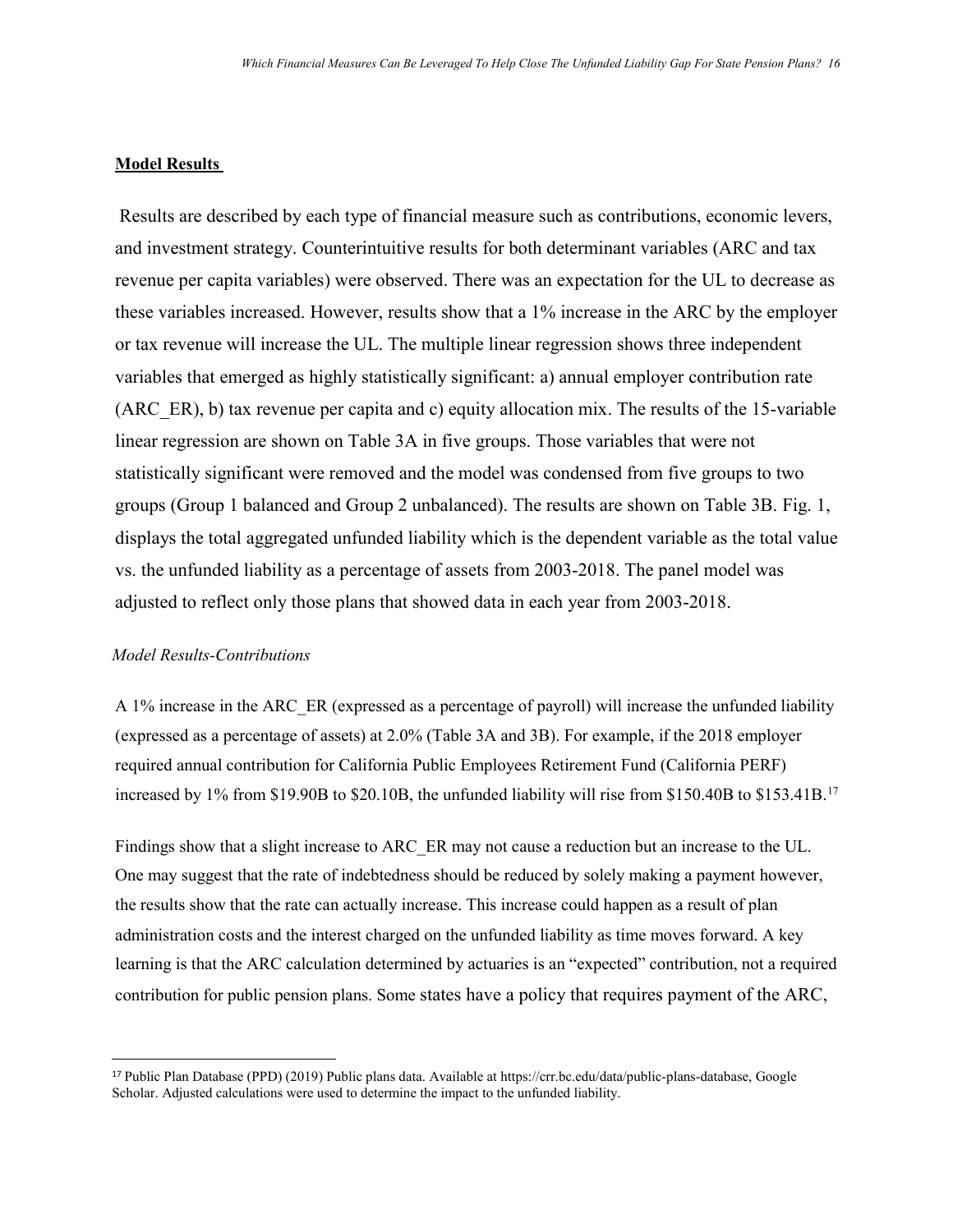however other factors can affect those policies and the actual payment of the ARC. For example, in New Jersey, two separate legal rulings found that the state's ARC requirement, set in statute, did not constitute a "self-executing appropriation" (Brainard and Brown, 2015). Therefore, should a public plan choose not to make the full ARC payment on an annual basis or make partial payments, no payments or pays erratically, the debt or liability will continue to increase. This behavior can be compared to the process of making of credit card payments, for example, if a minimum payment is made on a \$500 outstanding balance, the minimum payment gets absorbed by the huge interest rate that is continued to be charged, in addition the annual credit card fee must be paid.

The public pension plan itself does not stay static, there are long-time employees who were eligible for a defined benefit pension now retiring and receiving payouts that must be funded on an annual basis. At the same time, new employees are being hired (and not all are necessarily in their 20s or 30s), and therefore new retirees add to the unfunded liability calculation, thus also inflating the debt or liability of the plan.

The current approach gives a plan complete freedom to choose whether to contribute the full expected contribution amount, to make a partial payment of that expected amount or to decline to contribute at all. I decided to further assess the model with a one-year lag to determine whether year 1 ARC\_ER would help impact funding in year 2. Table 4A results showed an increase to the liability where the rate shifted from 2.0% without a lag to 1.9% with a one-year lag. Results were and is highly statistically significant. A further reduction is shown in year 2 at 1.8%. As an example, if we apply the ARCR\_ER rate of reduction to the California PERF plan, the UL will rise to \$153.39B with a one-year lag and \$153.09B with a two-year lag. Overall, both the first- and second-year lag shows statistically significant results and reveals that the impact of a reduction may take a few years. It is important to note that results show that the UL begins to slightly reduce at .52% when employee contribution is included with the employer contribution [ARCR]. Table 3B and 3C shows that this reduction occurs without any lags.

#### *Model Results-Economic Levers*

As the tax revenue per capita increases by 1%, the UL will increase by more than 1% (Table 3B). State and local government pension benefits are paid from trust funds to which public employees and their employers contributed while they were working, not from general operating revenues. Trust fund assets are invested and grow over time<sup>18</sup>. Tax revenues are another sourcing option for state public pension plans, to help fund their obligations. However, unlike private plans, there are no minimum funding

<span id="page-16-0"></span> <sup>18</sup> Public Plan Database (PPD) (2019). Available at https://crr.bc.edu/data/public-plans-database, Google Scholar.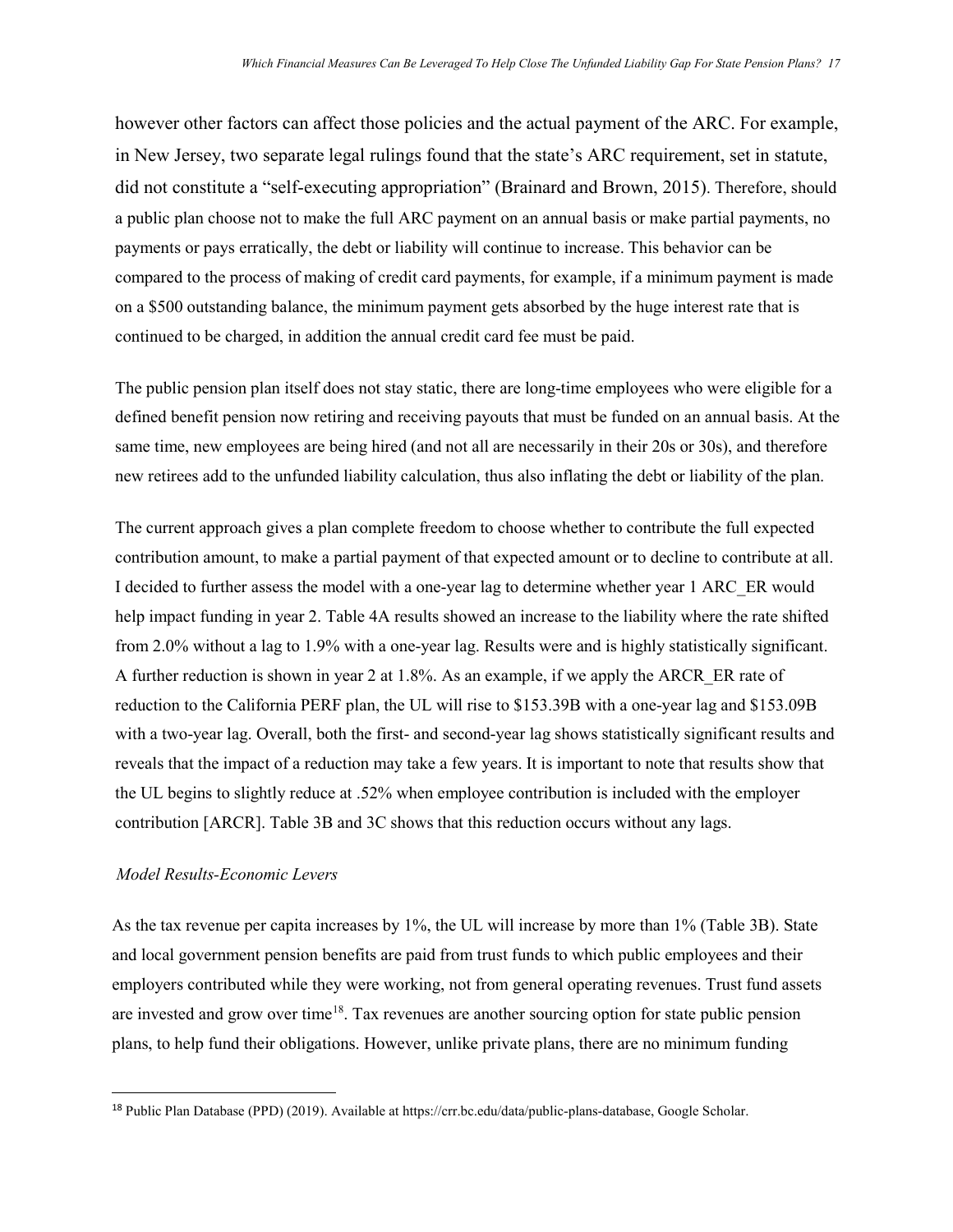requirements for the UL and therefore the independent variable is likely to continue to increase should the plan decide against using tax revenues to make payment towards the annual contribution. A possible solution is to mandate a certain percentage of state tax revenue should be used to fund the pension trust obligation. Bagchi examined the effects of political competition on the generosity of public sector pension plans and finds that as the level of political competition in a municipality increases, pension plans become more generous, and plans may not fully fund their plans to keep taxes low (Bagchi, 2019). In a more recent example, due to the 2020-2021 COVID-19 pandemic, many states' tax revenues were reduced, and those that use tax revenue to help pay for the unfunded liability chose to either skip payment or make a partial payment toward their pension contribution. Others were waiting to see what amount of assistance would arrive from the federal government. California canceled \$500 million from a \$3 billion payment authorized in 2019 to pay down unfunded pension liabilities through fiscal 2023 and redirected \$2.4 billion remaining from the initial allocation to instead pay pension contributions owed by school districts and community colleges <sup>[19](#page-17-0)</sup>. Tax revenues showed counterintuitive results and are another sourcing option for state public pension plans, to help fund their obligations. As tax revenues increase by 1%, the UL is likely to continue to increase if the plan decides against using tax revenues to make payment towards the annual contribution. Table 4A shows that, at a 1% rate increase in tax revenue per capita with a lag of two-year will create a substantial increase the UL from 1% to 7%. The results clearly show that until public plans are required to use tax revenue dollars to pay down on the UL the liability, the debt will continue to increase even further in the second year. The second-year lag results show less than a 10% risk that there is enough evidence to reject the null hypothesis which states that no relationship exists between state pension plans and the tax revenue per capita.

#### *Model Results-Investment Strategy*

 $\overline{\phantom{a}}$ 

The investment strategy involves several levels of assessment. To reduce pension debt, a higher market value of plan assets must be achieved to cover the cost of current and future liabilities. Results show that when the portion allocated to investment in companies (expressed as EQALL) increases by 1%, the UL is reduced by .18% (Table 3B). While some data is unbalanced, the equity mix represent 1,520 records and generates a mean of 52%, median 55% and standard deviation of 10.8%. The one-year and two-year lags for equity allocation continue to show a reduction in the UL at around .17% and .28% respectively, with strong results particularly in the second year (Table 4A). These statistics reveal that public defined benefit

<span id="page-17-0"></span><sup>19</sup> How Pandemic-Driven Revenue Shortfalls Could Affect State Pension Contributions, Pew Research Center, Washington, D.C. January 13, 2021, [https://www.pewtrusts.org/en/research-and-](https://www.pewtrusts.org/en/research-and-analysis/articles/2021/01/13/how-pandemic-driven-revenue-shortfalls-could-affect-state-pension-contributions/Google)analysis/articles/2021/01/13/how-pandemic-driven-revenue[shortfalls-could-affect-state-pension-contributions/Google](https://www.pewtrusts.org/en/research-and-analysis/articles/2021/01/13/how-pandemic-driven-revenue-shortfalls-could-affect-state-pension-contributions/Google) Scholar.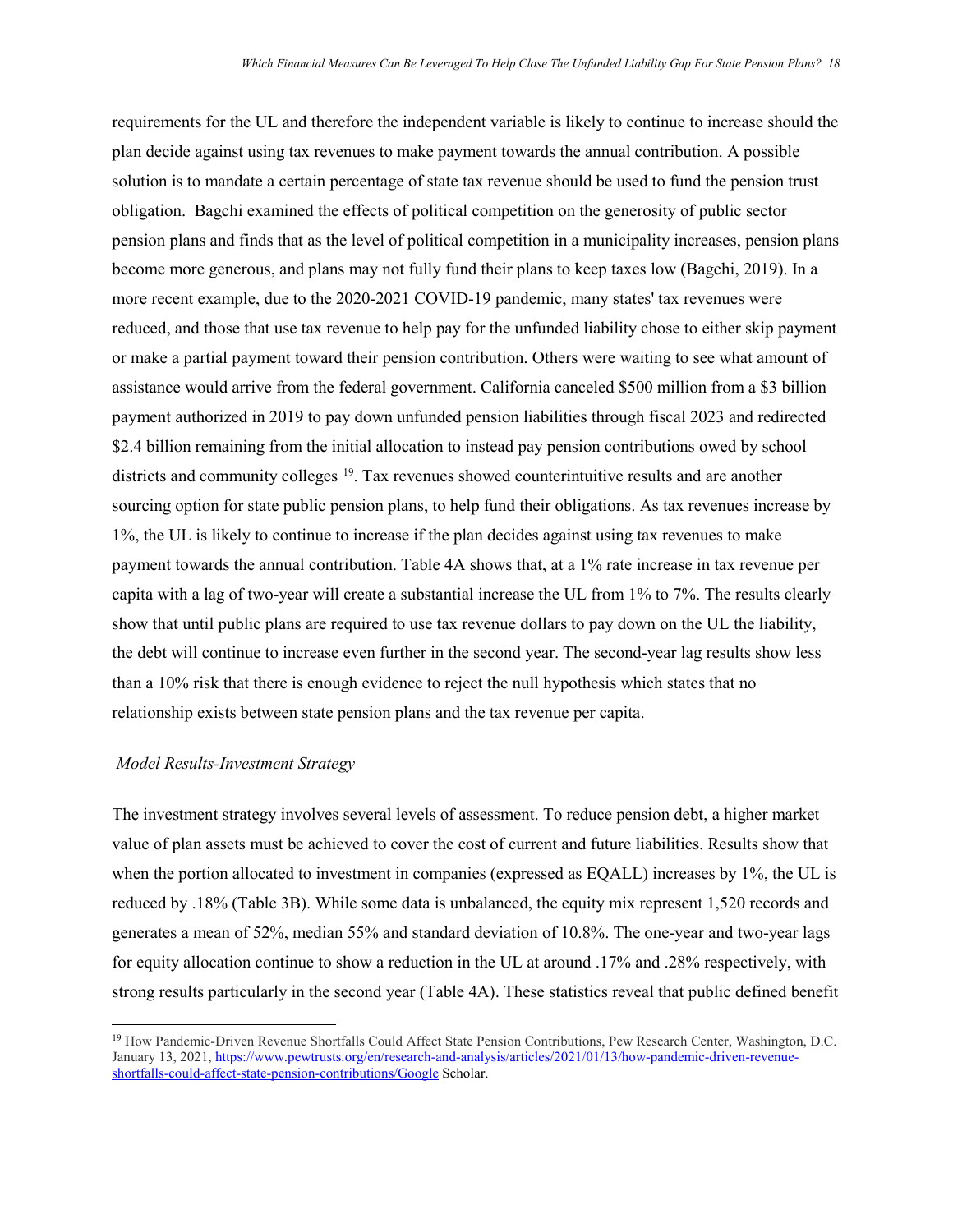plans have shifted from the assumption that fixed income represents the larger percentage of the investment mix (PEW and the Arnold Foundation, 2014). Excluding 2008, assets were also allocated to real estate, alternatives, private equities, commodities, and cash. The 2008 allocation shows that the financial crisis has certainly impacted the allocation mix selection of many of the public pension plans across the United States. Fig. 5, illustrates the trend of both equity and fixed allocation aggregated by all plans used in dataset over the 16-year testing period. Though the fixed income allocation mix was not significant, the investment results for conservative investments (bonds, certificate of deposits etc.), and the 10-year average returns were all statistically significant. A 1% increase to the fixed income return would increase the UL by .27% (Table 3B). This could occur if returns generated from stable assets do not cover the outstanding liabilities between 2003-2018. While Table 3A shows a 1% increase to the equity return portfolio will reduce the UL by a minute percentage, the results were not significant. The reduction to the UL does occur however, with an increase in the 10-year investment returns. The longerterm return (average 10-year) is an essential factor to help close the ULG. As the 10-year return increases by 1%, the unfunded liabilities would reduce by 2.6%, results were highly statistically significant (Table 3B). The one-year lag result for the 10- year return is also highly statistically significant and shows a 3.0% reduction in the UL (Table 4A). These results tell us that the investment strategy of developing the right mix of equities and fixed income investments could overtime provide the returns needed to help reduce the UL. Fig. 2 shows a snapshot of the average 10-year return of all aggregated plans used in the dataset from 2003-2018. Note that 2004 shows the highest average 10-year return of 9.7% vs. 2009 and 2010 lower returns of 3.1% and 3.5%.

Fig. 6, shows both equity and fixed returns aggregated by all plans used in the dataset over the 16-year testing period. It is important to observe that twelve out of sixteen years (75% of the time), higher equity returns were generated versus fixed returns. Hence, the investment selection committee may choose to increase their risk tolerance and allocate more to equities with hopes to achieve a higher return. This action along with the ability to make timely ARC payments could help reduce the ULG.

#### *Model Results-Assumed Discount Rate*

The assumed investment return (commonly referred to as the discount rate) is important when determining an effective investment strategy for public pension plans (Fig. 3). The discount rate is used to value the current cost of future pension obligations and is determined by estimating expected rates of return. This rate is a function of the risk-free interest rate plus the risk premium associated with public plans not being able to pay their pension obligation and should reflect the risk of the pension liabilities (Bui and Randazzo, 2015). The public plan aggregated data across the U.S., shows an average assumed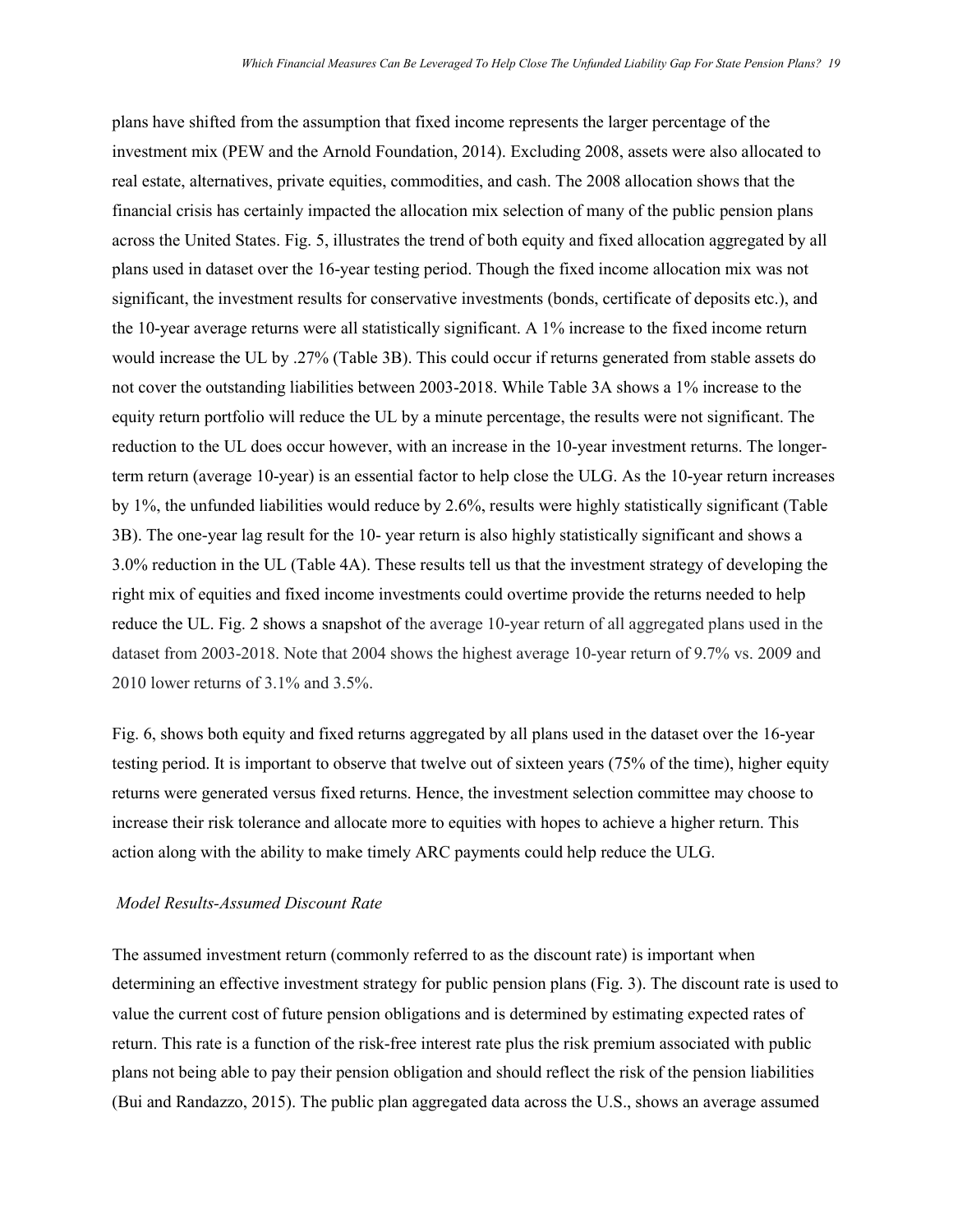discount rate of approximately 7.79% from 2003-2018. However, rates used by plans, may vary across the country. For example, according to the PPD, the Connecticut State Teachers' Retirement System reported discount rates of 8.50%, 8.25% and 8.00% respectively from 2016-2018.

This shows a slight reduction in its discount rate over three consecutive years. The Connecticut State Employees Retirement System used a lower rate of 6.90% from 2016 through 2018. Wisconsin, a 100% funded ratio (considered a fully funded plan<sup>[20](#page-19-0)</sup>) shows a discount rate of 7.2%, 7.2% and 7.0% from the same period (2016-2018). Pennsylvania Municipal Retirement System, also 100% funded according to the Pension data, uses a discount rate of 5.5%, 5.25% and 5.25% from 2016-2018.

Josh Rauh, chief economist at Stanford Graduate School of Business, states that public pension plans are using an assumed discount rate that is too high. Rauh (2016) suggests a lower rate be used which would mean that more money would need to be contributed now to support pension benefits that will be paid out in the future. Some critics argue that by using an interest rate that is unreasonably low makes pension funds worse than they are (Bond, Tyler, 2016). The use of a higher assumed investment return would result in a higher present value of future payments of pension benefits. Fig. 3 compares the assumed investment return known as the discount rate to the actual average 10- year return. The average 10-year return and the discount rate represent aggregated plans used in the dataset from 2003-2018. The discount rate shows a consistent average of 7.8% vs. the average10-year return of 6.8%.

A uniform and consistent proxy such as 10-year Treasury notes, 30-year bonds or high-grade municipal bonds should be set as a standard for calculation of the assumed investment return. The rates would be lower and may have a more realistic asset value than the assumed discount rate disclosed in the data provided. Persistent testing of the discount rate shows a larger reduction of the UL without a lag than with a two-year lag. Results reveal that a 1% increase in the discount rate will reduce the UL by 14% with a no lag (Table 3C). This is a significant drop to the UL and the reduction will help to close the UL gap. It may also explain that higher assumed investment returns reported by plan actuaries could result in a lower UL. When evaluated with other statistically significant variables with one and two-year lags, findings show that the one-year lag result was not statistically significant. However, the two- year lag reveals that a 1% increase in the discount rate will cause the UL to fall by 3.68% with a two-year lag (Table 4A). The results are statistically highly significant. To put it in further context, if the discount rate increases by 1%,

 $\overline{a}$ 

<span id="page-19-0"></span> $20$  According to Florida Public Pension Trustees Association (FPPTA) a plan is considered fully funded if its assets exceed liabilities, Understanding Public Pension Plan's Unfunded Liability."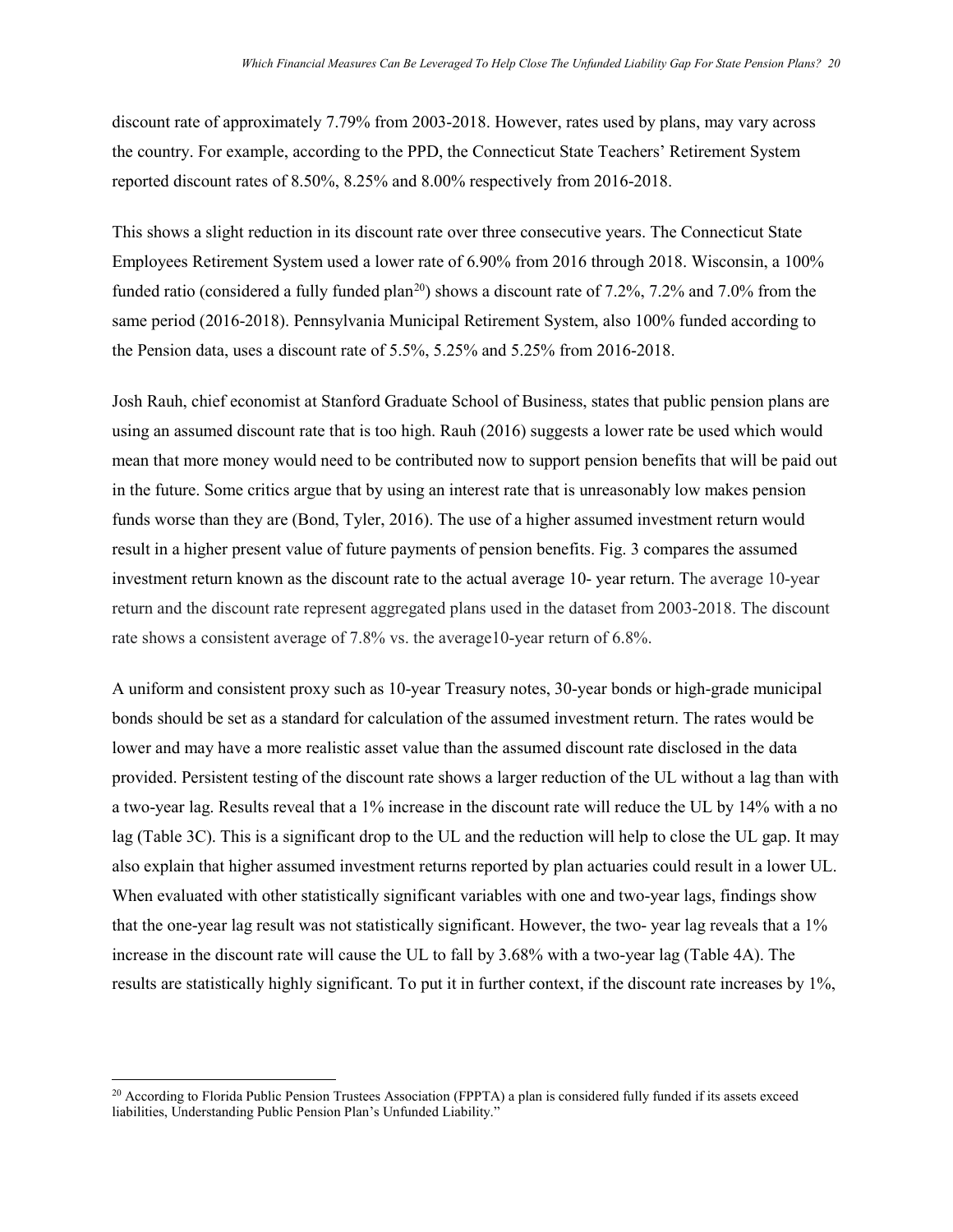the 2018 total aggregated UL of \$1.40T would see a reduction of \$51.5B (resulting in a net UL of approximately \$1.35T).

#### **Endogeneity**

Two methods were executed to rule out endogeneity assumptions. The Wald Test was performed as a joint significant test, and a lag identification approach was also used. The model was evaluated to see whether all coefficients were equal to zero. The Wald Test concludes that joint coefficients are not equal to 0 and that we can reject the null hypothesis. Table 4B shows us results that are highly statistically for all seven independent variables. Therefore, we conclude that the model has predictive power where at least one of the independent variables would help to predict our dependent variable.

A one- and two-year lagging approach was also assessed for all statistically significant variables and are shown in Table 4A. These strategies were chosen to help alleviate threats to causal identification without the need to use any other data than what is available in the data set.

#### **Conclusion**

One of the biggest financial concerns within the public and private retirement plan landscape is the ability to pay out guaranteed lifetime pension obligations for current and future employees. To determine the magnitude of the obligation, the UL (assets minus liabilities) was selected as the dependent variable and measured against several variables grouped in three categories that included contributions, economic methods, and investment strategy.

Results conclude that three of the fifteen predictor variables could help close the ULG. These variables include the discount rate, avg 10-year returns and equity allocation on an aggregated statewide plan basis. As pointed out during data analysis, other proxies such as 10-year Treasury notes, 30-year bonds or highgrade municipal bonds should be set as a standard for calculation of the assumed investment return known as the discount rate. Additionally, an investment policy statement that outlines the most optimal asset allocation strategy should be reviewed each year. Standard risk tolerance questions should be answered and documented during the plan annual review the results should help develop the right asset mix of equities and fixed income investments for the plan.

Results also reveals an increase to the UL when ARC increases by 1%. In order to reverse the increase, it is my recommendation that the ARC payment by the employer be required, not optional. This approach will ensure that full payments are made and in a timely manner. There should also be legal ramifications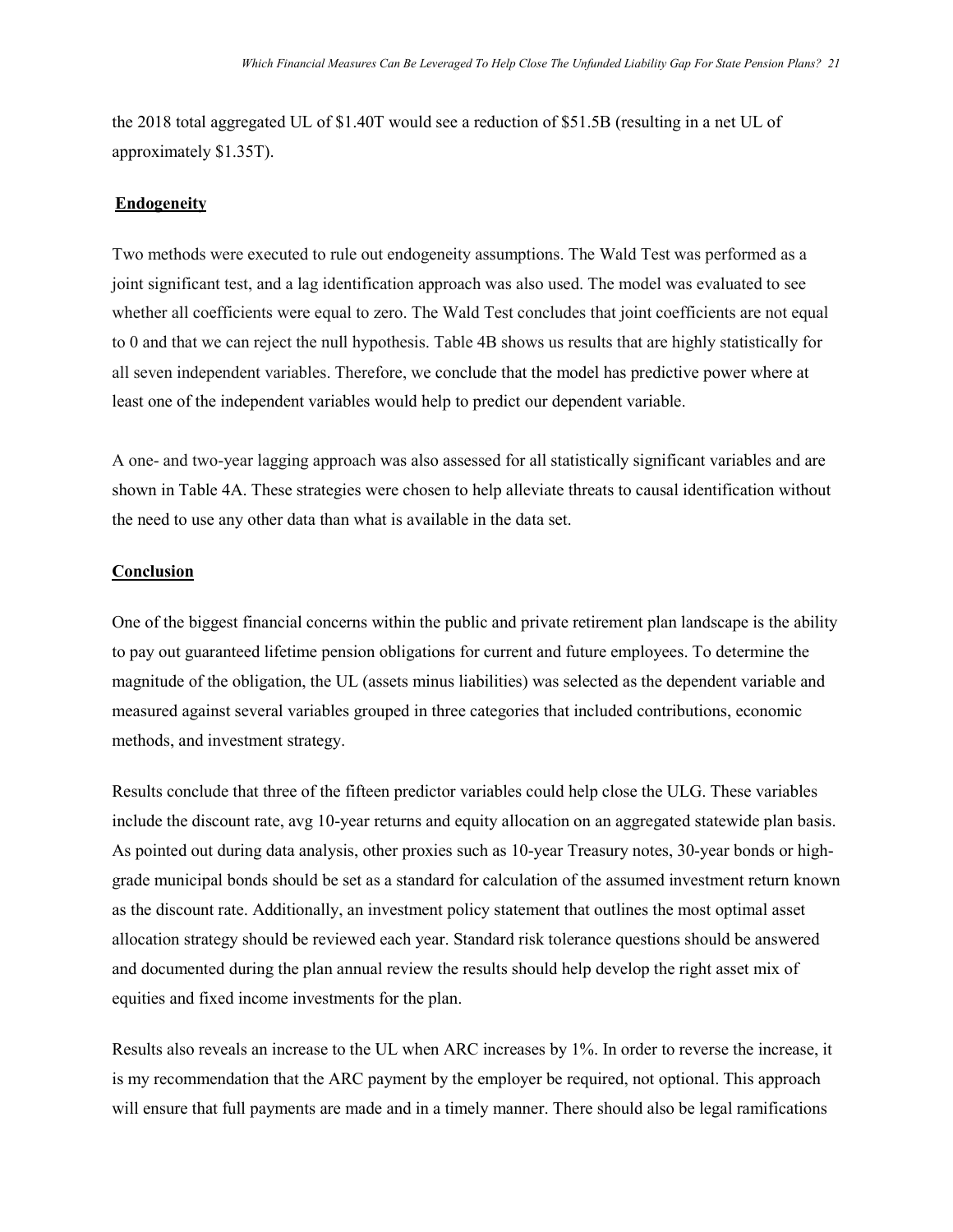levied if the employer does not pay on a timely basis. In the public sector, there may be political resistance to amend the contribution requirements. However, this may be the right season (post-Covid 19) for politics to be set aside as many public employers simply do not have enough funds to cover its liabilities. Another finding shows that, employees contributions added to the total ARC payment made by the employer, the UL begins to slightly reduce. Public plans may consider a plan design that require an employee contribution.

The private and public sectors of DB plans are faced with three main risks. The private sector established rules and regulations (ERISA) to deal with these concerns and help to mitigate these risks. However, the public sector has not addressed these concerns through a formal mandate such as ERISA. ERISA-like rules and regulations should be introduced in the public sector to address the issue of compliance. There are currently no minimum pension plan funding requirements for public plans in the U.S. and therefore the ARC payment should no longer be an optional payment. Additionally, there is currently no external insurance or pension guarantee fund for DB public plans. Insurance should be required for public plans like the Pension Benefit Guaranty Corporation (PBGC) that exists today for private DB plans which protects plan benefits up to statutory limits. A statutory lien should be enforced if an employer has not made requirement minimum contributions and unpaid amounts total more than a certain dollar threshold. Premiums should be financed by tax revenue to provide protection should the employer become unable to continue the plan. This type of benefit security is necessary as public plans seek to protect their employees (plan members). Also, there should be minimum reporting requirements for public pension plans to an entity such as PBGC that can update plan participants about insurance risks. One suggestion would be that underfunded plans (i.e., below 80% funded ratio) should be closely monitored and expected to report plan statistics more frequently than those that are adequately funded.

Being transparent is another essential area of improvement in the public sector, oftentimes employees are not informed of the status (i.e., funding status, investment strategy, etc.) of DB plans. There has been a shift as noted earlier that DB public plans are no longer solely investing in fixed income investments, but across multiple asset classes. It is important to provide employees with specifics of the plan and its inherent risks. One way is to require annual group meetings with employees to review pension plan status. An annual plan disclosure and or other plan communication materials should be supplied to all DB participants within the public sector.

Both financial measures and plan design play a critical role in finding ways to reduce the UL. Further research can be conducted on testing other proxies such as 10-year Treasury notes, 30-year bonds or highgrade municipal bonds to be used as best practice when calculating the assumed investment return.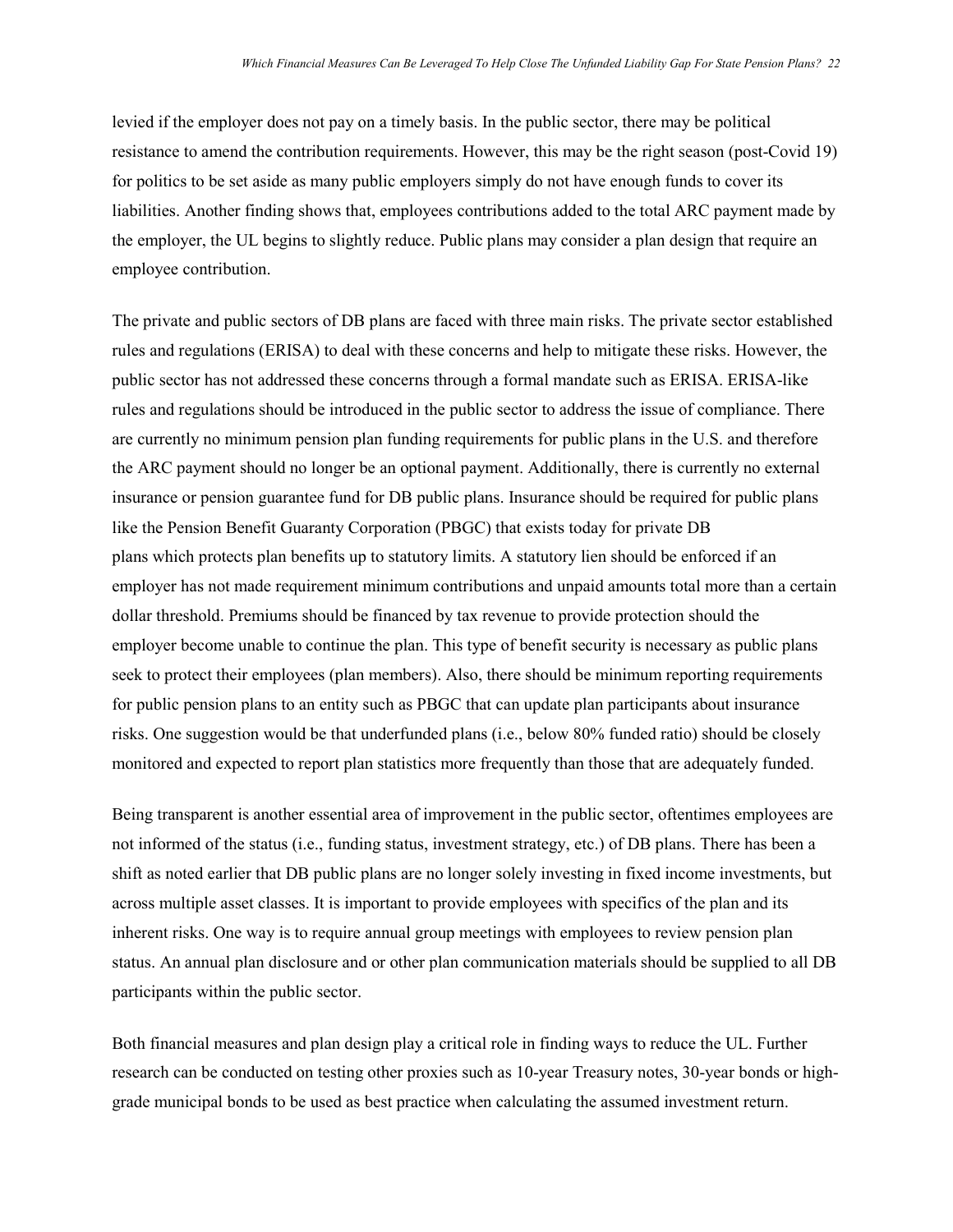Additionally, emphasis was placed on the testing of multiple financial determinants throughout this paper. Any suggested changes to the annual required contribution (ARC) can be considered a modification to the plan design. However, research to evaluate and determine the impact of other potential plan design changes (such as age, years of service, average salary, service credits) would be a beneficial next step for this study.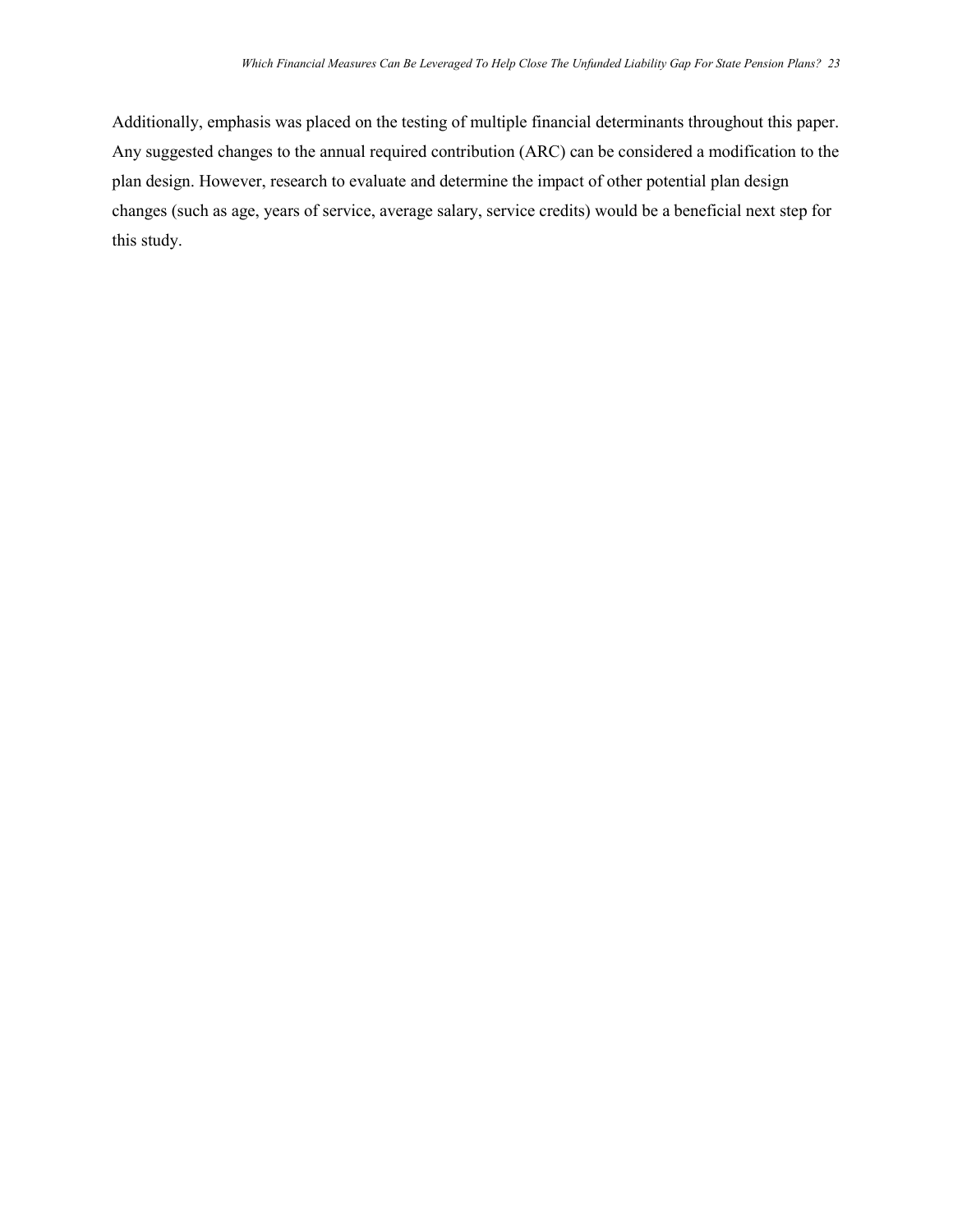## **Appendix**

## **Table 1**

Please note that Table 3 in listed in the introduction session

## **Table 2**

To compute the approximate annual benefit, multiply the average of the highest 3 years (30 months) of paid salaries in Connecticut public schools by the appropriate percentage. The percentage shown are estimated based on full-time credited teaching service. Percentage will be lower for part-time employees. The minimum qualifications for retirement are: 25 years credited service at any age (20 in CT), or 20 years credited service at age 55 (15 in CT) or 10 years of credited service at age 60 (10 in CT).<sup>[21](#page-23-0)</sup>

## **Retirement Percentage Chart**<sup>21</sup>

*(Connecticut public schools)*

| AGE | <b>20 YRS</b> | <b>21 YRS</b> | <b>22 YRS</b> | <b>23 YRS</b> | <b>24 YRS</b> | <b>25 YRS</b> |
|-----|---------------|---------------|---------------|---------------|---------------|---------------|
|     |               |               |               |               |               |               |
| 55  | 28.00%        | 29.40%        | 30.80%        | 32.20%        | 33.60%        | 35.00%        |
| 56  | 30.40%        | 31.92%        | 33.44%        | 34.96%        | 36.48%        | 38.00%        |
| 57  | 32.80%        | 34.44%        | 36.08%        | 37.72%        | 39.36%        | 41.00%        |
| 58  | 35.20%        | 36.96%        | 38.72%        | 40.48%        | 42.24%        | 44.00%        |
| 59  | 37.60%        | 39.48%        | 41.36%        | 43.24%        | 45.12%        | 47.00%        |
| 60  | 40.00%        | 42.00%        | 44.00%        | 46.00%        | 48.00%        | 50.00%        |

| Resign at age 60 or Older | 10 YRS | 15 YRS | <b>20 YRS</b> |
|---------------------------|--------|--------|---------------|
| Percentage                | 10.00% | 22.50% | 40.00%        |

## **Table 3**

Please note that Table 3 in listed in the Empirical Model session

<span id="page-23-0"></span>l <sup>21</sup> CT official State Website, https://portal.ct.gov/TRB, CT Teacher's Retirement Board, Benefit Estimator.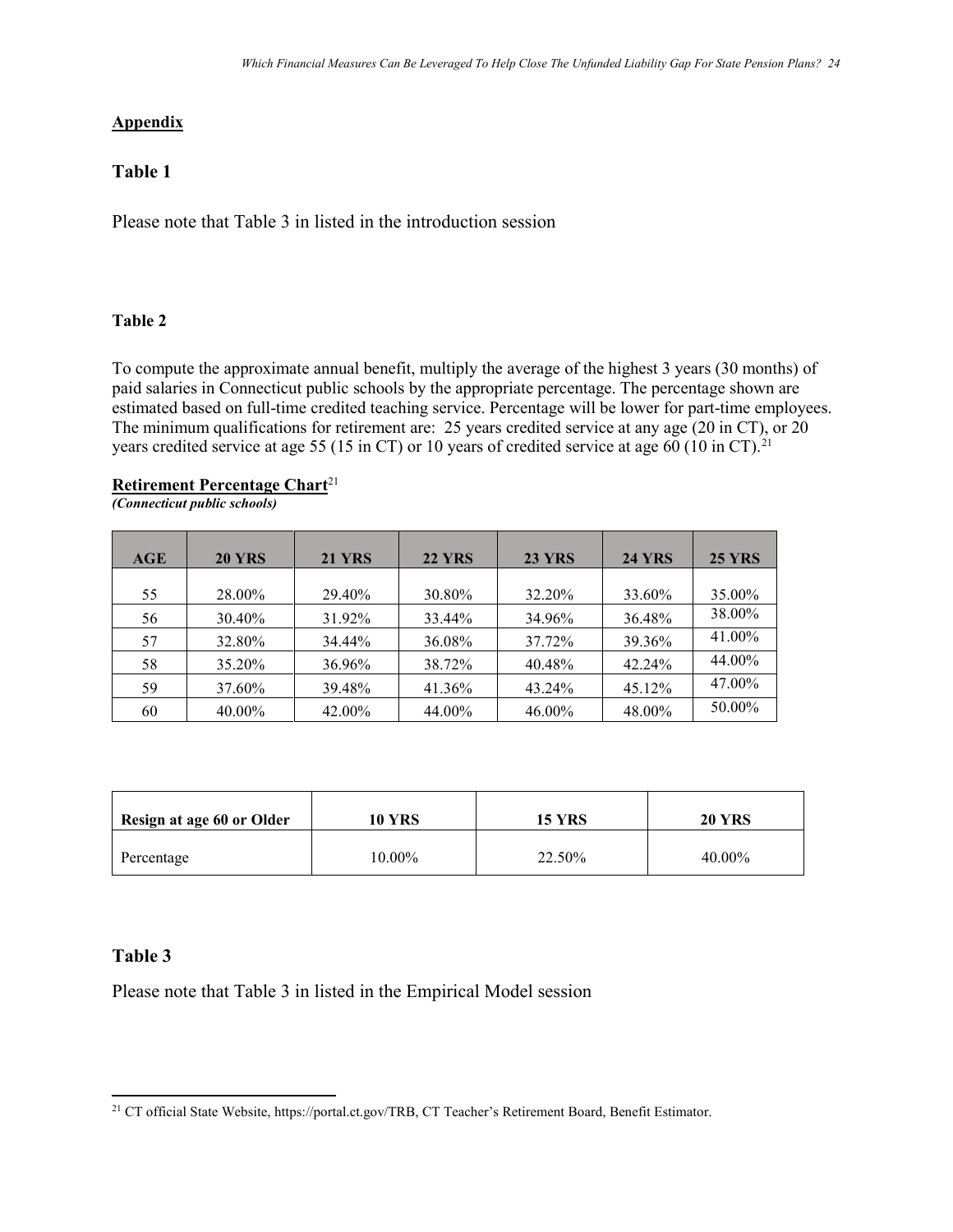#### **Table 3A: Unfunded Liability as a function of all selected independent variables Multiple OLS Regression Panel Data: Cross-section Data is Fixed/Period is Fixed Groups: Balanced 1,2,3 and Unbalanced 4 and 5**

| Sample Years<br>2003-2018 |                                                       |                                            |                                      |                                   |                                                    |                                      |                           |
|---------------------------|-------------------------------------------------------|--------------------------------------------|--------------------------------------|-----------------------------------|----------------------------------------------------|--------------------------------------|---------------------------|
| Independent<br>variables  | 13                                                    | P                                          |                                      | <b>T-Stats</b>                    | <b>SE</b>                                          | <b>F-statistic</b>                   | $\mathbb{R}^2$            |
| <b>ARCR</b>               | $-.5500$                                              | 0.0602                                     | $\ast$                               | $[-1.8801]$                       | 0.2925                                             |                                      |                           |
| ARCR ER                   | 2.0780                                                | 0.0000                                     |                                      | [4.7552]                          | 0.4369                                             | 44.3990                              | 0.7672                    |
| <b>TAXRPC</b>             | 1.2200                                                | 0.0002                                     | ****                                 | [3.7218]                          | 3.2800                                             |                                      |                           |
| <b>GPERC</b>              | $-6.7100$                                             | 0.6737                                     | N/A                                  | $[-0.4211]$                       | 1.5900                                             |                                      |                           |
| <b>BUDGDP</b>             | 1.0904                                                | 0.2967                                     | N/A                                  | [1.0436]                          | 1.0448                                             |                                      | 0.7214                    |
| <b>BUDPC</b>              | $-1.0400$                                             | 0.4551                                     | N/A                                  | $[-0.7470]$                       | 1.3900                                             |                                      |                           |
| <b>DISCR</b>              | $-8.2908$                                             | 0.2050                                     | N/A                                  | $[-1.2677]$                       | 6.5398                                             | 35.6445                              | 0.7244                    |
|                           |                                                       |                                            |                                      |                                   |                                                    |                                      | 0.7807                    |
| <b>PRTRN</b>              | $-0.3923$                                             | 0.5579                                     | N/A                                  | $[-0.5861]$                       | 0.6693                                             | 27.7342                              |                           |
|                           |                                                       |                                            |                                      |                                   |                                                    |                                      |                           |
|                           |                                                       |                                            |                                      |                                   |                                                    |                                      |                           |
|                           |                                                       |                                            |                                      |                                   |                                                    |                                      |                           |
|                           |                                                       |                                            |                                      |                                   |                                                    |                                      |                           |
|                           | $-2.7340$                                             | 0.0076                                     | ***                                  | $[-2.6726]$                       | 1.0229                                             |                                      |                           |
| <b>EQTALL</b>             | $-0.3118$                                             | 0.0000                                     | ****                                 | $[-5.2479]$                       | 0.0594                                             |                                      |                           |
| <b>FIALL</b>              | 0.0266                                                | 0.8234                                     | N/A                                  | $[-0.2232]$                       | 0.1191                                             |                                      |                           |
|                           |                                                       |                                            |                                      |                                   |                                                    | 33.3645                              | 0.7230                    |
|                           | <b>EQRTN</b><br><b>FIRTN</b><br>A3YR<br>A5YR<br>A10YR | $-0.0082$<br>0.3370<br>0.0008<br>$-0.5791$ | 0.9034<br>0.0561<br>0.9977<br>0.0669 | ****<br>N/A<br>∗<br>N/A<br>$\ast$ | $[-0.1213]$<br>[1.9120]<br>[0.2999]<br>$[-1.8336]$ | 0.0682<br>0.1762<br>0.0029<br>0.3158 | Weighted Stats<br>34.4427 |

\*\*\*\*p<0.001; \*\*\*.001<p<0.01; \*\*0.01<p<0.05, \*0.05<p<0.10, level of significance of effects

Table 3A shows results for all selected independent variables (15-variable linear regression). The independent variables are shown in five groups – two groups of balanced data and three groups of unbalanced panel data. Results are shown for beta, probability, T-stats, standard errors, weighted F-statistic and R2 based on author's estimation.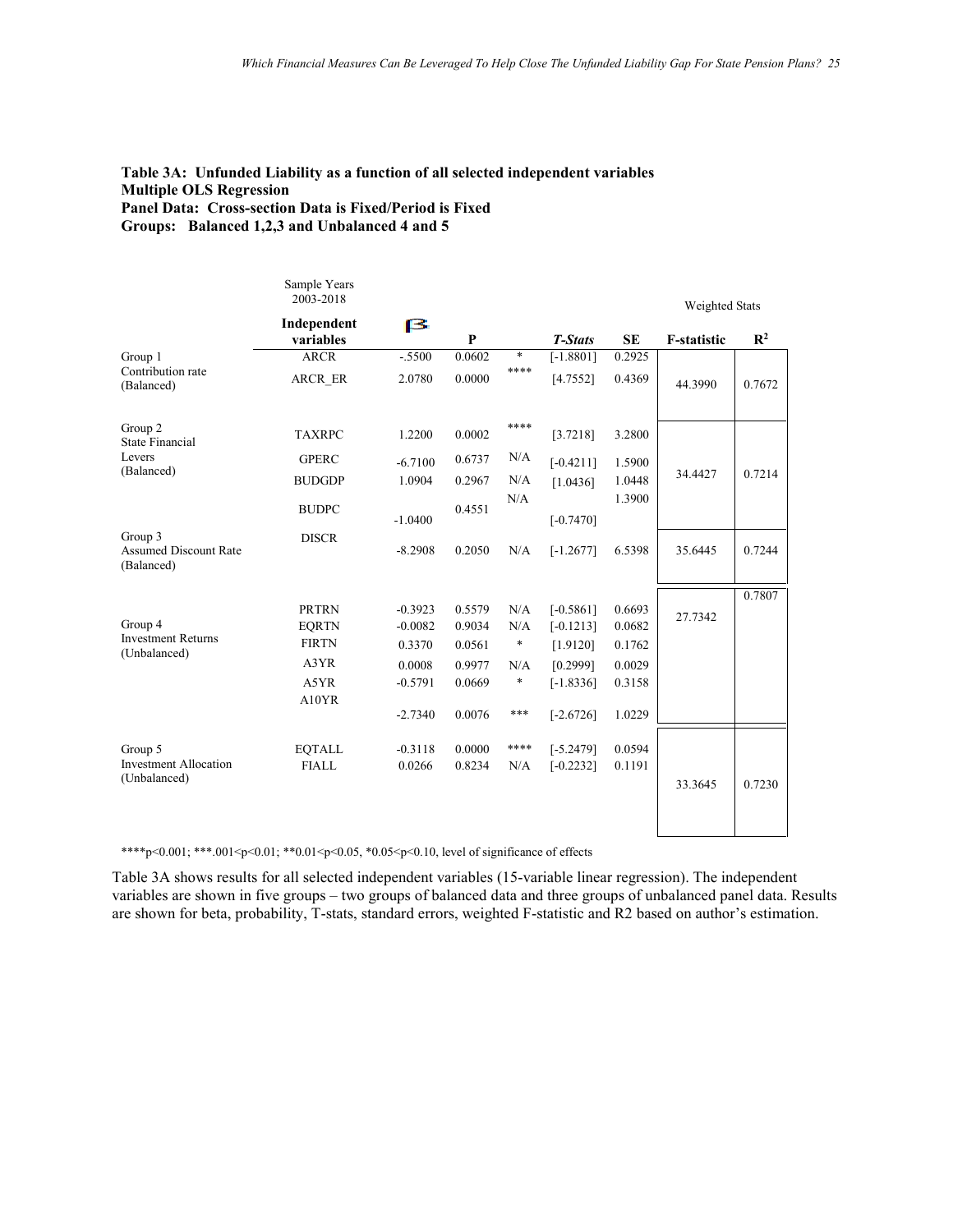#### **Table 3B: Unfunded Liability as a function of the Optimal Independent Variables (No Lag) Panel Data: Cross-section Data is Fixed/Period is Fixed Groups: Balanced 1 and Unbalanced 2**

|                            | Sample Years<br>2003-2018 |                        |                  |              |                            |                  | <b>Weighted Stats</b> |                |
|----------------------------|---------------------------|------------------------|------------------|--------------|----------------------------|------------------|-----------------------|----------------|
|                            | Independent<br>variables  | β                      | $\boldsymbol{p}$ |              | T-Stats                    | <b>SE</b>        | <b>F-statistic</b>    | $\mathbb{R}^2$ |
| <b>Balanced</b><br>Group 1 | <b>ARCR</b>               | $-0.5171$              | 0.0670           | *            | $[-1.8285]$                | 0.2828           |                       |                |
|                            | ARCR ER<br><b>TAXRPC</b>  | 2.0101<br>1.1400       | 0.0000<br>0.0001 | ****<br>**** | [4.8434]<br>[3.8274]       | 0.4150<br>2.9800 | 44.2005               | 0.7686         |
|                            | <b>DISCR</b>              | $-3.737$               | 0.4310           | N/A          | $[-0.7875]$                | 4.7453           |                       |                |
| <b>Unbalanced</b>          | <b>FIRTN</b>              | 0.2797                 | 0.0549           | $*$          | [1.9211]                   | 0.1456           |                       |                |
| Group 2                    | A10YR<br><b>EOTALL</b>    | $-2.6064$<br>$-0.1881$ | 0.0007<br>0.0539 | ****<br>*    | $[-3.3823]$<br>$[-1.9294]$ | 0.7706<br>0.0974 | 30.7049               | 0.7541         |

\*\*\*\*p<0.001; \*\*\*.001<p<0.01; \*\*0.01<p<0.05, \*0.05<p<0.10, level of significance of effects

Table 3B displays panel data that represent independent variables that were statistically significant (7-variables) in both the balanced and unbalanced group. The discount rate variable, although not significant at this stage is also shown. The five groups as shown in 3A were condensed two groups displayed in Table 3B. Result shown for beta, probability, T-stats, standard errors, weighted F-statistic and R2 are based on author's estimation.

#### **Table 3C: Unfunded Liability as a function of the Optimal Independent Variables- (No Lag) Panel Data: Cross-section Data is Fixed/Period is Fixed Optimization of Multiple OLS Regressions- Explained Variables One Group: Combined Balanced and Unbalanced**

|                  | Sample Years 2003-2018   |            |                  |            |             |           | <b>Weighted Stats</b> |                |
|------------------|--------------------------|------------|------------------|------------|-------------|-----------|-----------------------|----------------|
|                  | Independent<br>variables | β          | $\boldsymbol{P}$ |            | T-Stats     | <b>SE</b> | $F-$<br>statistic     | $\mathbb{R}^2$ |
|                  | ARCR                     | $-0.5171$  | 0.2558           | N/A        | $[-1.1367]$ | 0.4512    |                       |                |
|                  | ARCR ER                  | 1.9454     | 0.0011           | ****       | [3.2831]    | 0.5925    |                       |                |
|                  | <b>TAXRPC</b>            | 2.5800     | 0.0004           | ****       | [3.5326]    | 7.2900    |                       |                |
| <b>One Group</b> | <b>DISCR</b>             | $-14.8682$ | 0.0044           | ***        | $[-2.8526]$ | 5.2120    | 42.5630               | 0.832          |
|                  | <b>FIRTN</b>             | 0.2536     | 0.0328           | $\ast\ast$ | [2.1371]    | 0.1186    |                       |                |
|                  | A10YR                    | $-1.7051$  | 0.0032           | ****       | $[-2.9525]$ | 0.5775    |                       |                |
|                  | <b>EOTALL</b>            | $-0.0360$  | 0.6757           | N/A        | $[-0.4183]$ | 0.0860    |                       |                |

\*\*\*\*p<0.001; \*\*\*.001<p<0.01; \*\*0.01<p<0.05, \*0.05<p<0.10, level of significance of effects

Table 3C combines the balanced and unbalanced variables of panel data from 3B into one group. The discount rate variable now displays a reduction in the unfunded liability as statistically significant, while ARCR (Employee and Employer annual required contribution) and EQTALL (equity allocation) are no longer significant. Results shown for beta, probability, T-stats, standard errors, weighted F-statistic and R2 are based on author's estimation.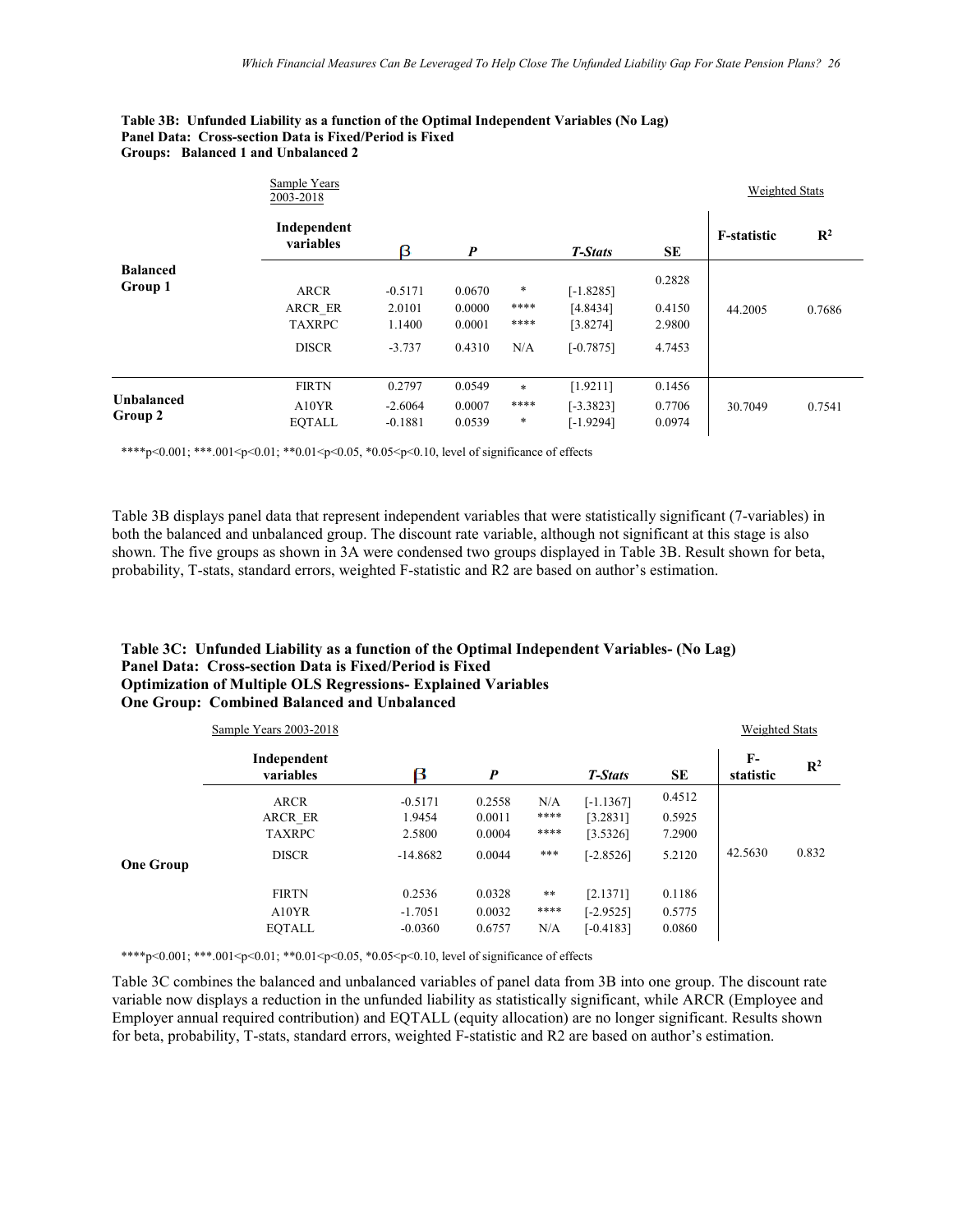#### **Table 4A: Unfunded Liability as a function of the Optimal Independent Variables (Lagged One-Year and Two -Year Balanced and Unbalanced Groups as shown in Table 3B) Panel Data: Cross-section Data is Fixed/Period is Fixed Groups: Balanced 1 and Unbalanced 2**

|                            | Sample Years 2003-2018         |                        |                  |                 |                            |                  | <b>Weighted Stats</b> |                   |                     |
|----------------------------|--------------------------------|------------------------|------------------|-----------------|----------------------------|------------------|-----------------------|-------------------|---------------------|
|                            | Independent<br>variables       | β                      | $\boldsymbol{P}$ |                 | <b>T-Stats</b>             | <b>SE</b>        | <b>F-statistic</b>    | $\mathbb{R}^2$    | Lag<br>Year         |
| <b>Balanced</b><br>Group 1 | $ARCR(-1)$<br>$ARCR(-2)$       | $-0.6638$<br>$-0.7780$ | 0.0132<br>0.0015 | $***$<br>***    | $[-2.4791]$<br>$[-3.1745]$ | 0.2677<br>0.2450 |                       |                   |                     |
|                            | $ARCR ER(-1)$<br>ARCR $ER(-2)$ | 1.9974<br>1.7964       | 0.0000<br>0.0000 | ****<br>****    | [5.2974]<br>[5.3563]       | 0.3770<br>0.3353 |                       |                   |                     |
|                            | $TAXRPC(-1)$<br>$TAXRPC(-2)$   | 1.0100<br>7.0900       | 0.0245<br>0.0964 | $***$<br>$\ast$ | [2.2505]<br>[1.6634]       | 4.5000<br>4.2600 | 40.9220<br>37.2817    | 0.7562<br>0.7410  | 1<br>$\overline{c}$ |
|                            | $DISCR(-1)$<br>$DISCR(-2)$     | $-4.3797$<br>$-3.6850$ | 0.2550<br>0.0105 | N/A<br>***      | $[-1.1386]$<br>$[-2.5604]$ | 3.8465<br>1.4392 |                       |                   |                     |
| Unbalanced<br>Group 2      | $FIRTN(-1)$<br>$FIRTN(-2)$     | 0.3473<br>0.2749       | 0.0127<br>0.0193 | $***$<br>$***$  | [2.4944]<br>[2.3427]       | 0.1392<br>0.1173 |                       |                   |                     |
|                            | $A10YR(-1)$<br>$A10YR(-2)$     | $-3.0366$<br>$-2.2296$ | 0.0000<br>0.0325 | ****<br>$***$   | $[-4.9121]$<br>$[-2.1400]$ | 0.6181<br>1.0418 | 32.0292<br>31.9573    | 0.7960<br>0.86063 | 1<br>$\overline{2}$ |
|                            | $EOTAL(-1)$<br>$EOTAL(-2)$     | $-0.1767$<br>$-0.2808$ | 0.0570<br>0.0038 | *<br>***        | $[-1.9050]$<br>$[-2.8985]$ | 0.0928<br>0.0968 |                       |                   |                     |

\*\*\*\*p<0.001 ;\*\*\*.001<p<0.01; \*\*0.01<p<0.05, \*0.05<p<0.10, level of significance of effects

Using data as shown in Table 3B, this table displays the variable results with a one- and two-year lag. Two groups are shown in Table 4. The results show that the Employer annual contribution rate (ARCR\_ER) is highly statistically significant, two-year lag on discount rate (DISCR) shows statically significant and the one- year lag on the 10 year (A10YR) is even more robust when results are lagged. Results shown for beta, probability, T-stats, standard errors, weighted F-statistic and R2 are based on author's estimation.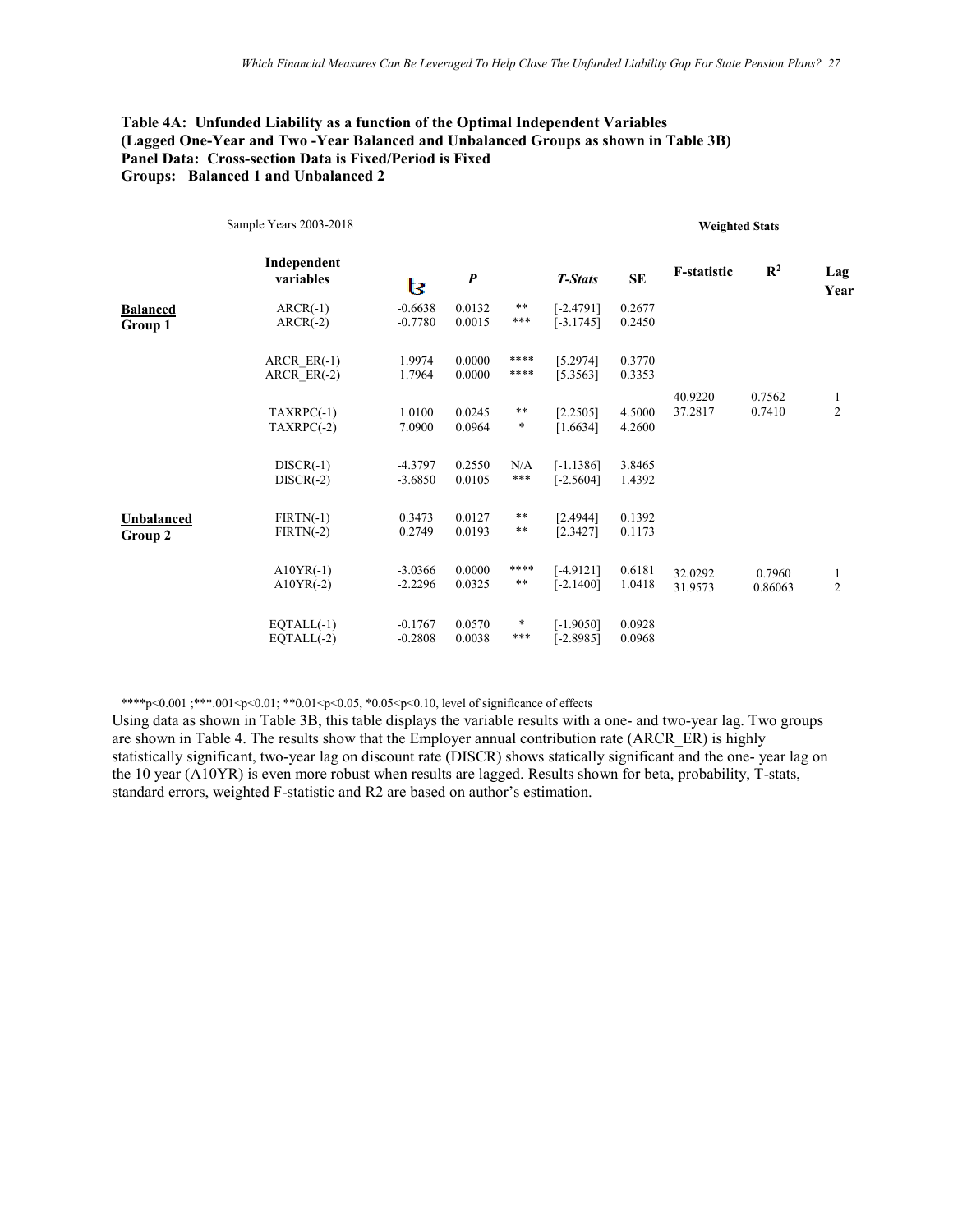#### **Table 4B: Walt Test [Joint Significance Test]- No Lag Panel Data: Cross-section Data is Fixed/Period is Fixed One Group: Combined Balanced and Unbalanced Dependent Variable: Unfunded Liability as a % to Assets (RUFL)**

| Independent<br><b>Variables</b> | ß          | <b>Standard</b><br>Error (SE) | <b>F-statistics</b> | Probability<br>0.0000 |
|---------------------------------|------------|-------------------------------|---------------------|-----------------------|
| <b>ARCR</b>                     | $-0.5236$  | 0.4512                        |                     | ****                  |
| ARCR ER                         | 1.9379     | 0.5925                        |                     | ****                  |
| <b>TAXRPC</b>                   | 2.540      | 7.2900                        |                     | ****                  |
| <b>DISCR</b>                    | $-14.3630$ | 5.2120                        | 14.282              | ****                  |
| <b>FIRTN</b>                    | 0.2536     | 0.1186                        |                     | ****                  |
| A10YR                           | $-1.7051$  | 0.5775                        |                     | ****                  |
| <b>EOTALL</b>                   | $-0.0361$  | 0.0860                        |                     | ****                  |
|                                 |            |                               |                     |                       |

\*\*\*\*p<0.001; \*\*\*.001<p<0.01; \*\*0.01<p<0.05, \*0.05<p<0.10, level of significance of effects

The model was evaluated to see whether all coefficients were equal to zero. Results were highly significant, and we conclude that the model has predictive power where at least one of the independent variables (X) help to predict our dependent variable (Y). Results shown for beta, probability, standard errors, weighted F-statistic and R2 are based on author's estimation.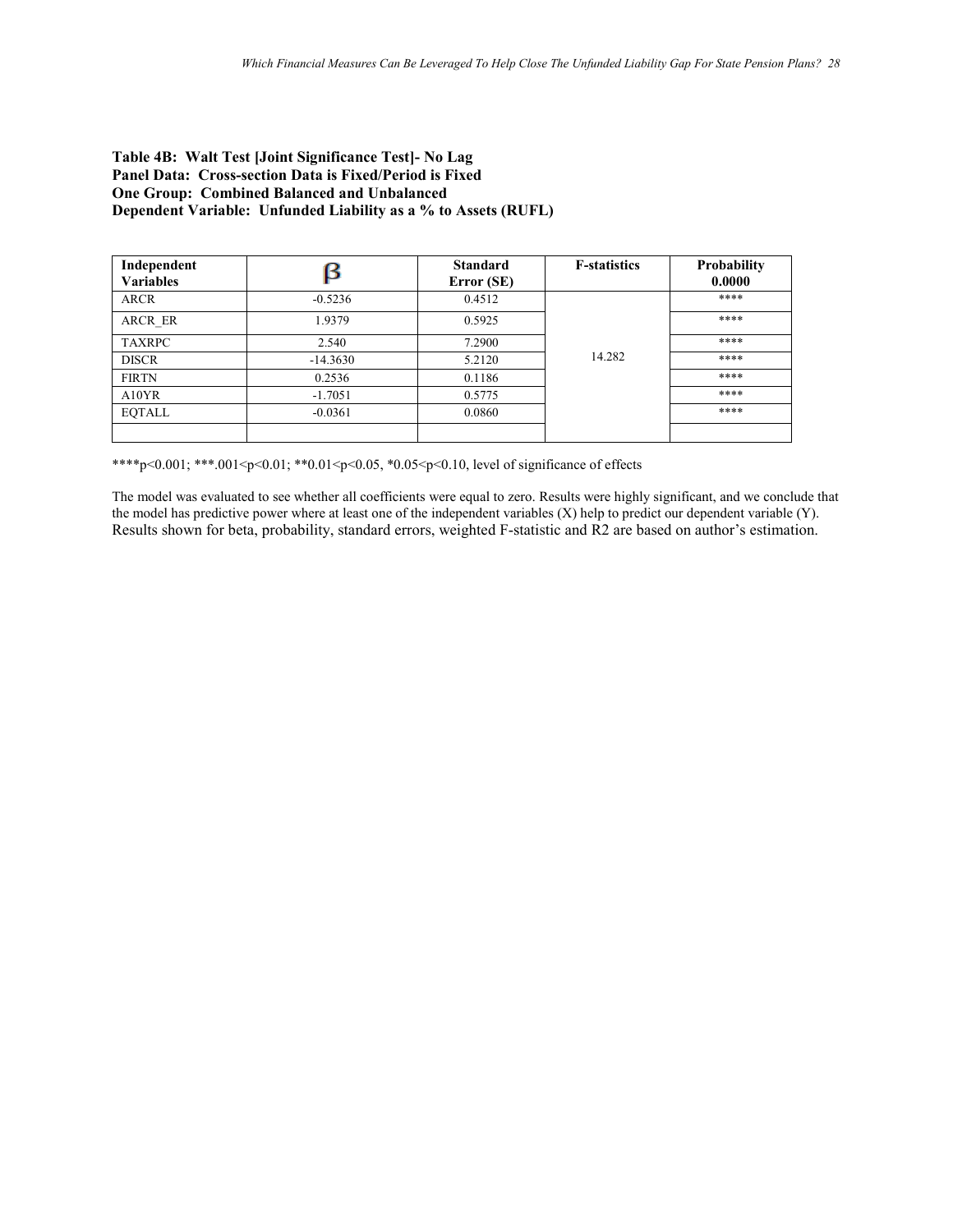

**Fig.** 1

Fig. 1 displays the total aggregated unfunded liability which is the dependent variable. The total value vs. the unfunded liability as a percentage of assets from 2003-2018 is shown. The panel model was adjusted to reflect those plans that reported PPD data during 2003-2018.



Fig. 2 shows a snapshot of the average 10-year return of all aggregated plans used in the dataset from 2003-2018. Note that 2004 shows the highest average 10-year return of 9.7% vs. lower returns 3.1% and 3.5% in 2009 and 2010.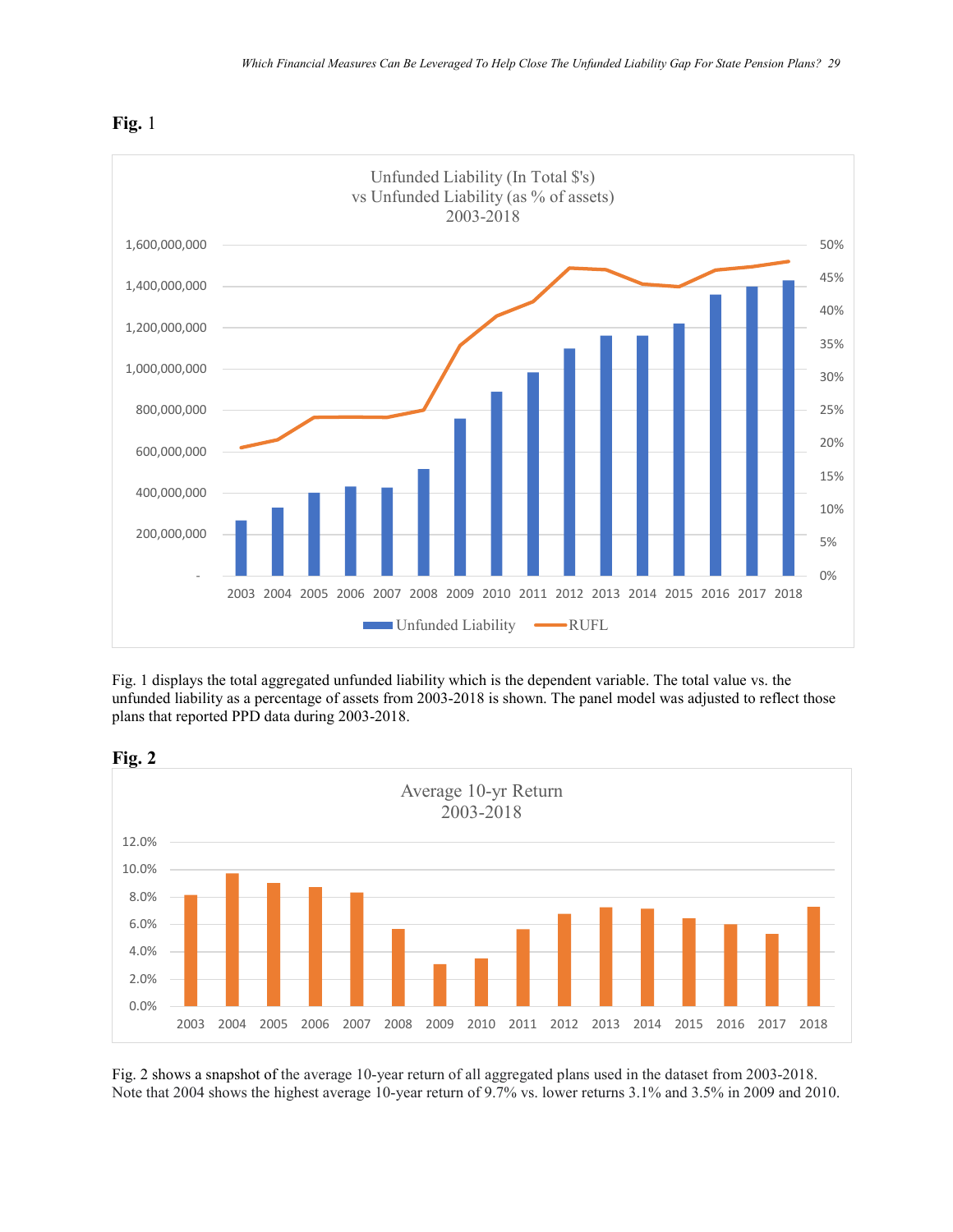

Fig. 3 shows the assumed investment return known as the discount rate vs. the actual average 10- year return. This discount rate is used to value the current cost of future pension obligations and is determined by estimating expected rates of return on all aggregated plans in dataset from 2003-2018. The average 10-year return is the return of all aggregated plans used in the dataset from 2003-2018. The discount rate shows a consistent average of 7.8% vs. the average10-year return of 6.8%.



#### **Fig. 4**

Fig. 4 shows the Annual Required Contribution by the employer [ARCR\_ER] and the Annual Required Contribution by both the employee and the employer [ARCR] from 2003-2018. Note that 2003 shows the lowest total contributions of 26% of payroll and 2017 shows the highest at 50% of payroll. These numbers are shown as a percentage of payroll of all aggregated plans used in the PPD dataset from 2003-2018.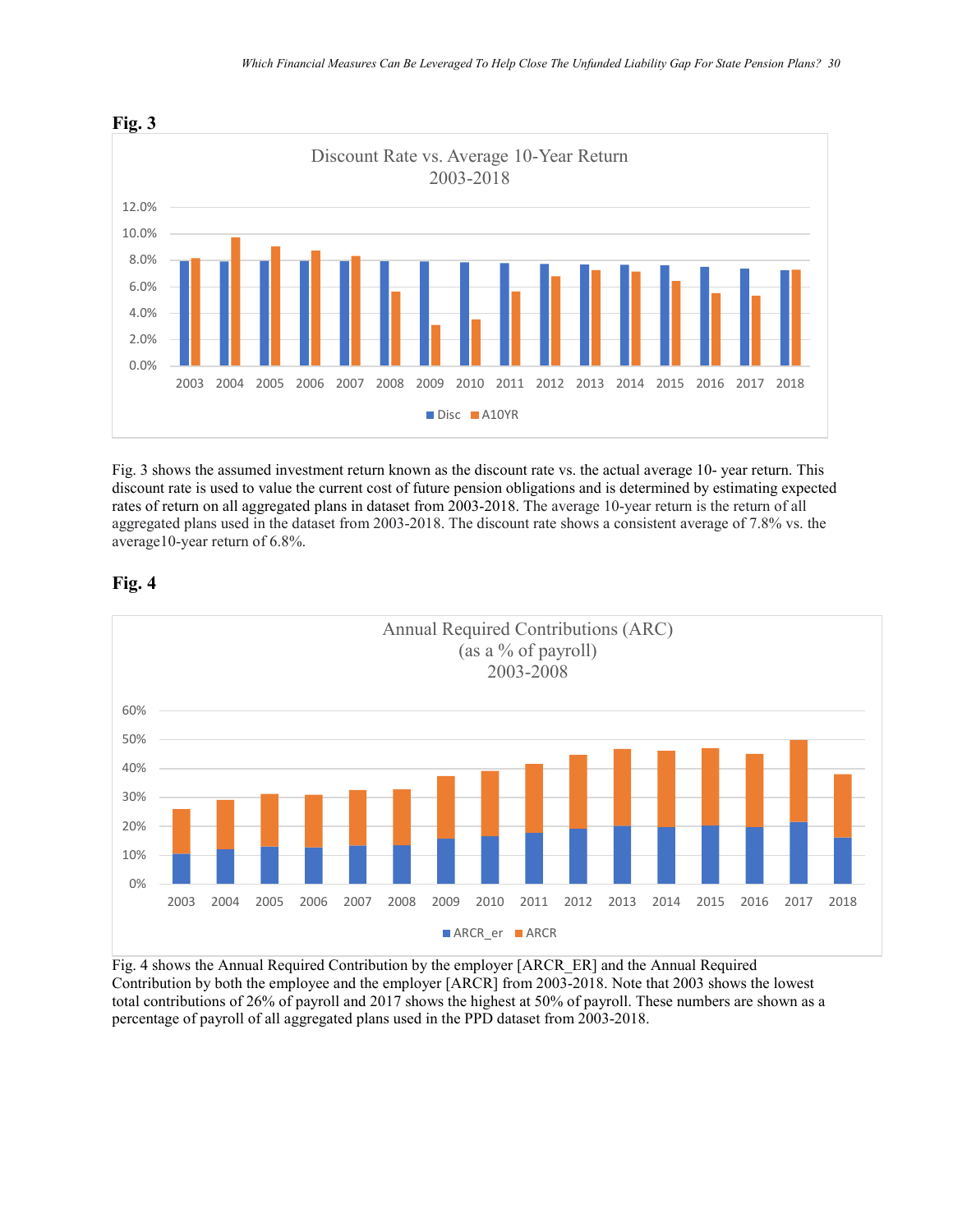

Fig. 5 shows the equity, fixed and other allocations (real estate, alternatives, private equities, commodities, cash, and other asset classes) aggregated by all plans used in dataset over the 16-year period. Note that there is higher percentage of equity allocation to fixed income allocation over each of the 16 years. Excluding 2008, assets were also allocated to real estate, alternatives, private equities, commodities, and cash. The 2008 allocation shows that the financial crisis has impacted the allocation choices of many of the public pension plans across the U.S. Overall, the chart shows that there has been a shift from fixed income to equities within public pension plans.

### **Fig. 5**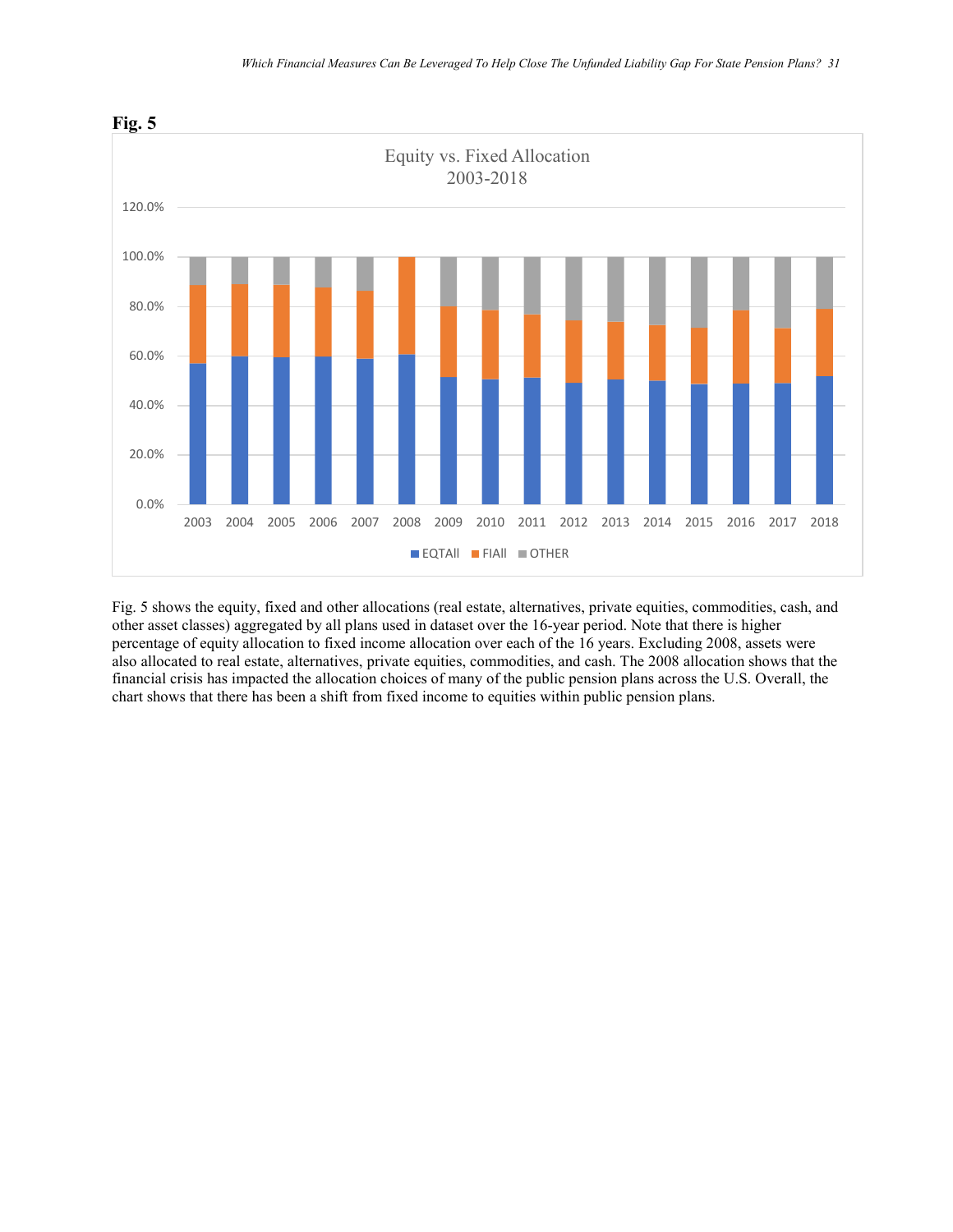



Fig. 6 shows both equity and fixed returns aggregated by all plans used in PPD dataset from 2003-2018. Note that the 2008 allocation to equities and fixed income as shown on Fig. 5 is 60.8% and 39.3% respectively and generated a negative return of 17.0% as shown in Fig 6. Additionally, the 2009 allocation to equities and fixed income as shown on Fig. 5 is 51.5% and 28.5% respectively and generated a negative return of 15.1% as shown in Fig 6.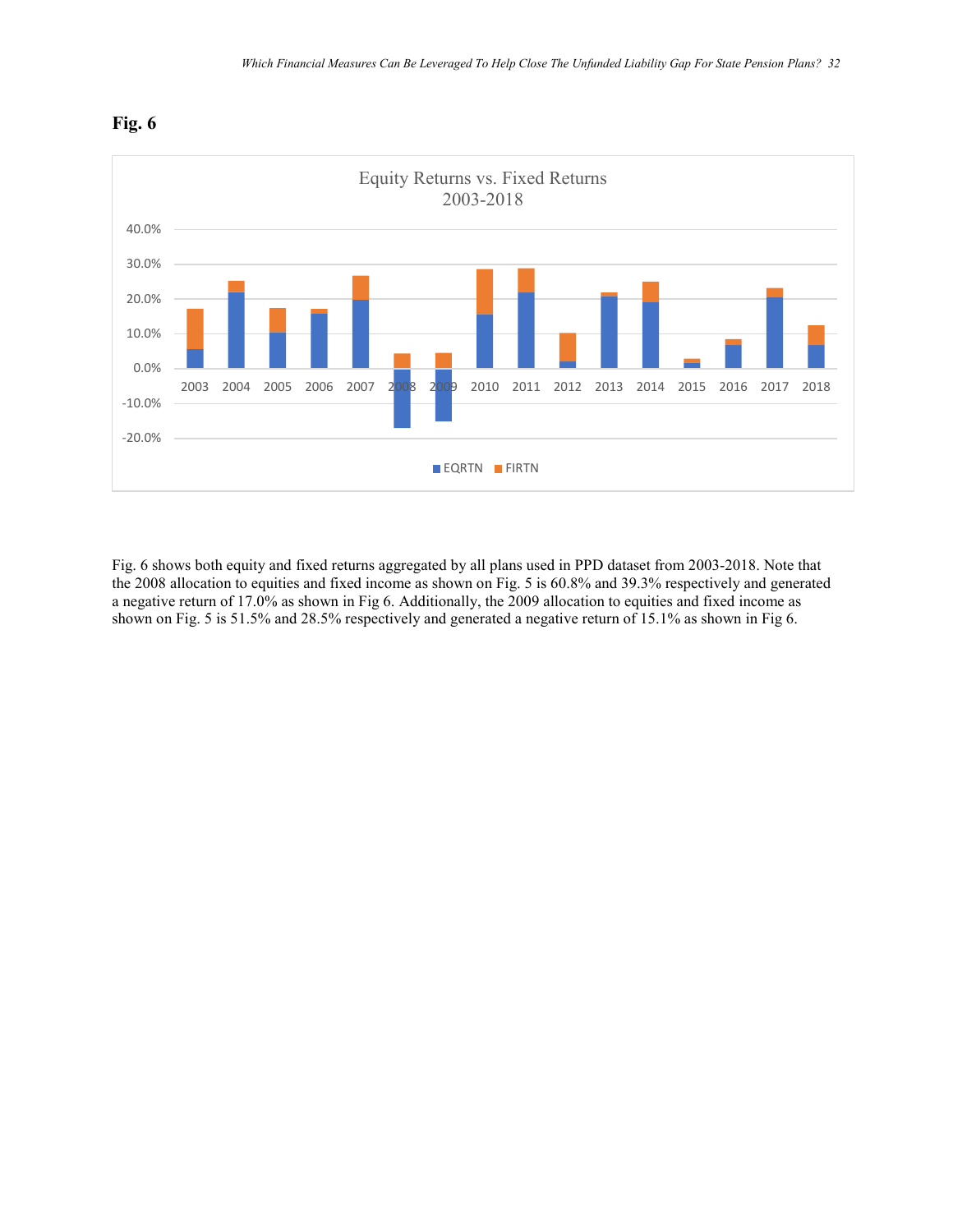# List of U.S. Public Plans included in analysis<sup>1</sup>

| Plan ID        | State<br><b>ABBR</b>   | Plan Name                                  | Plan Full Name                                                                 |
|----------------|------------------------|--------------------------------------------|--------------------------------------------------------------------------------|
|                | AL                     | Alabama ERS                                | Employees' Retirement System of Alabama                                        |
| $\overline{c}$ | ${\rm AL}$             | Alabama Teachers                           | Teachers' Retirement System of Alabama                                         |
| 3              | AK                     | Alaska PERS                                | State of Alaska Public Employees' Retirement System                            |
| 4              | $\mathbf{A}\mathbf{K}$ | Alaska Teachers                            | State of Alaska Teachers' Retirement System                                    |
| 5              | AZ                     | Arizona Public Safety                      | Arizona Public Safety Personnel Retirement System                              |
| 6              | $\mathbf{A}\mathbf{Z}$ | Arizona SRS                                | Arizona State Retirement System                                                |
| 94             | $\mathbf{A}\mathbf{Z}$ | Phoenix ERS                                | Phoenix Employees' Retirement System                                           |
| 127            | AZ                     | Arizona State Corrections Officers         | Arizona State Corrections Officers Retirement Plan                             |
| 176            | $\mathbf{A}\mathbf{Z}$ | Tucson Supplemental RS                     | Tucson Supplemental Retirement System                                          |
| 7              | AR                     | Arkansas PERS                              | Arkansas Public Employees Retirement System                                    |
| 8              | AR                     | Arkansas Teachers                          | Arkansas Teacher Retirement System                                             |
| 9              | CA                     | California PERF                            | California Public Employees Retirement Fund                                    |
| 10             | CA                     | California Teachers                        | California State Teachers' Retirement System                                   |
| 18             | CA                     | Contra Costa County                        | Contra Costa County Employees' Retirement Association                          |
| 43             | CA                     | <b>LA County ERS</b>                       | Los Angeles County Employees Retirement Association                            |
| 97             | CA                     | San Diego County                           | San Diego County Employees Retirement Association                              |
| 98             | CA                     | San Francisco City & County                | San Francisco City & County Employees' Retirement System                       |
| 111            | CA                     | University of California                   | University of California Retirement Plan                                       |
| 137            | ${\rm CA}$             | Alameda County ERS                         | Alameda County Employees' Retirement Association                               |
| 138            | CA                     | Kern County ERS                            | Kern County Employees' Retirement Association                                  |
| 139            | CA                     | Los Angeles ERS                            | Los Angeles City Employees' Retirement System                                  |
| 140            | CA                     | Los Angeles Fire and Police                | Los Angeles City Fire and Police Pension System                                |
| 141            | CA                     | Los Angeles Water and Power                | Los Angeles Water and Power Employees' Retirement Plan                         |
| 142            | CA                     | Orange County ERS                          | Orange County Employees Retirement System                                      |
| 143            | CA                     | Sacramento County ERS                      | Sacramento County Employees' Retirement System                                 |
| 144            | CA                     | San Diego City ERS                         | San Diego City Employees' Retirement System                                    |
| 13             | CO                     | Colorado Municipal                         | Colorado Public Employee Retirement Association-Local Division                 |
| 14             | CO                     | Colorado School                            | Colorado Public Employee Retirement Association-School Division                |
| 15             | CO                     | Colorado State                             | Colorado Public Employee Retirement Association-State Division                 |
| 22             | CO                     | Denver Employees                           | Denver Employees Retirement Plan                                               |
| 23             | CO                     | Denver Schools                             | Colorado Public Employee Retirement Association-Denver Public Schools Division |
| 16             | CT                     | <b>Connecticut SERS</b>                    | <b>Connecticut State Employees Retirement System</b>                           |
| 17             | ${\cal C}{\cal T}$     | <b>Connecticut Teachers</b>                | Connecticut State Teachers' Retirement System                                  |
| 128            | <b>CT</b>              | Connecticut Municipal                      | Connecticut Municipal Employees Retirement System                              |
| 21             | DE                     | Delaware State Employees                   | Delaware State Employees' Pension Plan                                         |
| 195            | DE                     | Delaware County and Municipal<br>Employees | Delaware County and Municipal Other Employees                                  |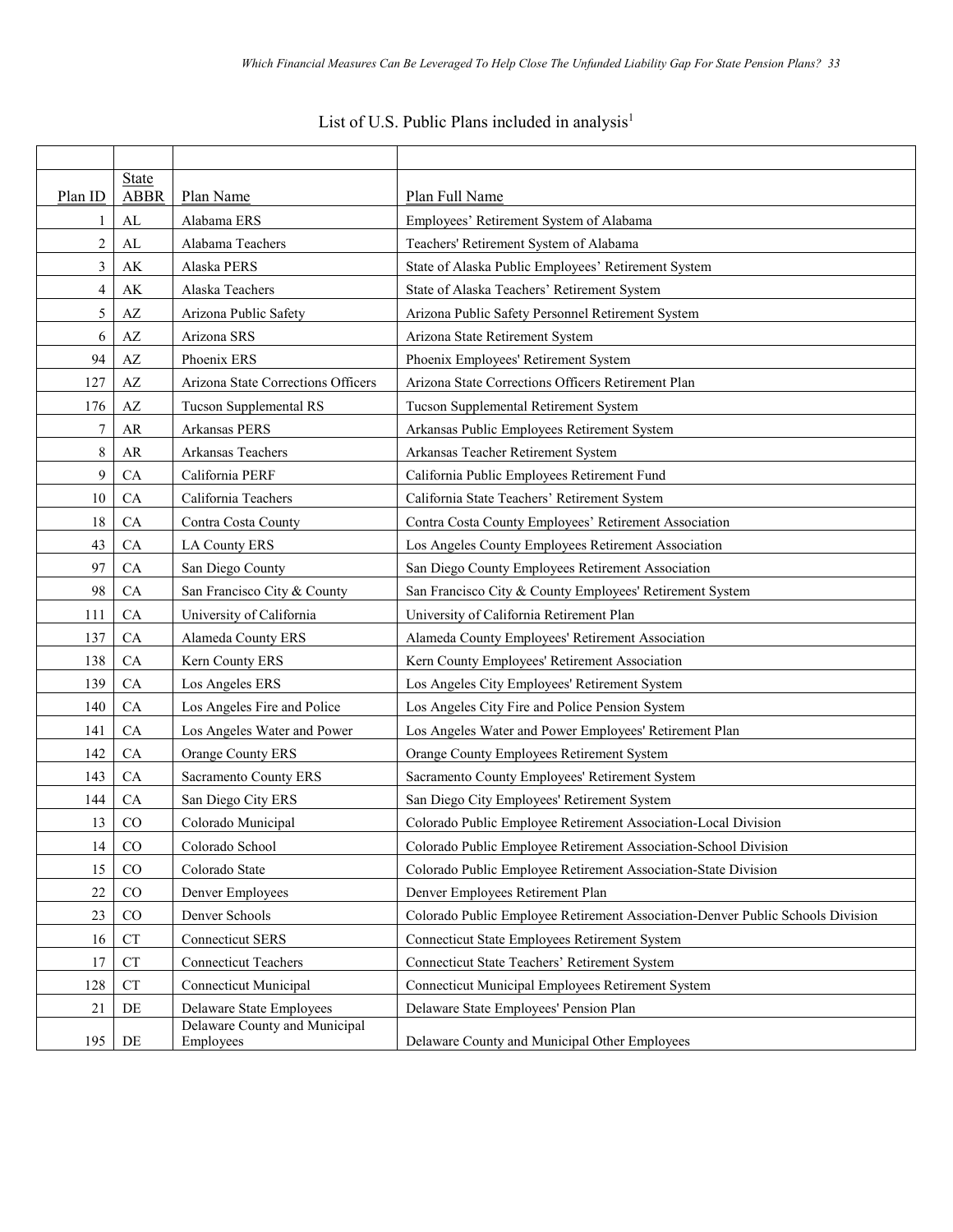| List of U.S. Public Plans included in analysis (ctd) <sup>1</sup> |  |  |  |
|-------------------------------------------------------------------|--|--|--|
|                                                                   |  |  |  |

| Plan ID | <b>State</b><br><b>ABBR</b> | Plan Name                      | Plan Full Name                                                                  |
|---------|-----------------------------|--------------------------------|---------------------------------------------------------------------------------|
|         | FL                          | Florida RS                     | Florida Retirement System                                                       |
| 27      | GA                          | Georgia ERS                    | Employees' Retirement System of Georgia                                         |
| $28\,$  | GA                          | Georgia Teachers               | Teachers Retirement System of Georgia                                           |
| 161     | GA                          | Atlanta ERS                    | Atlanta General Employees' Pension Fund                                         |
| 29      | H                           | Hawaii ERS                     | Employees' Retirement System of the State of Hawaii                             |
| 31      | ID                          | <b>Idaho PERS</b>              | Public Employee Retirement System of Idaho                                      |
| 11      | IL                          | Chicago Teachers               | Public School Teachers' Pension and Retirement Fund of Chicago                  |
| 32      | IL                          | Illinois Municipal             | Illinois Municipal Retirement Fund                                              |
| 33      | IL                          | Illinois SERS                  | State Employees' Retirement System of Illinois                                  |
| 34      | IL                          | Illinois Teachers              | Teachers' Retirement System of The State of Illinois                            |
| 35      | IL                          | Illinois Universities          | State Universities Retirement System of Illinois                                |
| 145     | IL                          | Chicago Municipal              | Chicago Municipal Employees' Annuity Benefit Fund                               |
| 36      | IN                          | Indiana PERF                   | State of Indiana Public Employees' Retirement Fund                              |
| 37      | IN                          | Indiana Teachers               | Indiana State Teachers' Retirement Fund                                         |
| 38      | IA                          | <b>Iowa PERS</b>               | Iowa Public Employees' Retirement System                                        |
| 129     | IA                          | Iowa Municipal Fire and Police | Municipal Fire and Police Retirement System of Iowa                             |
| 39      | KS                          | Kansas PERS                    | Kansas Public Employees Retirement System                                       |
| 179     | KS                          | Wichita ERS                    | Wichita Employees' Retirement System                                            |
| 40      | ΚY                          | Kentucky County                | County Employees Retirement System of Kentucky                                  |
| 41      | KY                          | Kentucky ERS                   | Kentucky Employees Retirement System                                            |
| 42      | ΚY                          | Kentucky Teachers              | Teachers' Retirement System of the State of Kentucky                            |
| 44      | LA                          | Louisiana SERS                 | Louisiana State Employees' Retirement System                                    |
| 45      | LA                          | Louisiana Teachers             | Louisiana State Teachers Retirement System                                      |
| 163     | LA                          | Baton Rouge City Parish RS     | Baton Rouge City Parish Employees' Retirement System                            |
| 197     | LA                          | Louisiana Municipal Employees  | Louisiana Municipal Employees                                                   |
| 46      | ME                          | Maine Local                    | Maine Public Employees Retirement System - Participating Local Districts        |
| 47      | ME                          | Maine State and Teacher        | Maine Public Employees Retirement System - State and Teacher Retirement Program |
| 48      | MD                          | Maryland PERS                  | Maryland State Retirement and Pension System - Employees Combined System        |
| 49      | MD                          | Maryland Teachers              | Maryland State Retirement and Pension System - Teachers Combined System         |
| 155     | MD                          | Baltimore Fire and Police      | Baltimore Fire and Police Employees' Retirement System                          |
| 50      | MA                          | Massachusetts SRS              | Massachusetts State Retirement System                                           |
| 51      | MA                          | Massachusetts Teachers         | Massachusetts Teachers' Retirement System                                       |
| 52      | MI                          | Michigan Municipal             | Municipal Employees' Retirement System of Michigan                              |
| 53      | MI                          | Michigan Public Schools        | Michigan Public School Employees' Retirement System                             |
| 54      | MI                          | Michigan SERS                  | Michigan State Employees' Retirement System                                     |
| 57      | <b>MN</b>                   | Minnesota State Employees      | Minnesota State Employees Retirement Fund                                       |
| 58      | <b>MN</b>                   | Minnesota Teachers             | Teachers Retirement Association of Minnesota                                    |
|         |                             |                                |                                                                                 |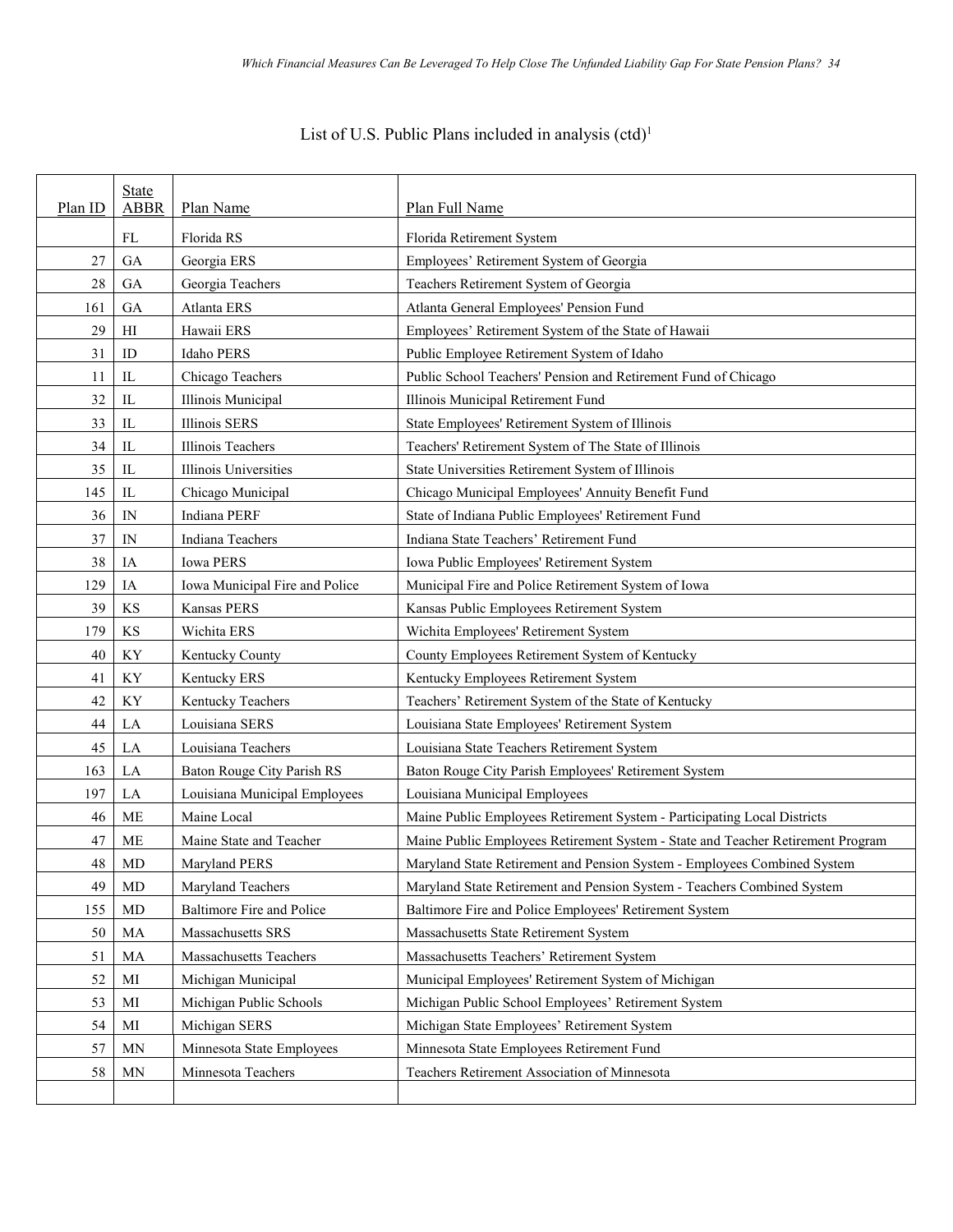| List of U.S. Public Plans included in analysis <sup>1</sup> |
|-------------------------------------------------------------|
|-------------------------------------------------------------|

| Plan ID  | State<br><b>ABBR</b> | Plan Name                                                            | Plan Full Name                                                                      |
|----------|----------------------|----------------------------------------------------------------------|-------------------------------------------------------------------------------------|
| 103      | <b>MN</b>            | St. Paul Teachers                                                    | St. Paul Teachers Retirement Fund                                                   |
| 133      | <b>MN</b>            | Minnesota Police and Fire                                            | Minnesota Public Employees Police & Fire Plan                                       |
| 59       | MS                   | Mississippi PERS                                                     | Public Employees' Retirement System of Mississippi                                  |
| 60       | MO                   | Missouri DOT and Highway                                             | Missouri Department of Transportation and Highway Patrol Employees' Retirement Syst |
| 61       | <b>MO</b>            | Missouri Local                                                       | Missouri Local Government Employees Retirement System                               |
| 62       | MO                   | Missouri PEERS                                                       | Public Education Employee Retirement System of Missouri                             |
| 63       | <b>MO</b>            | Missouri State Employees                                             | Missouri State Employees' Retirement System                                         |
| 64       | MO                   | Missouri Teachers                                                    | Public School Retirement System of Missouri                                         |
| 102      | MO                   | St. Louis School Employees                                           | Public School Retirement System of the City of St. Louis                            |
| 65       | MT                   | Montana PERS                                                         | Montana Public Employees' Retirement System                                         |
| 66       | MT                   | Montana Teachers                                                     | Teachers' Retirement System of Montana                                              |
| 162      | NE                   | Omaha School                                                         | Omaha School Employees' Retirement System                                           |
| 203      | NE                   | Omaha ERS                                                            | Omaha City Employees Retirement System                                              |
|          |                      | Nevada Police Officer and                                            |                                                                                     |
| 68       | NV                   | Firefighter                                                          | Public Employees' Retirement System of Nevada - Police and Firefighters Plan        |
| 69       | NV                   | Nevada Regular Employees                                             | Public Employees' Retirement System of Nevada - Regular Employees Plan              |
| 70       | NH                   | New Hampshire RS                                                     | New Hampshire Retirement System                                                     |
|          |                      | Manchester Employees'                                                |                                                                                     |
| 190      | <b>NH</b>            | Contributory Retirement System                                       | Manchester Employees' Contributory Retirement System                                |
| 71<br>72 | NJ                   | New Jersey PERS                                                      | Public Employees' Retirement System of New Jersey                                   |
|          | NJ                   | New Jersey Police & Fire                                             | The Police and Firemen's Retirement System of New Jersey                            |
| 73       | NJ                   | New Jersey Teachers                                                  | Teachers' Pension and Annuity Fund of New Jersey                                    |
|          |                      | Jersey City Municipal Employees                                      |                                                                                     |
| 202      | NJ                   | Pension Fund                                                         | Jersey City Municipal Employees Pension Fund                                        |
| 74       | <b>NM</b>            | New Mexico PERA                                                      | Public Employees Retirement Association of New Mexico                               |
| 75       | <b>NM</b>            | New Mexico Educational                                               | Educational Retirement Board of New Mexico                                          |
| 76       | NY                   | New York City ERS                                                    | New York City Employees' Retirement System                                          |
| 77       | <b>NY</b>            | New York City Teachers                                               | Teachers' Retirement System of the City of New York                                 |
| 78       | NY                   | New York State Teachers                                              | New York State Teachers' Retirement System                                          |
| 83       | ${\rm NY}$           | NY State & Local ERS                                                 | New York State and Local Retirement System - Employees' Retirement System           |
| 84       | NY                   | NY State & Local Police & Fire                                       | New York State and Local Retirement System - Police and Fire Retirement System      |
| 79       | $_{\mathrm{NC}}$     | North Carolina Local Government<br>North Carolina Teachers and State | North Carolina Local Governmental Employees' Retirement System                      |
| 80       | NC                   | Employees                                                            | Teachers' and State Employees' Retirement System of North Carolina                  |
| 182      | $\rm NC$             | Charlotte Firefighters' RS                                           | Charlotte Firefighters' Retirement System                                           |
| 81       | ND                   | North Dakota PERS                                                    | North Dakota Public Employees Retirement System                                     |
| 82       | ND                   | North Dakota Teachers                                                | North Dakota Teachers' Fund for Retirement                                          |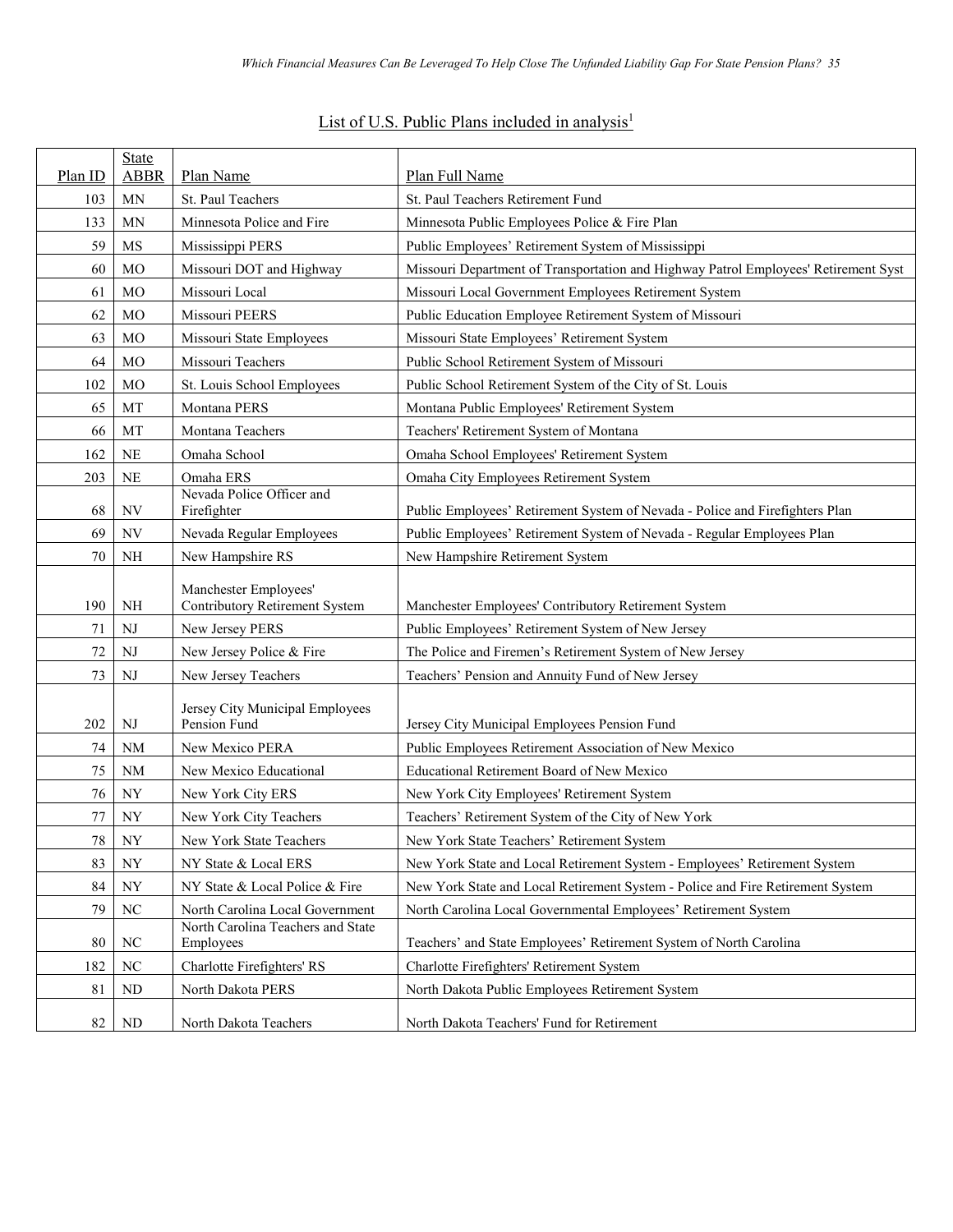# List of U.S. Public Plans included in analysis<sup>1</sup>

| Plan ID | State<br><b>ABBR</b> | Plan Name                     | Plan Full Name                                                           |
|---------|----------------------|-------------------------------|--------------------------------------------------------------------------|
| 85      | OH                   | Ohio PERS                     | Ohio Public Employees Retirement System                                  |
| 86      | OH                   | Ohio Police & Fire            | Ohio Police & Fire Pension Fund                                          |
| 87      | OH                   | Ohio School Employees         | School Employees' Retirement System of Ohio                              |
| 88      | OH                   | Ohio Teachers                 | School Employees' Retirement System of Ohio                              |
| 160     | OH                   | Cincinnati ERS                | Cincinnati Employees' Retirement System                                  |
| 89      | OK                   | Oklahoma PERS                 | Oklahoma Public Employees Retirement System                              |
| 90      | OK                   | Oklahoma Teachers             | Teachers' Retirement System of Oklahoma                                  |
| 134     | OK                   | Oklahoma Police               | Oklahoma Police Pension and Retirement System                            |
| 91      | <b>OR</b>            | Oregon PERS                   | Oregon Public Employees Retirement System                                |
| 92      | PA                   | Pennsylvania School Employees | Public School Employees' Retirement System of Pennsylvania               |
| 93      | PA                   | Pennsylvania State ERS        | Pennsylvania State Employees' Retirement System                          |
| 136     | PA                   | Pennsylvania Municipal        | Pennsylvania Municipal Retirement System                                 |
| 152     | PA                   | Philadelphia Municipal        | Philadelphia Municipal Retirement System                                 |
| 95      | R1                   | Rhode Island ERS              | Employees' Retirement System of Rhode Island                             |
| 96      | RI                   | Rhode Island Municipal        | Rhode Island Municipal Employees' Retirement System                      |
| 99      | <b>SC</b>            | South Carolina Police         | South Carolina Police Officers Retirement System                         |
| 100     | <b>SC</b>            | South Carolina RS             | South Carolina Retirement System                                         |
| 101     | <b>SD</b>            | South Dakota RS               | South Dakota Retirement System                                           |
| 109     | <b>TN</b>            | TN Political Subdivisions     | Tennessee Political Subdivisions Retirement Plan                         |
| 110     | <b>TN</b>            | TN State and Teachers         | Tennessee State and Teachers' Retirement Plan                            |
| 158     | <b>TN</b>            | Nashville-Davidson ERS        | Nashville Davidson Metropolitan Employee Benefit System                  |
| 12      | <b>TX</b>            | <b>Austin ERS</b>             | City of Austin Employees' Retirement System                              |
| 104     | TX                   | Texas County & District       | Texas County & District Retirement System                                |
| 105     | <b>TX</b>            | Texas ERS                     | Employees Retirement System of Texas                                     |
| 106     | <b>TX</b>            | <b>Texas LECOS</b>            | Texas Law Enforcement and Custodial Officer Supplemental Retirement Fund |
| 107     | <b>TX</b>            | Texas Municipal               | Texas Municipal Retirement System                                        |
| 108     | <b>TX</b>            | <b>Texas Teachers</b>         | Teacher Retirement System of Texas                                       |
| 201     | <b>TX</b>            | Dallas ERS                    | Dallas Employees Retirement System                                       |
| 204     | <b>TX</b>            | Houston Municipal             | Houston Municipal Employees Retirement Fund                              |
| 112     | UT                   | <b>Utah Noncontributory</b>   | Utah Public Employees Noncontributory Retirement System                  |
| 135     | UT                   | <b>Utah Public Safety</b>     | Utah Public Safety and Firefighter Retirement Plan                       |
| 113     | <b>VT</b>            | Vermont State Employees       | Vermont State Employees' Retirement System                               |
| 114     | ${\rm VT}$           | Vermont Teachers              | State Teachers' Retirement System of Vermont                             |
| 199     | <b>VT</b>            | Vermont Municipal Employees   | Vermont Municipal Employees                                              |
| 25      | <b>VA</b>            | Fairfax County Schools        | Educational Employees' Supplementary Retirement System of Fairfax County |
| 115     | VA                   | Virginia RS                   | Virginia Retirement System                                               |
| 117     | WA                   | Washington LEOFF Plan 2       | Washington Law Enforcement Officers and Firefighters Plan 2              |
| 119     | <b>WA</b>            | Washington PERS 2/3           | Washington Public Employees' Retirement System                           |
| 120     | WA                   | Washington School Employees   | Washington School Employees Plan 2                                       |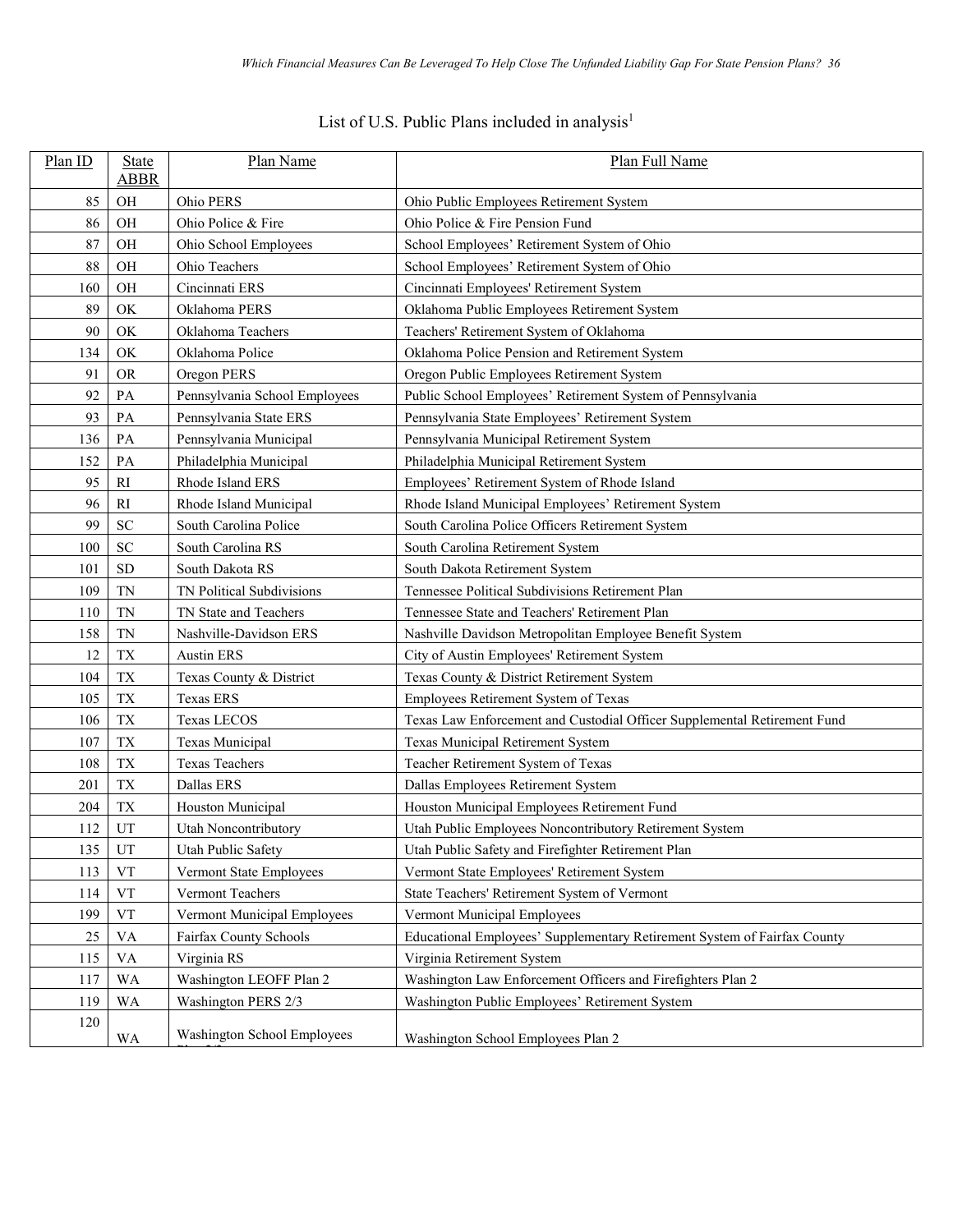## List of U.S. Public Plans included in analysis<sup>1</sup>

| Plan ID | <b>State</b> | Plan Name                    | Plan Full Name                                    |
|---------|--------------|------------------------------|---------------------------------------------------|
|         | ABBR         |                              |                                                   |
| 122     | WA           | Washington Teachers Plan 2/3 | Washington Teachers Plan 2/3                      |
| 123     | WV           | West Virginia PERS           | West Virginia Public Employees' Retirement System |
| 124     | WV           | West Virginia Teachers       | West Virginia Teachers' Retirement System         |
| 125     | WI           | Wisconsin RS                 | Wisconsin Retirement System                       |
| 151     | WI           | Milwaukee City ERS           | Milwaukee City Employees' Retirement System       |
| 126     | WY           | Wyoming Public Employees     | State of Wyoming Retirement System                |

<sup>1</sup> Public Plan Database (PPD) (2019) Public plans data. Available at [https://crr.bc.edu/data/public-plans-database,](https://crr.bc.edu/data/public-plans-database) Google Scholar.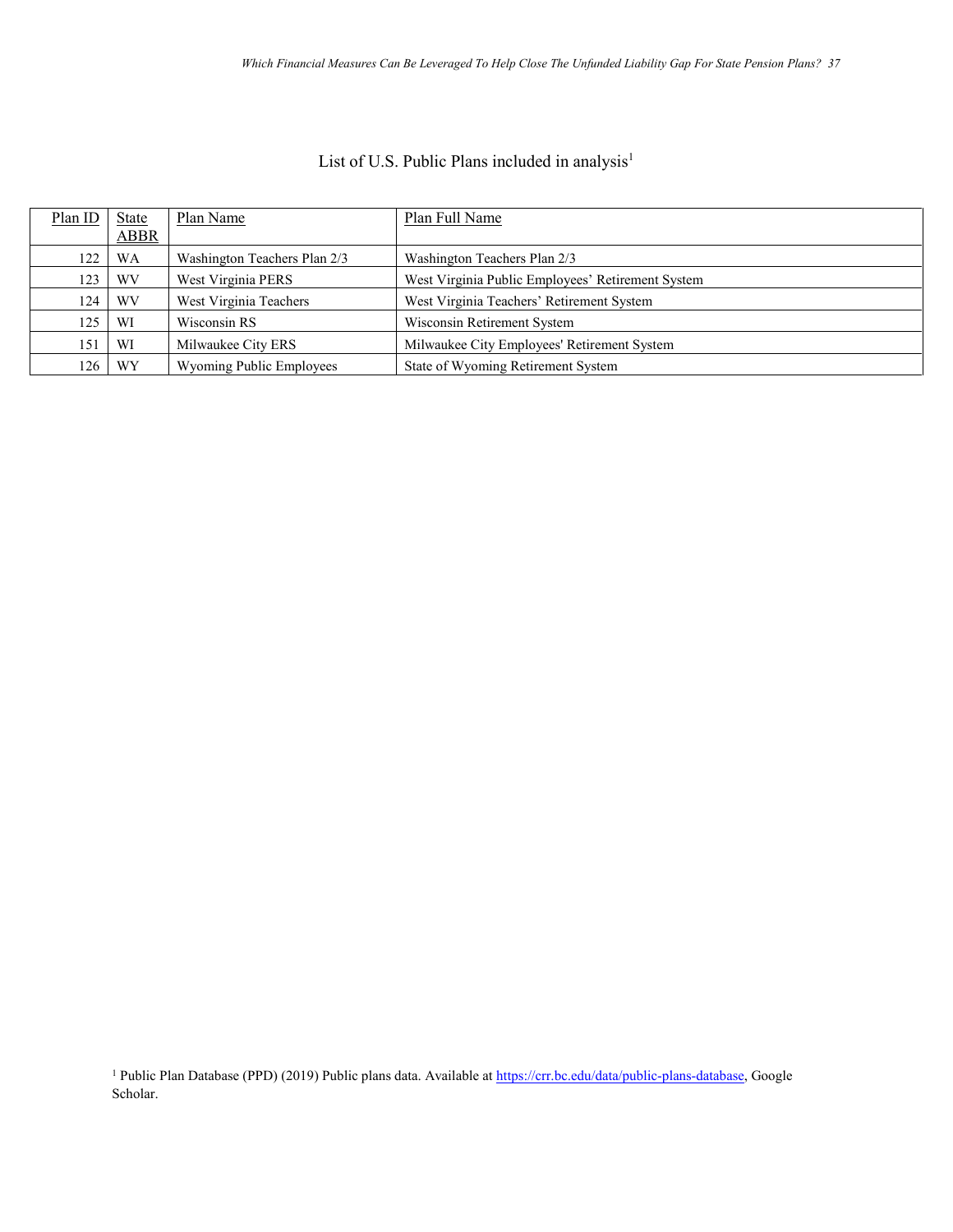## **Bibliography**

- 1. Broadbent, John, et al. The Shift from Defined Benefit to Defined Contribution Pension Plans Implications for Asset Allocation and Risk Management. Dec. 2006, p. 55.
- 2. "2010 Comparative Study of Major Public Retirement Systems." Wisconsin Legislative Council., 2012 2011, p. 42.
- 3. Annual Survey of State Government Finances Tables. United States Census Bureau, 8 Oct. 2021.
- 4. Antolin, Pablo. "Pension Fund Performance." SSRN Electronic Journal, 2008. DOI.org (Crossref), https://doi.org/10.2139/ssrn.1368816.
- 5. Ashford, Kate, and John Schmidt. "Understanding Defined Benefit Pension Plans." Understanding Defined Benefit Pension Plans, Forbes Advisor, 5 Oct. 2021, https://www.forbes.com/advisor/retirement/what-is-a-defined-benefit-plan/.
- 6. Bagchi, Sutirtha. "The Effects of Political Competition on the Generosity of Public-Sector Pension Plans." Journal of Economic Behavior & Organization, vol. 164, Aug. 2019, pp. 439–68. DOI.org (Crossref), https://doi.org/10.1016/j.jebo.2019.06.014.
- 7. Beshears, John, et al. "Behavioral Economics Perspectives on Public Sector Pension Plans." Journal of Pension Economics and Finance, vol. 10, no. 2, Apr. 2011, pp. 315–36. DOI.org (Crossref), https://doi.org/10.1017/S1474747211000114.
- 8. Blake, David, et al. "Asset Allocation Dynamics and Pension Fund Performance." The Journal of Business, vol. 72, no. 4, 1999, pp. 429–61. JSTOR, https://doi.org/10.1086/209623.
- 9. Bond, Tyler. "What Is a Discount Rate and Why Does It Matter?" What Is a Discount Rate and Why Does It Matter? National Public Pension Coalition, 19 Apr. 2016, https://protectpensions.org/2016/04/19/discount-rate-matter/.
- 10. Brainard and Brown, Keith, Alex. The Annual Required Contribution Experience of State Retirement Plans, FY 01 to FY 13. 2015.
- 11. Brown, Jeffrey, Robert Clark and Joshua Rauh. "Behavioral Economics Perspective on Public Sector Pension Plans". January 2011.
- 12. Bui, Truong, and Anthony Randazzo. "Why Discount Rates Should Reflect Liabilities: Best Practices for Setting Public Sector Pension Fund Discount Rates." Reason, vol. Policy Brief No 130, Sept. 2015, p. 22.
- 13. Bureau of Economic Analysis- Real Gross Domestic Product Annual by State 2003-2018; Used for Economic Measures, GDP per Capita.
- 14. "Defined Benefit Pension Plan Funding and the Role of Actuaries." PEBC Educational Monograph, 2018.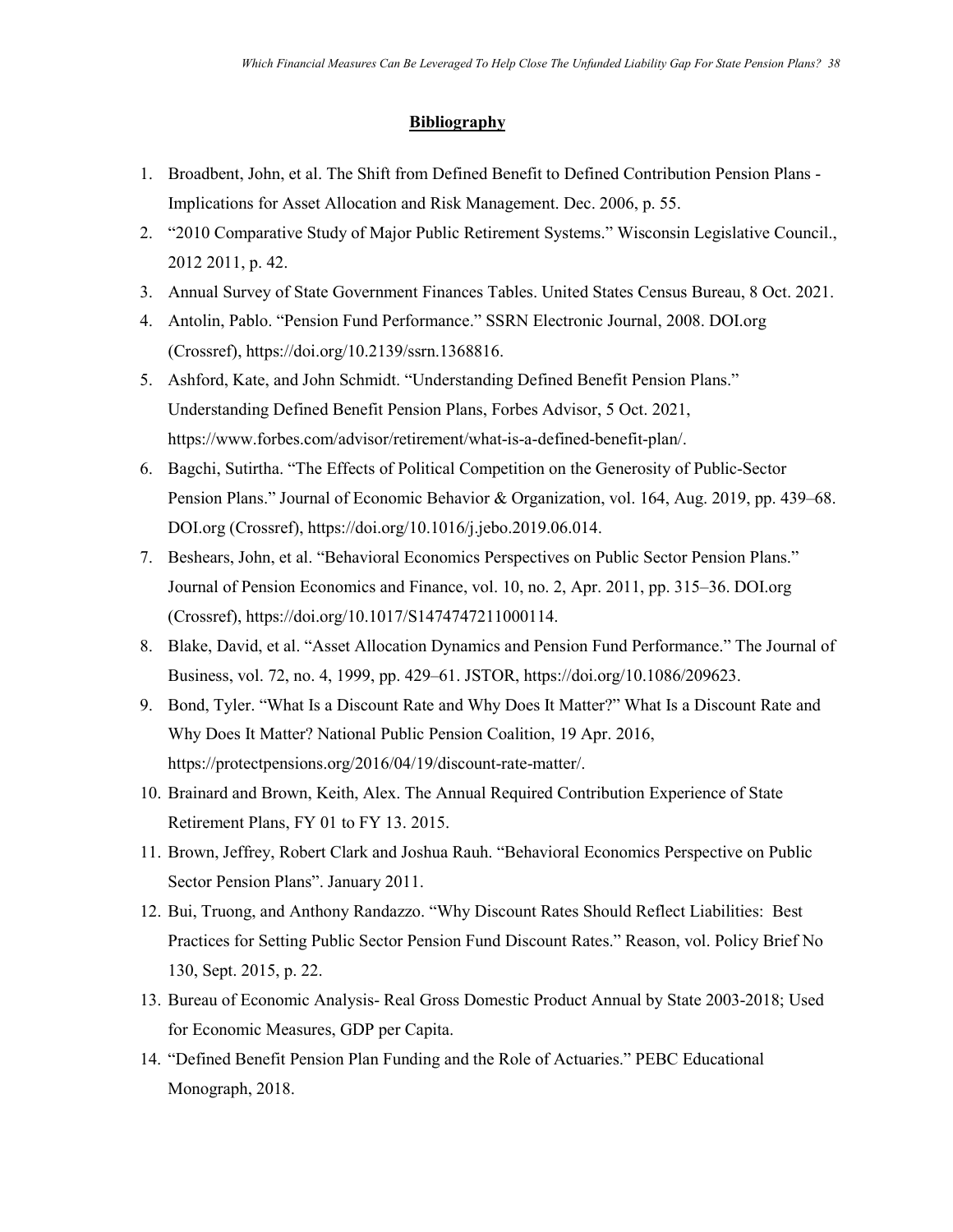- 15. Draine, David, "How Pandemic-Driven Revenue Shortfalls Could Affect State Pension Contributions." Press Release Point, PEW, 2021, https://www.pressreleasepoint.com/howpandemic-driven-revenue-shortfalls-could-affect-state-pension-contributions.
- 16. Dulebohn, James H. "An Investigation of the Determinants of Investment Risk Behavior in Employer-Sponsored Retirement Plans." Journal of Management, vol. 28, no. 1, Feb. 2002, pp. 3–26. DOI.org (Crossref), https://doi.org/10.1177/014920630202800102.
- 17. Enright, Mike. "Understanding Defined Benefit and Defined Contribution Plans." Understanding Defined Benefit and Defined Contribution Plans, Wolters Kluwer, 10 Feb. 2021, https://www.wolterskluwer.com/en/expert-insights/understanding-defined-benefit-and-definedcontribution-plans.
- 18. Federal Reserve Bank of St. Louis and US. Bureau of Economic Analysis, National Income & Product Accounts; Real Gross Domestic Product, Federal Reserve Bank of St. Louis; [www.fred.stlouis.org/series/GDPC1,](http://www.fred.stlouis.org/series/GDPC1) updated October 28, 2021.
- 19. International Actuarial Association. Defined Benefit Pension Plan Funding and the Role of Actuaries, May 2018.
- 20. Investment Company Institute (U.S.). 2020 Investment Company Fact Book: A Review of Trends and Activities in the Investment Company Industry. 2020.
- 21. Longley, Robert. "The Reconstruction ERA 1863-1877." Thought.Com, Oct. 2020.
- 22. Marshall, S. Brooks. "Asset Allocation Dynamics and Pension Fund Performance." CFA Digest, vol. 30, no. 2, May 2000, pp. 38–40. DOI.org (Crossref), https://doi.org/10.2469/dig.v30.n2.665.
- 23. Mohan, Nancy, and Ting Zhang. "An Analysis of Risk-Taking Behavior for Public Defined Benefit Pension Plans." Journal of Banking & Finance, vol. 40, Mar. 2014, pp. 403–19. DOI.org (Crossref), https://doi.org/10.1016/j.jbankfin.2013.12.011.
- 24. Morrin, Maureen, et al. "Fund Assortments, Gender, and Retirement Plan Participation." International Journal of Bank Marketing, vol. 29, no. 5, July 2011, pp. 433–50. DOI.org (Crossref), https://doi.org/10.1108/02652321111152927.
- 25. Novy-Marx, Robert, and Joshua D. Rauh. "The Liabilities and Risks of State-Sponsored Pension Plans." Journal of Economic Perspectives, vol. 23, no. 4, Nov. 2009, pp. 191–210. DOI.org (Crossref), https://doi.org/10.1257/jep.23.4.191.
- 26. Phipps, Melissa. "The History," The History of Pension Plans in the U.S., vol. The Balance.
- 27. Public Plan Data Contains Detailed Annual Data on the Largest State/Local Pension Plans in the U.S. and Is Produced by the Center for Retirement Research at Boston College (CRR) and the Center for State and Local Government Excellence (SLGE).
- 28. State Public Pension Investments Shift Over Past 30 Years. The Pew Charitable Trusts, 2014.